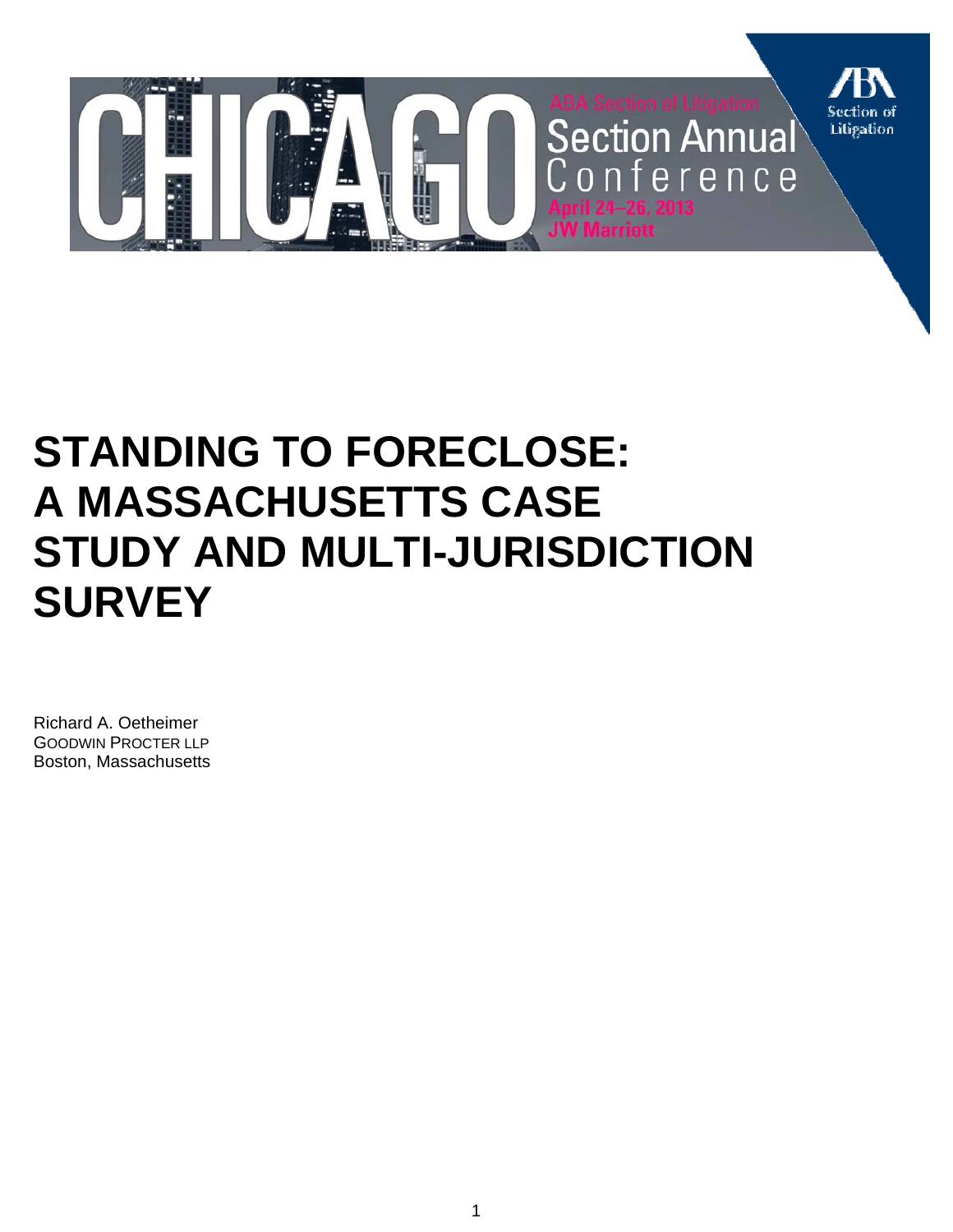#### **Introduction**

As a result of the collapse of the housing market in this country in or around 2008, the number of residential foreclosures has increased exponentially, putting unprecedented strains on the system.<sup>1</sup> Although most foreclosures are uncontested, since there is rarely any doubt that the borrower has defaulted in repayment of the debt, in the past several years a cottage industry has developed challenging the creditor's "standing" to foreclose, sometimes colloquially known as the "show me the Note" defense.

The Commonwealth of Massachusetts has seen its share of this phenomenon, maybe more than its share. The author of these materials personally has been involved representing lenders in many foreclosure-related litigation matters in the Massachusetts state and federal courts. In a recent piece in the Boston Bar Journal, my co-author and I questioned whether some of the case law in this area might fairly be characterized as a solution in search of a problem.<sup>2</sup>

This paper will briefly review the string of Massachusetts judicial decisions over the past several years addressing various aspects of the foreclosure standing question, and will use those cases to "issue-spot" and frame questions that practitioners in every state should consider and perhaps need to answer before moving ahead with foreclosures or to defend past foreclosures in litigation, whether in defense of borrowers' lawsuits or in eviction proceedings. We will then also survey some notable decisions from other jurisdictions to flesh out the issues and arguments further, without attempting to be exhaustive of the subject or to present the proverbial 50-State survey.<sup>3</sup>

#### *The Massachusetts Story*

We begin with the Massachusetts foreclosure story. In early 2009, a judge on our specialized Land Court called into question a title standard of the State's Real Estate Bar Association that had been relied upon by the Massachusetts foreclosure Bar. REBA Title Standard No. 58 said that a foreclosure was not defective so long as an assignment of the mortgage was obtained at any time before or after the foreclosure. In other words, the title could be cleared by obtaining an assignment even after the conduct of the foreclosure auction sale.

Land Court Judge Keith Long in *U.S. Bank, N.A. v. Ibanez*, 2009 WL 795201 (Mass. Land Ct. Mar. 26, 2009), held that the title standard did not correctly state Massachusetts law, and that under the Massachusetts foreclosure statute, M.G.L. c. 244, a creditor had to be the mortgagee to foreclose. In 2011, the Massachusetts Supreme Judicial Court in *U.S. Bank, N.A. v. Ibanez*, 458 Mass. 637 (2011), affirmed, holding that a foreclosing entity, if not the original mortgagee, must hold an assignment of the mortgage at the time it first published the notice of sale.<sup>4</sup> If the assignment of the mortgage was obtained after publication of the notice, a subsequently-completed foreclosure is unlawful and void. $5$ 

 $\overline{a}$ 

 $^3$  The author wishes to gratefully acknowledge the assistance of Goodwin Procter LLP associates David Kantrowitz of the firm's Boston office and Allen Myers and Daniel Zytnick of the firm's Washington, D.C. office in preparing these materials.

<sup>4</sup> The Court qualified its holding to clarify that the assignment need not be recorded, or even in recordable form, though it must be in writing to satisfy the Statute of Frauds because Massachusetts is a mortgage "title theory" state. 458 Mass. at 649, 651.

<sup>&</sup>lt;sup>1</sup> The views and commentary contained in this article are those of the author alone, and not of his clients or of the clients of Goodwin Procter LLP.

<sup>2</sup> R. Oetheimer and D. Tillotson, *Eaton v. Federal National Mortgage Association*, *Additional Burdens Provide Little Consumer Benefit*, BOSTON B.J., Winter 2013, Vol. 57 #1, *available at* http://bostonbarjournal.com/2012/12/19/eaton-v-federal-nationalmortgage-association-additional-burdens-provide-little-consumer-benefit/.

<sup>5</sup> The Supreme Judicial Court subsequently held in *Bevilaqua v. Rodriguez*, 460 Mass. 762 (2011), that a purchaser at foreclosure (or later in the chain of title) could not bring a statutory try title action if the foreclosure was void under the *Ibanez* holding because then the foreclosure deed is ineffective to convey the fee. However, subsequent lower court decisions suggest the deed may nonetheless operate as an equitable assignment of the mortgage. *See Cavanaugh v. GMAC Mortgage*, No. 11 MISC. 447901 (Mass. Land Ct. Dec. 21, 2012).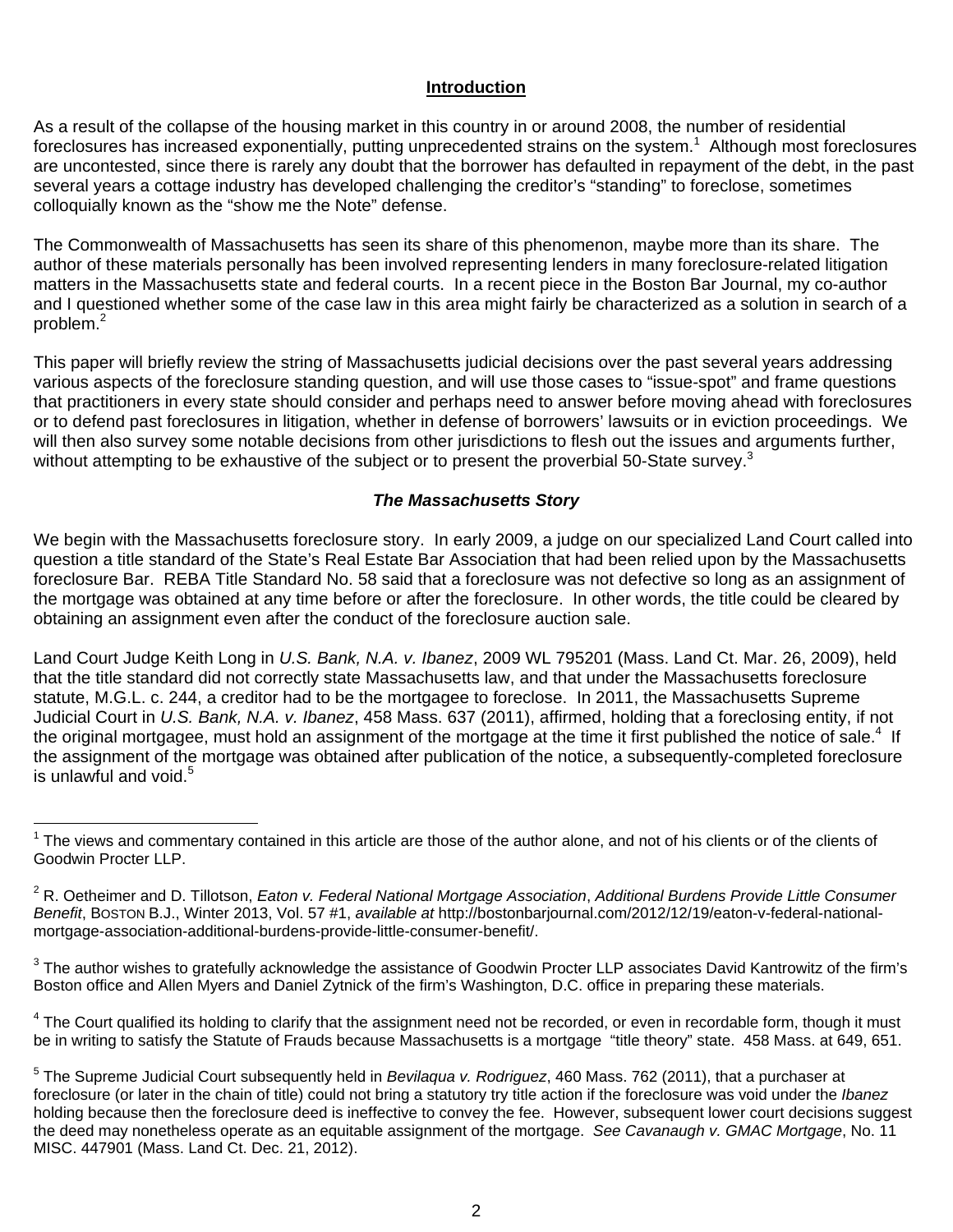Because Massachusetts is a non-judicial foreclosure jurisdiction, the foreclosing creditor does not have available a res judicata defense to a post-foreclosure challenge to title or possession.<sup>6</sup> Thus, the Massachusetts Court has held that a borrower or other defendant in an eviction action can defend by contesting the validity of a purchaser's title if it stems from an invalid foreclosure, even if the mortgagor had done nothing to contest the foreclosure itself. *Bank of New York v. Bailey*, 460 Mass. 327 (2011).

The plaintiffs in *Ibanez* were securitization trustees and while the evidence in the record was incomplete, contributing to the result, the trustees were presumed to have held the notes in the respective loan pools, including the defendants' notes, for the benefit of the investors. The *Ibanez* Court required the mortgagee to hold an assignment, and implicitly found that it would not be sufficient to confer standing to foreclose to hold the note without also holding the mortgage or obtaining an assignment, but nothing in the decision presaged a requirement that the mortgagee possess the note.

The argument that the mortgagee must also hold the note to foreclose was pressed to the Massachusetts high court almost immediately in the wake of *Ibanez*. This issue arises in Massachusetts because, contrary to the majority and longstanding American rule that the mortgage is mere security for the note and follows the note as a matter of law, *Carpenter v. Longan*, 83 U.S. 271 (1872), Massachusetts is a title-theory state that allows for the note and mortgage to be held separately. Under Article 3 of the Uniform Commercial Code ("UCC"), a note can be transferred by delivery of possession of an endorsed note, but Massachusetts, as a title theory state, requires a signed instrument to convey a mortgage, "which represents legal title to someone's home." *Ibanez*, 458 Mass. at 649. Comparable to the equity of redemption residing in the mortgagor, to reclaim legal title by repaying the debt and redeeming the mortgage, the owner of the note under Massachusetts law holds beneficial ownership of the mortgage and has the right to compel an assignment of the mortgage by the mortgagee, who holds the mortgage in trust for the holder of the note, in what has been described as a resulting trust implied by law. *Id.* at 652.

In *Eaton v. Fannie Mae*, 462 Mass. 569 (2012), the Court laid down a new rule that foreclosing mortgagees must *either* (a) hold the note, or (b) be acting on behalf of the note holder. In other words, the Court held that "one who, although not the note holder himself, acts as the authorized agent of the note holder," may exercise the power of sale. *Id.* at 586. Notably, unlike in *Ibanez* where the Court rejected entreaties for prospective application of its decision, the *Eaton* court chose to apply its holding prospectively only to foreclosures noticed after the date of the decision out of "concern for litigants and others who have relied on existing precedents," this being a "new rule."<sup>7</sup> *Id.* at 588.

Massachusetts courts, like courts elsewhere, have also considered the standing of Mortgage Electronic Registration Systems, Inc. ("MERS") to foreclose mortgages and to assign mortgages for foreclosure. MERS, discussed in greater detail below, holds title to mortgages as nominee for MERS Members. The *Eaton* court discussed MERS in several footnotes, *see* 462 Mass. 569 nn. 5, 7, 27 & 29, and implicitly accepted MERS' pre-foreclosure assignment of the mortgage to the mortgage servicer.<sup>8</sup> In a federal court appeal earlier this year, the First Circuit Court of Appeals in Boston held expressly that MERS has the authority to assign mortgages it holds as nominee. *Culhane v. Aurora Loan Services,* --- F.3d ----, 2013 WL 563374 (1st Cir., Feb. 15, 2013). Indeed, in the District Court decision the Court of Appeals affirmed, District Judge William Young remarked that "the MERS system fits perfectly into the

<sup>&</sup>lt;sup>6</sup> Lenders in Massachusetts typically do commence an action under the Servicemembers Civil Relief Act ("SCRA"), 50 U.S.C. App. §§ 501-596, but the Supreme Judicial Court has held that the SCRA is not part of the foreclosure process and the only issue is whether the mortgagor is an active member of the military entitled to the protections of the Act. In a recent decision, the Supreme Judicial Court held that only a mortgagee has standing to institute an action under the Act (and only a defendant protected by the Act has standing to answer it). *HSBC Bank USA, N.A. v. Matt*, 464 Mass. 193 (2013).

<sup>7</sup> The author participated as an amicus in *Eaton* on behalf of the national Mortgage Bankers Association and urged prospective application, and also participated and was invited to and did present oral argument to the Supreme Judicial Court as an amicus in *Bevilaqua*, also for the Mortgage Bankers Association.

 $^8$  The ability of MERS to foreclose a mortgage in its own name is presented in appeals currently before the Massachusetts Supreme Judicial Court, *Galiastro v. Mortg. Elec. Reg. Sys., Inc.*, No. SJC-11299, and the intermediate Massachusetts Appeals Court, *Lyons v. Countrywide Home Loans, Inc.*, No. 2011-P-0560.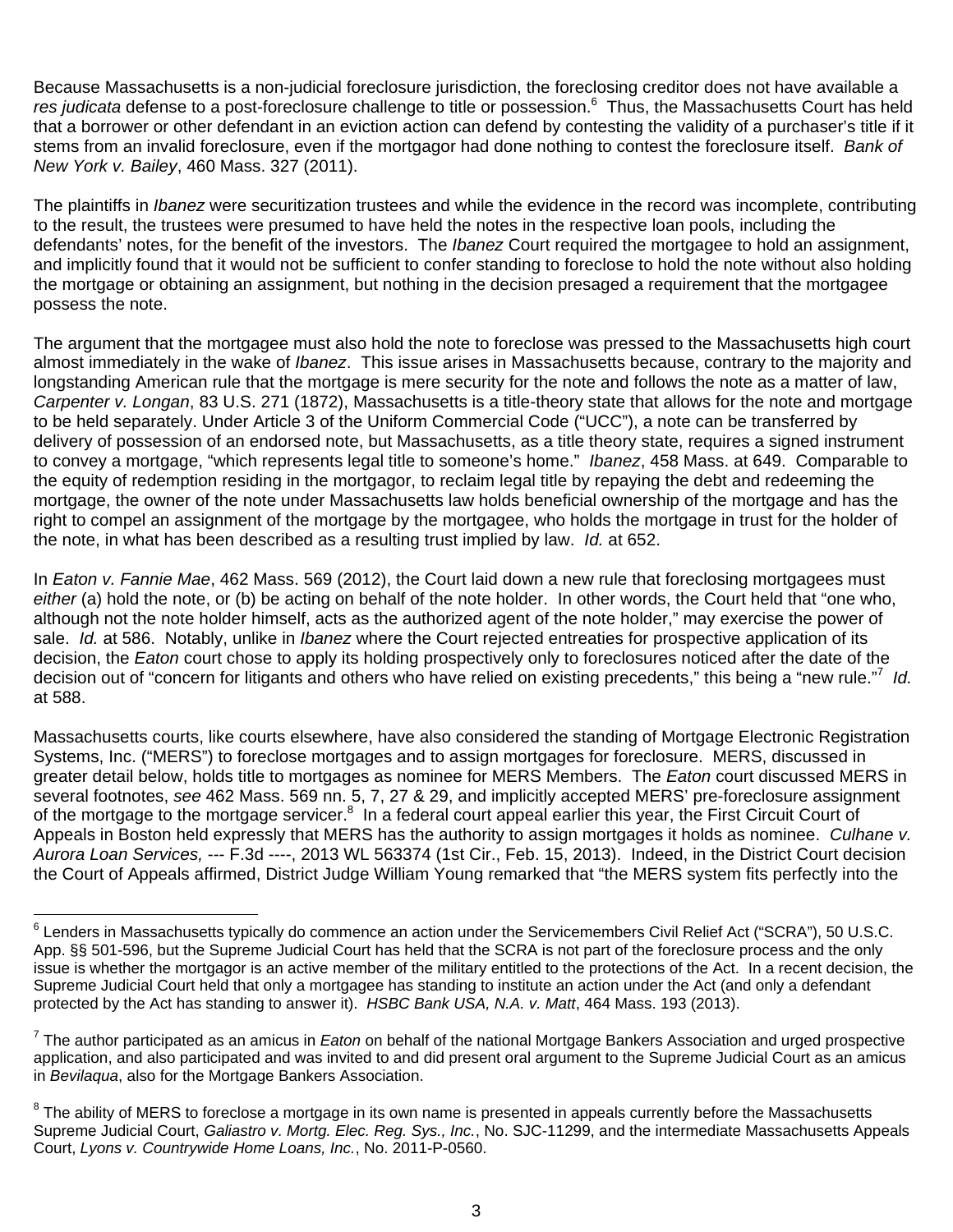Massachusetts model for the separation of legal and beneficial ownership of mortgages." *Culhane v. Aurora Loan Services*, 826 F. Supp. 2d 352, 371 (D. Mass. 2011).

The recent Massachusetts mortgage foreclosure decisions were surprising, bordering on shocking, both to lenders and the Massachusetts real estate and foreclosure bars. In *Ibanez*, the Court disapproved a title standard of the well-respected statewide real estate bar group that conveyancers and others looked to for guidance, and in *Eaton* the Massachusetts Court for the first time announced a requirement that a foreclosing mortgagee be able to demonstrate its relationship to the mortgage note notwithstanding that there is no requirement under Massachusetts law to record or file notes or note transfers. 462 Mass. at 586; *see also Wells Fargo Bank, N.A. v. McKenna*, 2011 WL 6153419, at \*2 n.1 (Mass. Land Ct. Dec. 8, 2011) ("There never has been recording of notes at the registries of deeds at any time. Notes are never recorded—not (as they may be in some other states) when the initial mortgage is recorded, nor at any time after that, including at the time, following the auction sale, when the foreclosure deed and affidavit are put on at the registry."). Whether the greater numbers of foreclosures and the perceived financial excesses and highly publicized alleged "sloppiness" of the mortgage industry have caused some courts to be more "pro-consumer," or it is only that some of the legal doctrines underlying foreclosure standing had not been closely examined in a century or more, the rulings were unexpected. In part, they may represent the challenge of adapting historical, and in some cases ancient, property law to modern commerce, or vice versa. But they point out the critical need to understand state law, and to not take for granted that traditional custom and practice will be upheld, or that courts will not struggle applying that law or those established customs and practice to non-traditional modern mortgage ownership structures.

Mortgage notes, representing the debt for which the mortgages are collateral, will generally qualify as negotiable instruments whose ownership and transfer is governed by the principles of Article 3 of the UCC, adopted largely intact in most American jurisdictions. But despite the efforts of the UCC Commissioners to harmonize the law of security interests, including in some respects in real property,<sup>9</sup> mortgage law and mortgage foreclosure in particular remains predominantly a creature of local state law. Thus, for mortgage foreclosure purposes, where the foreclosing creditor stands, in the legal vernacular, may depend on where the house sits. The discussion below frames some of the key standing inquiries suggested by the Massachusetts experience, and surveys some recent case law from across the country addressing the same or similar questions, and compares and contrasts the judicial precedents. Although subsidiary questions such as whether the state is a title theory or lien theory jurisdiction, and whether the mortgage is deemed to follow the note as a matter of law, may affect how the questions are answered in any particular state, the core questions remain the same and can generally be framed in the following terms:

- 1. What relationship must the foreclosing entity have to the mortgage (or to the corresponding deed of trust in jurisdictions that know the security instrument by that terminology), and at what time must it hold or have it?
- 2. What relationship, if any, must the foreclosing entity have to the promissory note secured by the mortgage (or by the deed of trust), and at what time?
- 3. Does MERS when it holds the mortgage as nominee (or when it is named as beneficiary under a deed of trust) have standing to foreclose, or the ability to assign the mortgage (or deed of trust) to the lender, trustee or servicer for foreclosure?
- 4. Who has standing to foreclose in the securitization context, given the legal relationships under the standard Pooling and Servicing Agreement between and among the securitization trustee, the mortgage servicer and, where applicable, MERS as nominee under the mortgage (or deed of trust)?

<sup>&</sup>lt;sup>9</sup> See Report of the Permanent Editorial Board for the Uniform Commercial Code, Application of the Uniform Commercial Code to Selected Issues Relating to Mortgage Notes, American Law Institute (Nov. 14, 2011). UCC Article 9 has only limited application to real property interests. *See, e.g.*, Mass. Gen. L. c. 106, § 9-109(d).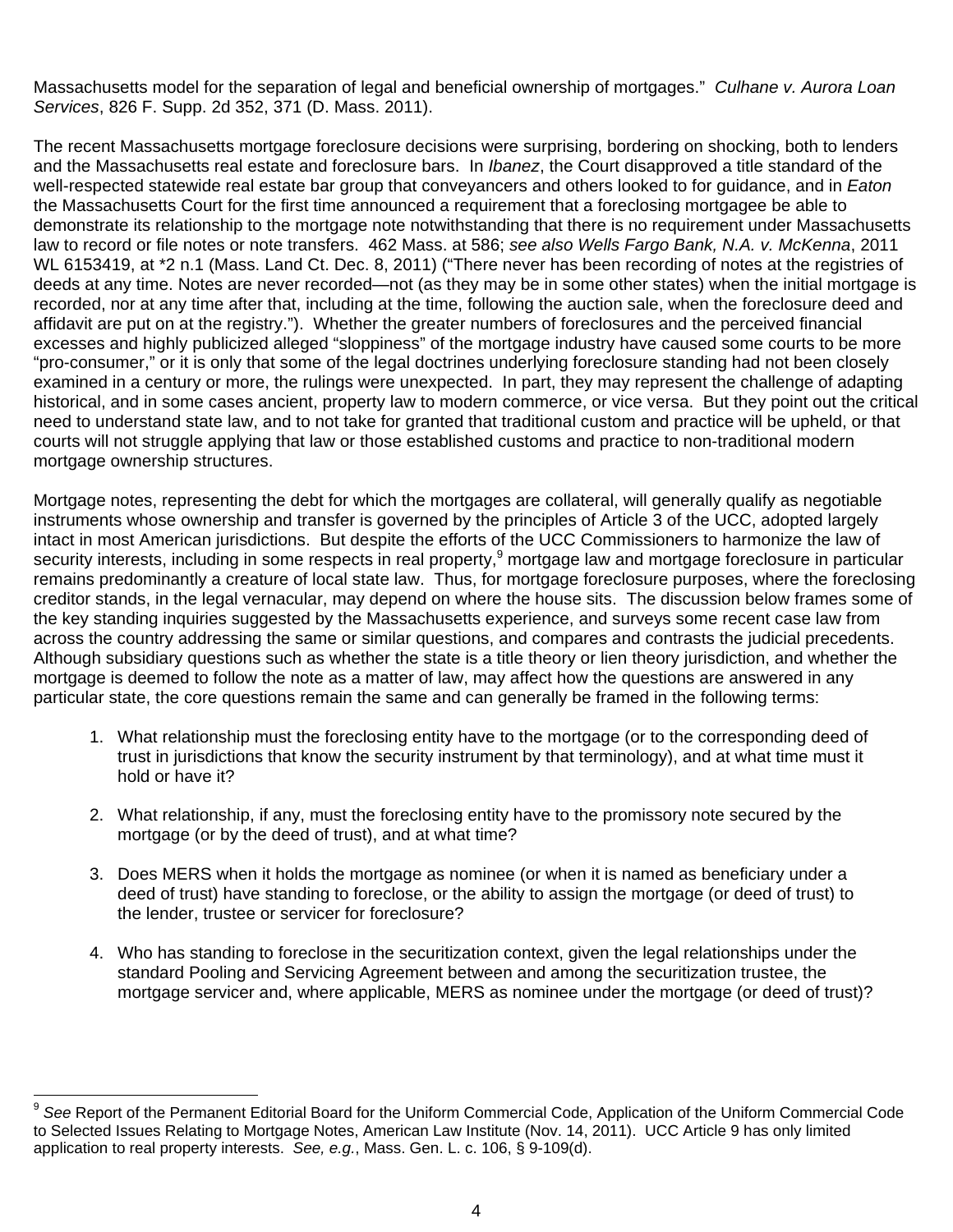There is a large body of case law nationwide on all of these questions, with additional decisions being handed down on virtually a daily basis; what follows below is only a representative sampling intended to illustrate the more significant issues and arguments, to inform the analysis of applicable local state law.<sup>10</sup>

# **1. Relationship Between Foreclosing Entity and Mortgage.**

In *U.S. Bank, N.A. v. Ibanez*, 458 Mass. 637 (2011), as discussed above, the Massachusetts Supreme Judicial Court held that a foreclosing entity must hold an assignment of the mortgage at the time of the publication of the notice of sale. Other states differ on whether they require a foreclosing party to hold the mortgage either at the time of the foreclosure sale itself or when notice is issued.

In considering any question of a party's status in the foreclosure process, it is first important to note whether jurisdictions are judicial or non-judicial jurisdictions:

- **Judicial** foreclosure states require the foreclosing party to initiate a court proceeding in order to foreclose. The foreclosure complaint seeks permission from the court to foreclose on the secured property.
- **Non-judicial** foreclosure jurisdictions do not require court involvement. Instead, the foreclosing entity must follow certain practices as set by state statute, such as mailing notices of acceleration and default, and publishing notice in the local papers. That entity often is the deed of trust trustee, under state law. If the borrower wishes to contest the sale, he or she may seek to enjoin it before the sale occurs.

Twenty-two states are considered judicial foreclosure jurisdictions, whereas 28 are deemed non-judicial.<sup>11</sup>

In New York, where foreclosures are conducted judicially, one court recently stated that "a plaintiff has standing where it is both the holder or assignee of the subject mortgage and the holder or assignee of the underlying note at the time the action is commenced." *Wells Fargo Bank, N.A. v Wine*, 90 A.D.3d 1216, 1217 (N.Y. App. Div. 3d Dep't 2011).

To a similar effect, one Florida court has said a party must "present evidence that it owns and holds the note and mortgage in question in order to proceed with a foreclosure action." *Gee v. U.S. Bank N.A.*, 72 So. 3d 211, 213 (Fla. Dist. Ct. App. 5th Dist. 2011). But a different Florida appellate court has held that an assignment of the mortgage may not be necessary at the time a complaint is filed. Standing to bring a judicial foreclosure requires "either an assignment or an equitable transfer of the mortgage prior to the filing of the complaint." *McLean v. JP Morgan Chase Bank N.A.*, 79 So. 3d 170, 172 (Fla. Dist. Ct. App. 4th Dist. 2012). Because ownership of a mortgage follows an assignment of the debt under that case, the mortgage does not need to be assigned to the plaintiff before the Complaint is filed if it proves ownership of the note at that time.

New Jersey, also a judicial state, has said that if a foreclosing creditor bases standing to foreclose on assignment of the mortgage, the assignment must precede filing of the foreclosure complaint; however, if the foreclosing creditor held the note at the time of filing the complaint, assignment of the mortgage is unnecessary to establish standing to foreclose. *Deutsche Bank Nat'l Trust Co. v. Mitchell*, 422 N.J. Super. 214, 222-25 (App. Div. 2011). There, although Deutsche Bank had not proved its standing because the mortgage assignment it relied on was executed a day after it filed its complaint, the Court remanded to allow Deutsche Bank to demonstrate standing by proving that it possessed the note prior to filing the complaint.

Contrast state filing rules with the law of a non-judicial state like Michigan, which allows a foreclosing party to be "either the owner of the indebtedness or of an interest in the indebtedness secured by the mortgage or the servicing

 $\overline{a}$  $10$  Since this area of law is fluid and most decisions discussed in this article are not by state supreme courts (the ultimate arbiter of local law), any attempt to state 'what the law is' in any jurisdiction – particularly to summarize complicated concepts in a short paper – is hazardous. So, while the cited cases are illustrative, they are not something to rely upon for purposes of representing a client or analyzing the law in the state. This paper is intended to issue-spot, not to resolve the issues spotted.

<sup>11</sup> *See Judicial Versus Non-Judicial Foreclosure*, Mortgage Bankers Association, *available at*  http://www.mbaa.org/files/ResourceCenter/ForeclosureProcess/JudicialVersusNon-JudicialForeclosure.pdf.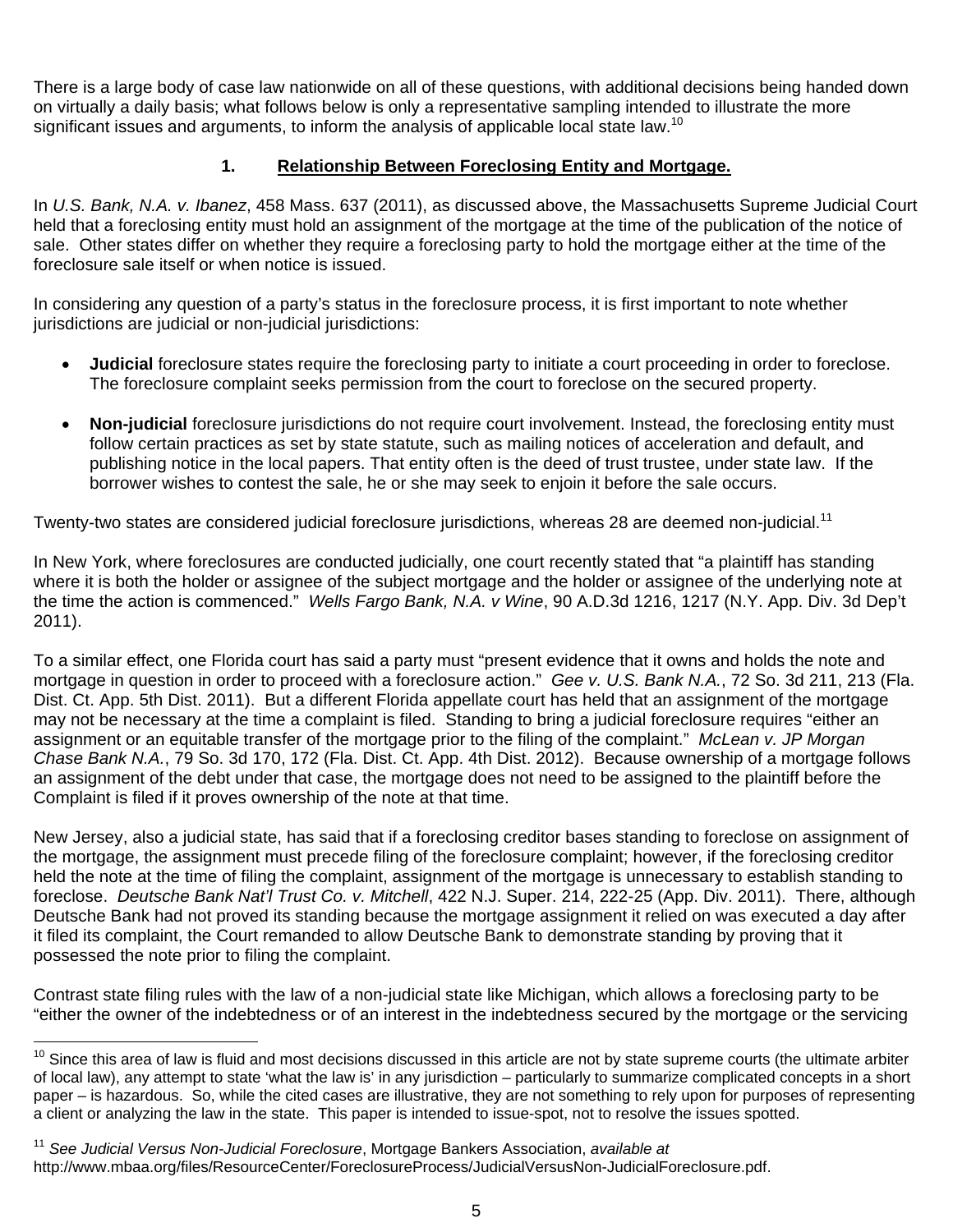agent of the mortgage." MCL 600.3204(1)(d)). Thus, under the statute, a loan servicer is expressly authorized to foreclose regardless of whether it holds the note or mortgage. However, by the date of the foreclosure sale, the mortgage must be assigned to the foreclosing party if it is not the original mortgagee. MCL 600.3204(3).

Where an assignment of the mortgage may be required in order to foreclose, there are differences regarding whether the assignment of mortgage is required to be *recorded*.

- **Massachusetts:** In *U.S. Bank, N.A. v. Ibanez*, 458 Mass. 637 (2011), although the Court required the foreclosing entity to *hold* the mortgage, it notably did *not* require the assignment of mortgage be recorded – or even be in recordable form.
- **California**, likewise, does not require that assignments of a deed of trust be recorded prior to foreclosure, despite a statutory pre-foreclosure recording requirement for mortgage assignments (mortgages are uncommon in California). *Calvo v. HSBC Bank USA, N.A.*, 199 Cal. App. 4th 118, 122-2 (Cal. App. 2d Dist. 2011).
- In **New York,** recording is also not required. *See, e.g.*, *Bank of NY v. Silverberg*, 86 A.D.3d 274, 280 (N.Y. App. Div. 2nd Dep't 2011) (rejecting contention that absence of recorded assignment allowed inference that plaintiff did not own the note and mortgage; "an assignment of a note and mortgage need not be in writing and can be effectuated by physical delivery").

But some non-judicial states require that assignments of deeds of trusts or mortgages be **recorded before** a foreclosure can occur:

- **Oregon:** Ore. Rev. Stat. § 86.735(1)
- **Idaho**: Idaho Stat. § 45-1505(1)

 $\overline{a}$ 

- **Minnesota:** Minn. Stat. § 580.02(3)
- **Montana:** Mont. Code Ann. § 71-1-313(1)
- **Wyoming: Wyo. Stat. § 34-4-103(a)(iii)<sup>12</sup>**

Regardless of any requirement, assignees typically record mortgage assignments to put the world on notice of their interest. *See MetLife Home Loans v. Hansen*, 48 Kan. App. 2d 213 (Kan. Ct. App. 2012) ("The assignment of the Mortgage was merely recorded notice of a formal transfer of the title to the instrument as required by recording statutes, which are primarily designed to protect the mortgagee against other creditors of the mortgagor for lienpriority purposes, not to establish the rights of the mortgagee vis-à-vis the mortgagor.")

#### *Need for Correct Corporate Names*

When an assignment of mortgage is required, it must also be assigned to the correct corporate entity. Confusion over corporate names can impede foreclosures.

For example, the servicer of a loan filed a judicial foreclosure action alleging that it was the assignee of the original lender. *Bayview Loan Servicing, L.L.C. v. Nelson*, 382 Ill. App. 3d 1184 (Ill. App. Ct. 5th Dist. 2008). Reversing the trial court's judgment in favor of the servicer (Bayview Loan Servicing, L.L.C.), the Court of Appeals held that the servicer was not allowed to foreclose because the mortgage was not assigned to it. Rather, the mortgage had been assigned to an affiliated entity, Bayview Financial Trading Group, L.P. *Id.* at 1187. Without any evidence that the foreclosing entity held the note or mortgage, the fact that it was servicer was insufficient to allow it to foreclose. *Id.* at 1188.

<sup>12</sup> What constitutes an "assignment" that needs to be recorded is another subject of litigation. *See*, *e.g*., *Hooker v. Bank of America, N.A.*, No. 10-3111-PA, 2011 U.S. Dist. LEXIS 57005 (D. Or. May 25, 2011).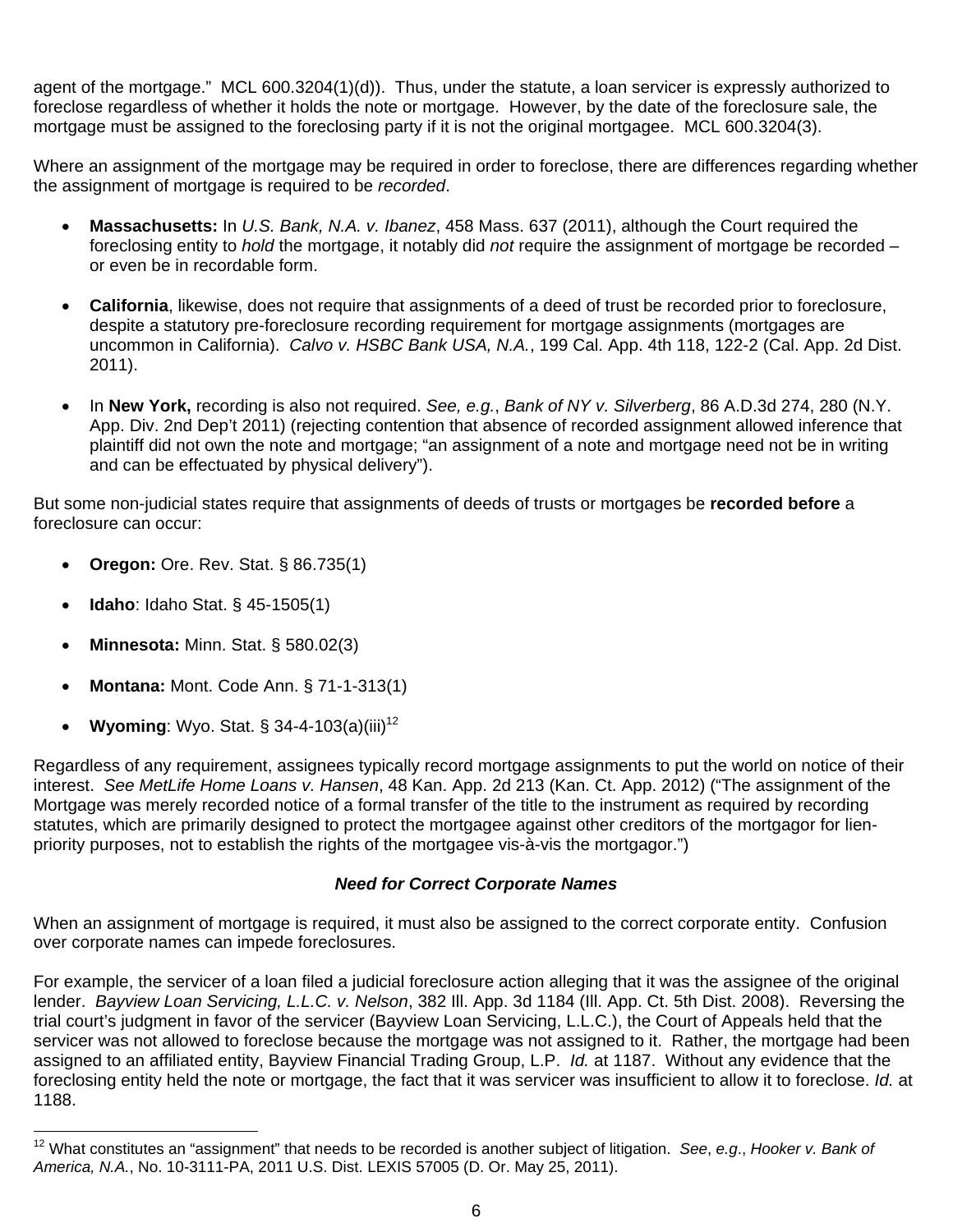But the situation was different in a judicial foreclosure filed in the same state by Standard Bank, which was the successor to the originator of the loan as a result of several mergers and name changes. *Std. Bank & Trust Co. v. Madonia*, 964 N.E.2d 118 (Ill. App. Ct. 1st Dist. 2011). The mortgagors argued that the plaintiff bank was required to show a mortgage assignment or endorsement of the note to it. Rejecting that argument, the Court held that the plaintiff bank retained all of the interests of the originator, including those under the note and mortgage, as a result of the mergers. *Id.* at 123.

A court may require proof of a merger. The note and mortgage in this case were assigned to Wells Fargo Home Mortgage, Inc. *Wells Fargo Bank, N.A. v. deBree*, 2012 ME 34 (Me. 2012). Upon the borrowers' default, Wells Fargo Bank, N.A. filed a complaint as "Successor by Merger to Wells Fargo Home Mortgage, Inc." The trial court granted summary judgment for Wells Fargo Bank. On appeal, the Maine Supreme Judicial Court held that Wells Fargo Bank had not proved its ownership of the mortgage note and mortgage because there was no evidence that it, as opposed to Wells Fargo Home Mortgage, Inc., owned the instruments. *Id.* at ¶ 9. The Court rejected the Bank's arguments that the borrowers had waived their argument, and it declined to take judicial notice that Wells Fargo Home Mortgage had merged into Wells Fargo Bank. *Id.* at ¶¶ 9-10. The showing of ownership was necessary for the Bank to prevail on summary judgment, so the foreclosure judgment was vacated. *Id.* at ¶ 11.

# **2. Relationship Between Foreclosing Entity and Note**

In *Eaton v. Fannie Mae*, 462 Mass. 569 (2012), discussed above, the Massachusetts Supreme Judicial Court announced a new rule, applicable to foreclosures noticed after June 22, 2012 (the date of the decision), requiring that foreclosing mortgagees must *either* (a) hold the note; or (b) be acting on behalf of the noteholder, at the time of foreclosure. In other words, the Court held that "one who, although not the note holder himself, acts as the authorized agent of the note holder" may exercise the power of sale.

Various courts in other states are split as to whether a foreclosing entity must hold the note.

California, for example, allows by statute non-judicial foreclosure by the "trustee, mortgagee, or beneficiary, or any of their authorized agents." *Debrunner v. Deutsche Bank National Trust Co.*, 204 Cal. App. 4th 433, 440 (Cal. App. 6th Dist. 2012) (quoting Cal. Civ. Code § 2924(a)(1)). The party foreclosing need not have possession of or a beneficial interest in the note because no such prerequisite appears in comprehensive statutory framework. *Id.* at 440-42.<sup>13</sup>

In Idaho, a non-judicial foreclosure state, the state supreme court expressly rejected the idea that a party must have ownership of the note and mortgage. *Trotter v. Bank of N.Y. Mellon*, 152 Idaho 842, 861-62 (2012). Rather, "the plain language of the [deed of trust foreclosure] statute makes it clear that the trustee may foreclose on a deed of trust if it complies with the requirements contained within the Act." *Id.* at 862.

Despite these states' rejections of any requirement to hold the note, some courts in other jurisdictions **do** seem to require the foreclosing party to also be the noteholder, for example, or perhaps at least an agent or authorized person:

- **New York:** According to this intermediate appellate division, judicial foreclosure plaintiff must both hold the note and the mortgage at the time the action is commenced. *Wells Fargo Bank, N.A. v Wine*, 90 A.D.3d 1216, 1217 (N.Y. App. Div. 3d Dep't 2011).
- **Florida:** In Florida, the holder of a note, or its representative, may foreclose. *Gee v. U.S. Bank N.A.*, 72 So. 3d 211, 213 (Fla. Dist. Ct. App. 5th Dist. 2011). If the plaintiff is not the payee of the note, it must be endorsed to the plaintiff or in blank. *Id.*
- **Maryland:** The transferee of an unendorsed promissory note has the burden of establishing its rights under the note by proving the note's prior transfer history, especially where the mortgagor requests an injunction to

The same can be true even for judicial foreclosures in California, which in certain circumstances can be filed by a loan servicer. *Arabia v. BAC Home Loans Servicing, L.P.*, 208 Cal. App. 4th 462 (Cal. App. 4th Dist. 2012).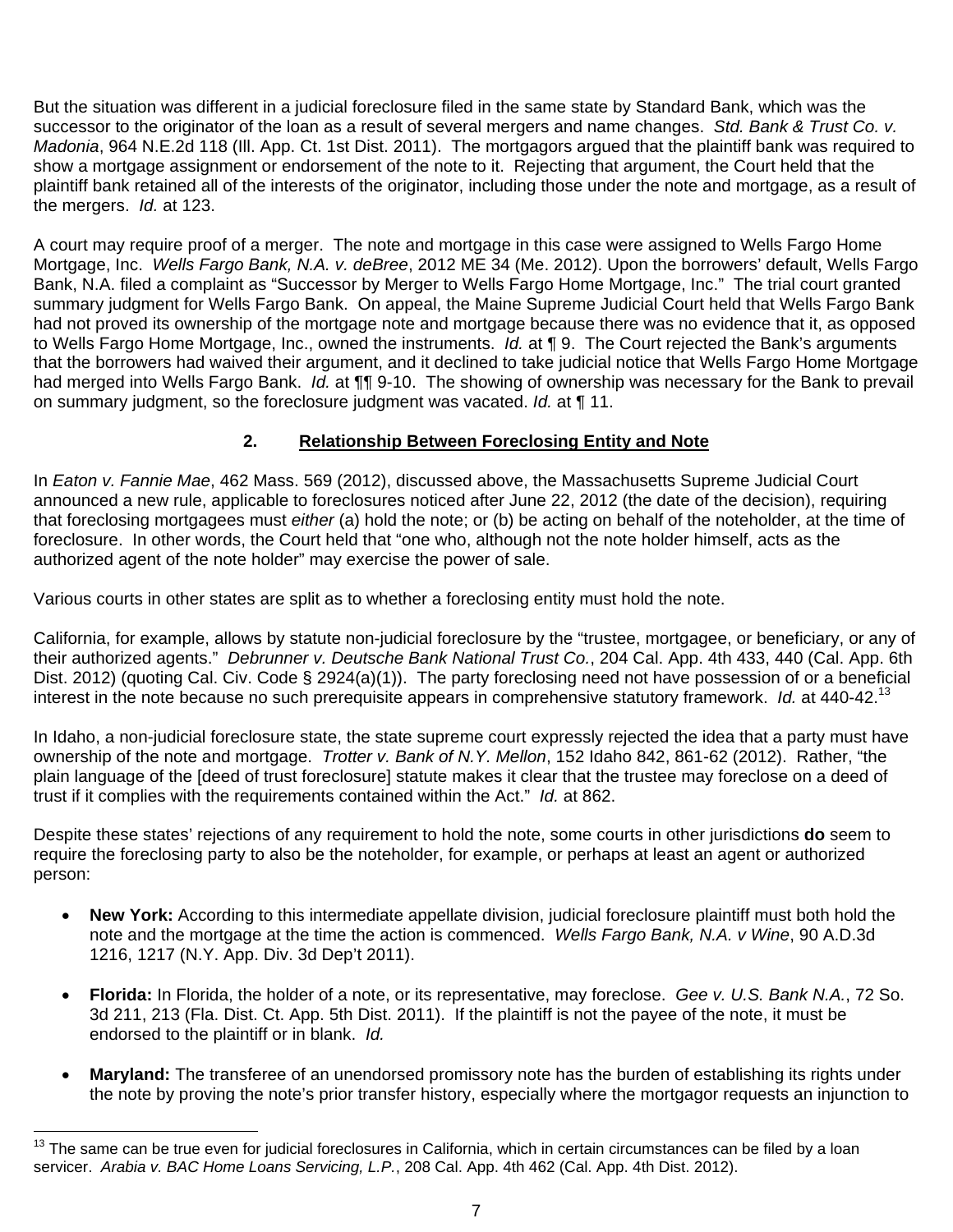stop foreclosure. *Anderson v. Burson*, 424 Md. 232, 245 (2011). Thus, the Court held that although the agent of the substitute trustee under the mortgage had physical possession of the note, it was not a holder of the note because there was no valid endorsement; it could nevertheless still enforce the note based on concessions from the mortgagors. *Id.* at 251-52.

- **Oklahoma:** "To commence a foreclosure action in Oklahoma, a plaintiff must demonstrate it has a right to enforce the note and, absent a showing of ownership, the plaintiff lacks standing." *Wells Fargo Bank, N.A. v. Heath*, 2012 OK 54, ¶ 9 (Okla. 2012).
- **Washington:** Under Washington's non-judicial foreclosure statute, the trustee is required to "have proof that the beneficiary is the owner of any promissory note or other obligation secured by the deed of trust." RCW 61.24.030(7)(a). Note, however, that borrowers cannot bring a judicial action based on a beneficiary or trustee's failure to prove to the borrower that the beneficiary owns the note. *Frazer v. Deutsche Bank Nat. Trust Co.*, 2012 WL 1821386, at \*2 (W.D. Wash. May 18, 2012) ("[T]he Washington Deed of Trust Act requires that a foreclosing lender demonstrate its ownership of the underlying note to the trustee, not the borrower.").

Some jurisdictions more clearly take an **either/or** approach to foreclosing. In **Michigan**, for example, the foreclosing entity must be "**either** the owner of the indebtedness or of an interest in the indebtedness secured by the mortgage **or** the servicing agent of the mortgage." *Residential Funding Co., LLC v. Saurman*, 490 Mich. 909 (2011) (quoting MCL 600.3204(1)(d)). The question in *Saurman* was whether foreclosures by MERS, as a mortgagee that did not hold the note, were proper. The Michigan Supreme Court upheld the foreclosures because the mortgagee's interest in the note—even though not an ownership interest—was a sufficient interest in the indebtedness to allow it to foreclose.

There are other state courts that follow the either/or approach as well, for example:

 $\overline{a}$ 

- **Ohio**: In *CitiMortgage, Inc. v. Patterson*, 2012 Ohio 5894 (Ohio Ct. App., Cuyahoga County Dec. 13, 2012), the Ohio Court of Appeals held that a party has standing if "at the time it files its complaint of foreclosure, it either (1) has had a mortgage assigned or (2) is the holder of the note." *Id.* at ¶ 21. Thus, the plaintiff in *Patterson* had standing because it possessed the note when it filed its complaint, even though the mortgage was not assigned until later. *Id.* at ¶ 22.
- **Alabama:** In *Sturdivant v. BAC Home Loans Servicing, LP*, --- So.3d ----, 2011 Ala. Civ. App. LEXIS 361 (Ala. Civ. App. Dec. 16, 2011), the Alabama Court of Civil Appeals ruled that a party lacked standing to foreclose because it was not yet the assignee of a mortgage when it initiated foreclosure. In *Perry v. Fannie Mae*, 100 So. 3d 1090 (Ala. Civ. App. 2012), the Court explained that the mortgage need not be assigned to a foreclosing party at the time it initiates foreclosure if it is a holder of the note. Because the evidence showed that the foreclosing party held the note at the time it initiated foreclosure proceedings, the foreclosure was proper. *Id.* at 1094-96.
- **New Jersey:** As noted in the preceding section, New Jersey recognizes standing to file a complaint to foreclose based on either assignment of the mortgage or possession of the note. *Deutsche Bank Nat'l Trust Co. v. Mitchell*, 422 N.J. Super. 214, 222 (App. Div. 2011).

## **3. Standing of MERS**

#### *What is MERS?*

MERS is a system for electronically tracking interests in mortgages that are traded on the secondary market. MERS members (approximately 6,000) agree that MERS serves as mortgagee or beneficiary,<sup>14</sup> and when loan ownership or servicing rights are sold from one MERS member to another, MERS remains the titleholder to the security

<sup>&</sup>lt;sup>14</sup> The language on a standard mortgage or deed of trust reads: MERS is the mortgagee [or beneficiary] of this security instrument. MERS is a separate corporation that acts solely as nominee on behalf of the lender and its successors and assigns.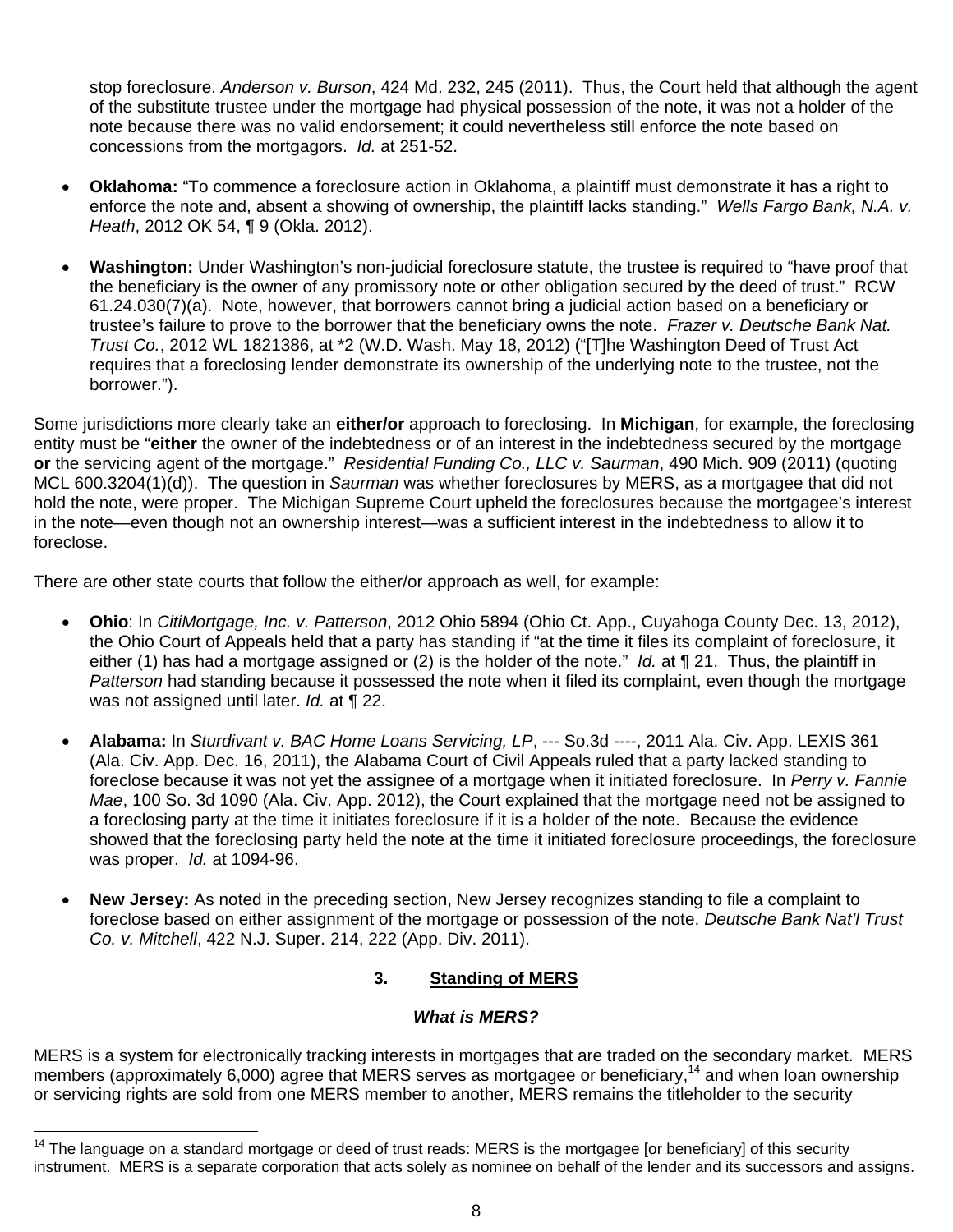instrument as nominee on behalf of whomever owns the loan. MERS is modeled on the "book entry system" used to track ownership in stock exchanges.

The use of nominees predates MERS: "The use of a nominee in real estate transactions, and as mortgagee in a recorded mortgage, has long been sanctioned as a legitimate practice." *In re Cushman Bakery*, 526 F. 2d 23, 30 (1st Cir. 1975) (collecting cases). However, the concept of a nominee serving as agent for one member of a group of possible principals—where the principal may change in a way not reflected in the public record—has fostered a range of reactions, from commendation to criticism to confusion, but ultimately MERS (and its members) have repeatedly prevailed in foreclosure challenge litigation.

#### *Authority of MERS to Foreclose*

Most courts to consider the issue have ruled that MERS may serve as mortgagee or beneficiary and foreclose,<sup>15</sup> for example:

- **Texas:** *Athey v. MERS*, 314 S.W. 3d 161, 166 (Tex. App. 2010) (MERS could foreclose, though it never held the note).
- **Utah:** *Burnett v. MERS*, 2009 WL 3582294 (D. Utah Oct. 27, 2009) ("MERS had authority under the Deed of Trust to initiate foreclosure proceedings").
- **Nevada:** *Croce v. Trinity Mortg. Assurance Corp.* 2009 WL 3172119, at 3 (D. Nev. Sept. 28, 2009) (collecting cases from Georgia, California, Florida, and Colorado rejecting argument "that MERS does not have standing as a beneficiary under the Note and Deed of Trust, and therefore, is not authorized to participate in the foreclosure proceedings."); *see also Edelstein v. Bank of N.Y. Mellon*, 286 P.3d 249, 254 (Nev. 2012) ("The deed of trust also expressly designated MERS as the beneficiary… it is an express part of the contract that we are not at liberty to disregard, and it is not repugnant to the remainder of the contract.").
- **Michigan:** *Residential Funding Corp. v. Saurman*, 805 N.W. 2d 183 (Mich. 2011) held that MERS had a sufficient interest to foreclose because it owned "legal title to a security lien whose existence is wholly contingent on the satisfaction of the indebtedness."

In addition, at least two states—Minnesota (Minn. Stat. § 507.413) and Texas (Tex. Prop. Code § 51.0001)—have enacted statutes recognizing that MERS can foreclose.

Some state courts, nevertheless, have raised various questions about MERS's role as it relates to foreclosures.

- **Oregon**: In *Niday v. GMAC Mortg.*, 284 P. 3d 1157 (Or. App. 2012), the Oregon Court of Appeals ruled that MERS did not meet Oregon's statutory definition of "beneficiary," disagreeing with the majority of trial court rulings that had ruled MERS could serve as beneficiary. *Niday* is on appeal to the Supreme Court of Oregon; oral argument was heard January 8, 2013.
- **Maine:** The Maine Supreme Court has ruled that MERS cannot meet its definition of "mortgagee," and thus had no standing to foreclose judicially. *MERS v. Saunders*, 2 A. 3d 289 (Me. 2010) ("MERS is not in fact a 'mortgagee' within the meaning of our foreclosure statute").
- **Washington**: *Bain v. Metro. Mortg. Group, Inc.,* 285 P.3d 34, 46 (Wash. 2012) ruled that MERS did not meet the statutory definition of deed of trust beneficiary, though *Bain* did not explain whether this impaired foreclosure proceedings.

<sup>&</sup>lt;sup>15</sup> It is somewhat of a misstatement to refer colloquially to the "ability" of MERS (or any other party) "to foreclose." The foreclosure procedures of any given state require various steps. So, having "the ability to foreclose" may in some states be asking the question of whether the entity can accelerate, or provide notice of sale, or direct the activities of a deed of trust trustee, or file a judicial foreclosure, etc.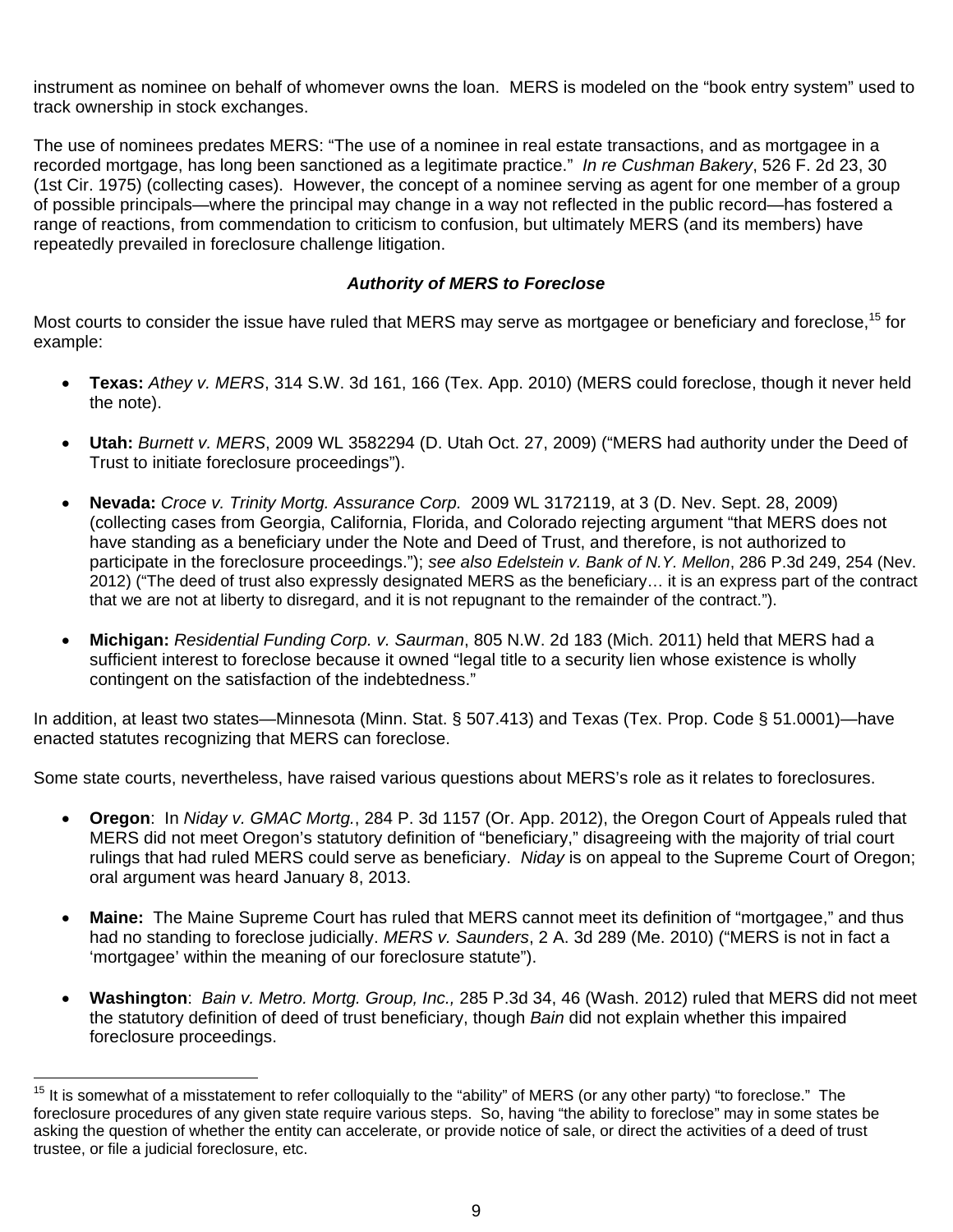Nearly two years ago, MERS changed its rules of membership to provide that the noteholder must arrange for an assignment to be executed from MERS to the foreclosing entity prior to commencement of any foreclosure proceeding, judicial or non-judicial. So, this issue may be a legacy question after all.

#### *Authority of MERS to Assign Mortgage*

Even before the change in the membership rules, MERS often assigned mortgages to the foreclosing entity so that entity could foreclose. Some borrowers have argued that, as nominee, MERS does not have the power to assign the mortgage. These challenges have been almost universally rejected, as the security instruments expressly authorize MERS, as nominee, to take any action required of its principal and refer to the mortgagee or beneficiary as MERS and its "successors and assigns." Indeed the First Circuit recently rejected this very argument. *See Culhane v. Aurora Loan Services,* --- F.3d ----, 2013 WL 563374 (1st Cir., Feb. 15, 2013).<sup>16</sup>

Likewise, the fact that an assignment of the security instrument may occur after the transfer of the note is not problematic, and makes sense under the MERS model: "[MERS] members often wait until a default or bankruptcy case is filed to have a mortgage or deed of trust assigned to them so that they can take steps necessary to seek stay relief and/or to foreclose…. [T]he reason they wait is that, if a note is paid off eventually, as most presumably are, MERS is authorized to release the [deed of trust] without going to the expense of ever recording any assignments." *Edelstein*, 286 P.3d at 254.

Borrowers have also claimed that MERS lacks authority to assign the note. Since MERS typically does not hold notes,<sup>17</sup> language in MERS assignments referencing the note in addition to the mortgage likely reflects a lack of precision. Insofar as MERS did not hold a note the issue is immaterial.

#### *"Splitting" the Note and Mortgage*

Some borrowers have alleged that the naming of MERS as holder of title to the mortgage, while the lender holds title to the note, separates the note from the security instrument thereby rendering assignments void and the security instrument unenforceable. As one court has colorfully described it, the debt is the cow, and the mortgage the cow's tail—while the debt can survive without the security instrument, the instrument has no independent vitality without the debt. *See Commonwealth Prop. Advocates, LLC v. MERS*, 263 p.3d 397, 403 (Utah App. 2011).

As noted, in Massachusetts, those arguments have been squarely rejected as Massachusetts permits the note and mortgage to be held separately. Indeed the District of Massachusetts remarked that the "MERS system fits perfectly into the Massachusetts model for the separation of legal and beneficial ownership of mortgages." *Culhane v. Aurora Loan Services*, 826 F. Supp. 2d 352, 371 (D. Mass. 2011), *aff'd* --- F.3d ----, 2013 WL 563374 (1st Cir. Feb. 15, 2013).

This theory has typically been rejected elsewhere as well, as, if successful, it would "confer[] an unwarranted windfall on the mortgagor." *Id.* (citing Restatement (Third) of Prop.: Mortgages § 5.4 cmt. a). In *Edelstein*, 286 P.3d 249, 255 (Nev. 2012), for example, the court held that in Nevada, "to have standing to foreclose, the current beneficiary of the deed of trust and the current holder of the promissory note must be the same." However, under the MERS system, the parties agree that MERS holds the security instrument while the note is transferred among its members—as long as the two instruments are united in the foreclosing entity prior to foreclosure, the Nevada court held, the foreclosing entity has standing to foreclose in that state.

 $16$  Some borrowers have challenged the manner in which MERS assignments are executed, because the person who executes the assignment is typically an employee of a financial institution associated with the loan (e.g., the loan servicer), or foreclosure counsel. Courts have routinely rejected such claims as well, because entities such as MERS and lenders may confer signing authority upon whomever they deem fit. *E.g.*, *Culhane* (1st Cir. Slip Op. at 21-22) (rejecting argument that signer's employment by loan servicer prohibited her from signing for MERS as "wishful thinking").

<sup>&</sup>lt;sup>17</sup> When MERS formerly conducted foreclosures in its own name, MERS sometimes would be assigned the note or be its holder for purposes of conducting the foreclosure.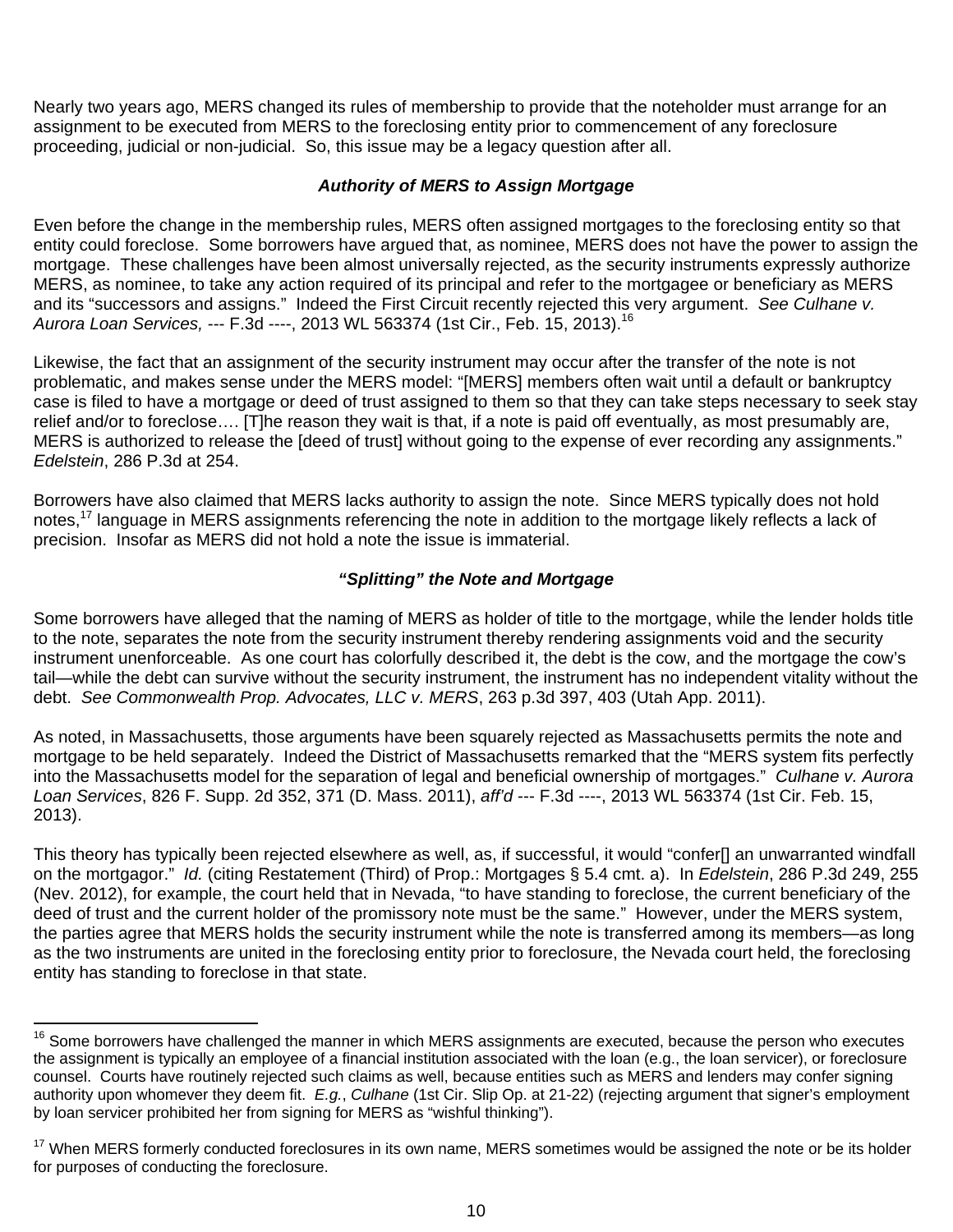Along similar lines, some borrowers allege that operation of MERS makes it impossible to identify who the proper noteholder is, because only the security instrument (not the note) was assigned by MERS. "A 'show me the note' plaintiff typically alleges a foreclosure is invalid unless the foreclosing entity produces the original note." *Stein v. Chase Home Fin., LLC*, 662 F. 3d 976, 978 (8th Cir. 2011). Of course, when the foreclosing entity is able to produce the note, the claim is typically defeated on summary judgment, *id.*, and many courts considering "show me the note" arguments in the MERS context have dismissed them as a matter of law without any inquiry into note ownership. *E.g.*, *Diessner v. MERS*, 618 F. Supp. 2d 1184, 1187 (D. Ariz. 2009) ("district courts have routinely held that Plaintiff's 'show me the note' argument lacks merit") (collecting cases from California, Nevada, and Arizona) (internal quotations omitted).<sup>18</sup>

#### *Unrecorded Assignment Theories*

Some states (including Massachusetts after November 1, 2012)<sup>19</sup> statutorily require that, in order to bring a nonjudicial foreclosure, all assignments of the security instrument must be recorded. *E.g.*, ORS 86.735(1) (Oregon) (trustee sale may proceed only if "any assignments of the trust deed by the trustee or the beneficiary … are recorded"). In Oregon, a few borrowers have successfully argued that, because the security follows the debt as a matter of law, transfers of the debt while MERS remains lienholder of record result in assignments that go unrecorded, precluding non-judicial foreclosure. *See Niday*, 284 P. 3d at 1169 ("any assignments" language in ORS 86.735(1) includes "assignment by transfer of the note," and that all such assignments from the initial lender to subsequent lenders must be recorded prior to commencement of a non-judicial foreclosure proceeding). *Niday* is under review by the Supreme Court of Oregon, which heard oral argument on January 8, 2013.

Other courts considering the same argument have rejected it. For instance, Minnesota, Idaho, and Arizona have the same statutory requirement that assignments must be recorded, but have not found note transfers to trigger an obligation to create and record an assignment of the corresponding security instrument. *E.g.*, *Jackson v. MERS*, 770 N.W.2d 487 (Minn. 2009) (answering "no" to certified question: "Where an entity, such as defendant MERS, serves as mortgagee of record as nominee for a lender and that lender's successors and assigns and there has been no assignment of the mortgage itself, is an assignment of the ownership of the underlying indebtedness for which the mortgage serves as security an assignment that must be recorded prior to the commencement of a mortgage foreclosure by advertisement under Minn. Stat. ch. 580?"); *Homeyer v. Bank of America, N.A.*, 2012 WL 4105132, at \*4 (D. Idaho Aug. 27, 2012) ("Idaho law does not require recording each assignment of a trust deed based upon transfer of the underlying note."); *Ciardi v. Lending Co., Inc.*, 2010 WL 2079735, at \*3 (D. Ariz. May 24, 2010) ("Plaintiffs have failed to cite any Arizona statute that requires the recording of a promissory note or even the assignment of a promissory note."). These cases ruled that a transfer of a promissory note does not create an "assignment" for purposes of those statutes.

## **4. Securitization Standing**

#### *What is Securitization?*

Securitization is the packaging of debt into instruments broadly referred to as "mortgage-backed securities"; one court has described it with analogies: "One could analogize this process to taking raw ingredients and combining them to make bread then selling the slices individually, or putting different kinds of meat into a sausage grinder then selling the individual sausages. What is born from this process are new debt instruments, sold on the open market, that have pooled-and-sliced home loans as their ingredients. Different debt instruments work in different ways, but the basic concept is that home loan debt gets repackaged and sold to other investors rather than being held by the

<sup>&</sup>lt;sup>18</sup> In a judicial foreclosure state, however, some courts have found that failure to show one's authority to enforce the note can be fatal. *See, e.g.*, *Onewest Bank, F.S.B. v. Drayton*, 910 N.Y.S.2d 857, 859 (N.Y. Sup. 2010) (Schack, J.) ("the Court requires proof of the grant of authority from the original mortgagee…to its nominee, [MERS], to assign the subject mortgage and note on March 16, 2009 to INDYMAC"); *Saunders*, 2 A.3d at 296 (Me. 2010) ("In order to enforce a debt obligation secured by a mortgage and note, a party must be in possession of the note.").

<sup>19</sup> Massachusetts recently enacted such legislation in August 2012. *See* House No. 4323. The new law requires that in order to foreclose, the entire chain of mortgage assignments from original mortgagee to foreclosing entity be recorded. Previously, although the foreclosing entity had to hold the mortgage, there was no recording requirement.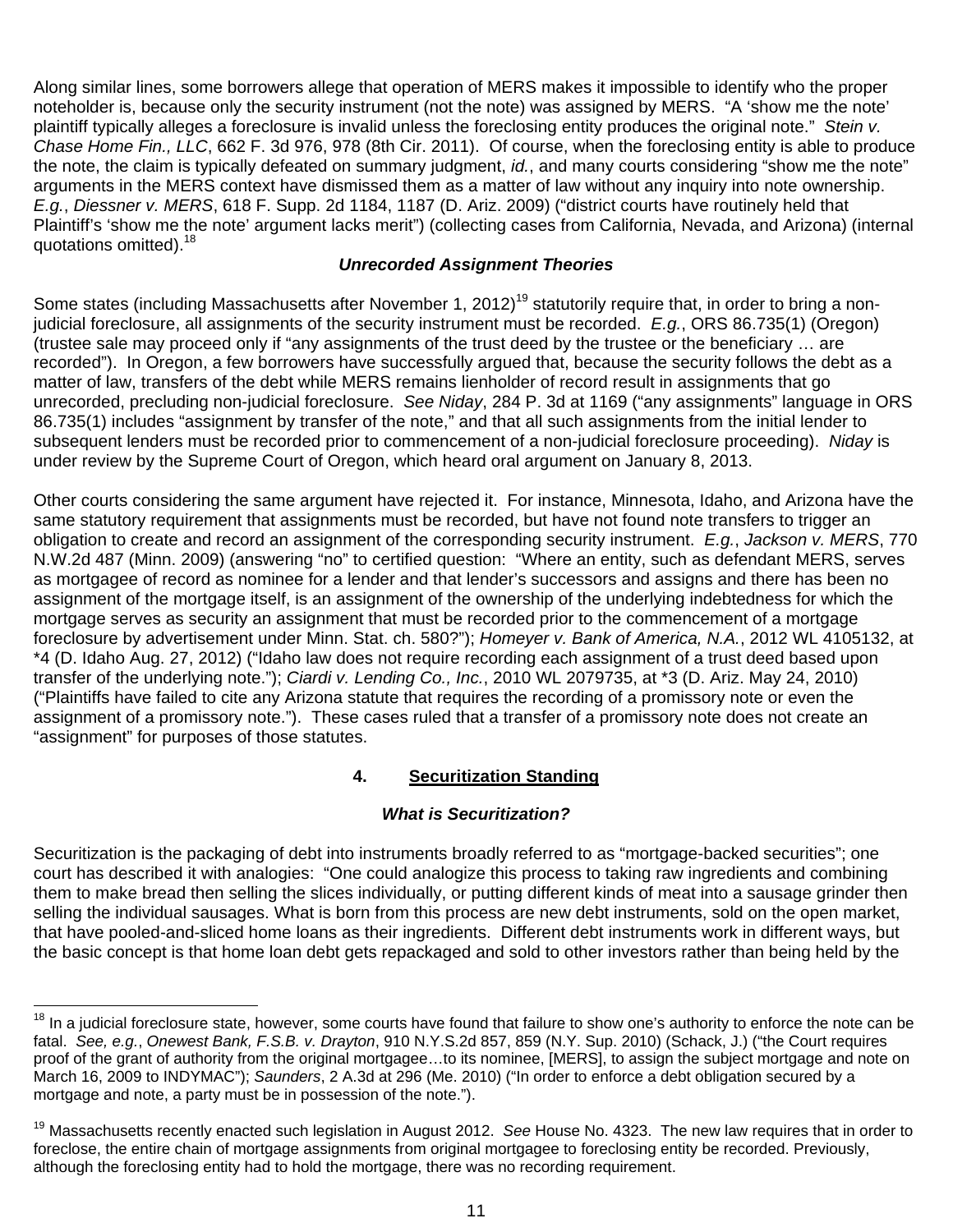bank that originated the loan." *Bisson v. Bank of America, N.A.*, --- F.Supp.2d ----, 2013 WL 325262, at \*1 (W.D. Wash. Jan. 15, 2013).

The securitization market emerged to facilitate the inflow of capital to fund home loans, and it "allows banks to spread mortgage risk across the financial system rather than hold it all themselves." *Id.* Although securitization has fallen well off its peak of approximately \$1 trillion in originations in 2006, it is projected to rise from \$4 billion in 2012 to \$25-30 billion in 2013.

There are several parties to a securitization agreement, but the borrower is not one of them. A typical securitization arrangement involves the following parties:

- **Originator**: The originator is the party identified as "lender" on note and mortgage (or deed of trust).
- **Depositor**: The depositor is either the originator or someone that buys loans from originators and pools them into securities pursuant to a **Pooling and Servicing Agreement ("PSA")** to which the **depositor**, **trustee**, and **master servicer** are parties.
- **Trust**: Entity into which loans are pooled (e.g., "Structured Asset Securities Corp. Mortgage Pass-Through Certificates, Series 2006-Z"). Sometimes referred to as a "Special Purpose Vehicle," "Real Estate Mortgage Investment Conduit" or "REMIC," or simply a "Mortgage-Backed Security."
- **Trustee/Custodian**: The trustee of the securitization trust (not to be confused with the trustee of a deed of trust, which conducts non-judicial foreclosure sales in deed of trust states) holds loans on behalf of the individual security holders, receiving the borrower's payments from the loan servicer.
- **Individual Investors**: Shares of mortgage-backed securities are purchased by investors who, when loans are paid on schedule, ultimately benefit from borrowers' mortgage payments.
- **Master Servicer**: The master servicer under the PSA services the individual loans in the pool, interfacing with borrowers, collecting loan payments and transferring them to the trust, and often handling foreclosures and post-foreclosure property management.

#### *The Effect of Securitization on Foreclosure*

Securitization adds complexity to chain of title to the mortgage, and chain of ownership of the note. *See, e.g.*, *In re Almeida*, 417 B.R. 140, 142-45 (Bankr. D. Mass. 2009) (describing chain of title to a mortgage securing a securitized note); *In re Samuels*, 415 B.R. 8, 16-22 (considering challenge to direct assignment of mortgage from originator to trustee, not including an intervening assignment to the trust).

Some borrowers have claimed that insurance contracts or credit default swap agreements preclude default—i.e., the trust was insured against loss, collected the insurance when the borrower defaulted, and should not be allowed to foreclose as well because such foreclosure would grant a "double recovery." *Larota-Florez v. Goldman Sachs Mortg. Co.*, 719 F. Supp. 2d 636, 642 (E.D. Va. 2010). These arguments have not gained traction. *Horvath v. Bank of N.Y., N.A.*, 641 F.3d 617, 626 n.2 (4th Cir. 2011) (rejecting argument that trustee of securitization trust "should not have been able to foreclose on his property because they did not suffer any losses from his default," because "that defense does not allow individuals in default on a mortgage to offset their outstanding obligations by pointing to the mortgagee's unrelated investment income"); *Commonwealth*, 2011 UT App 232 ¶¶ 3, 10 (rejecting argument "that defendants, having been paid off in the sale of the loan, could not seek a second payoff by foreclosure of the Trust Deed" as a "mere conclusory allegation" that could not sustain a viable claim).

Other borrowers have commissioned "securitization audits," which purportedly trace the history of the loan in an attempt to cast doubt upon whether the foreclosing entity has standing. These arguments have also generally failed. *E.g.*, *Norwood v. Bank of America*, 2010 WL 4642447 (Bankr. N.D. Ga. Oct. 25, 2010); *Dye v. BAC Home Loans Servicing, LP*, 2012 WL 1340220 (D. Or. Apr. 17, 2012) (granting motion to dismiss despite findings of "Mortgage Securitization Audit").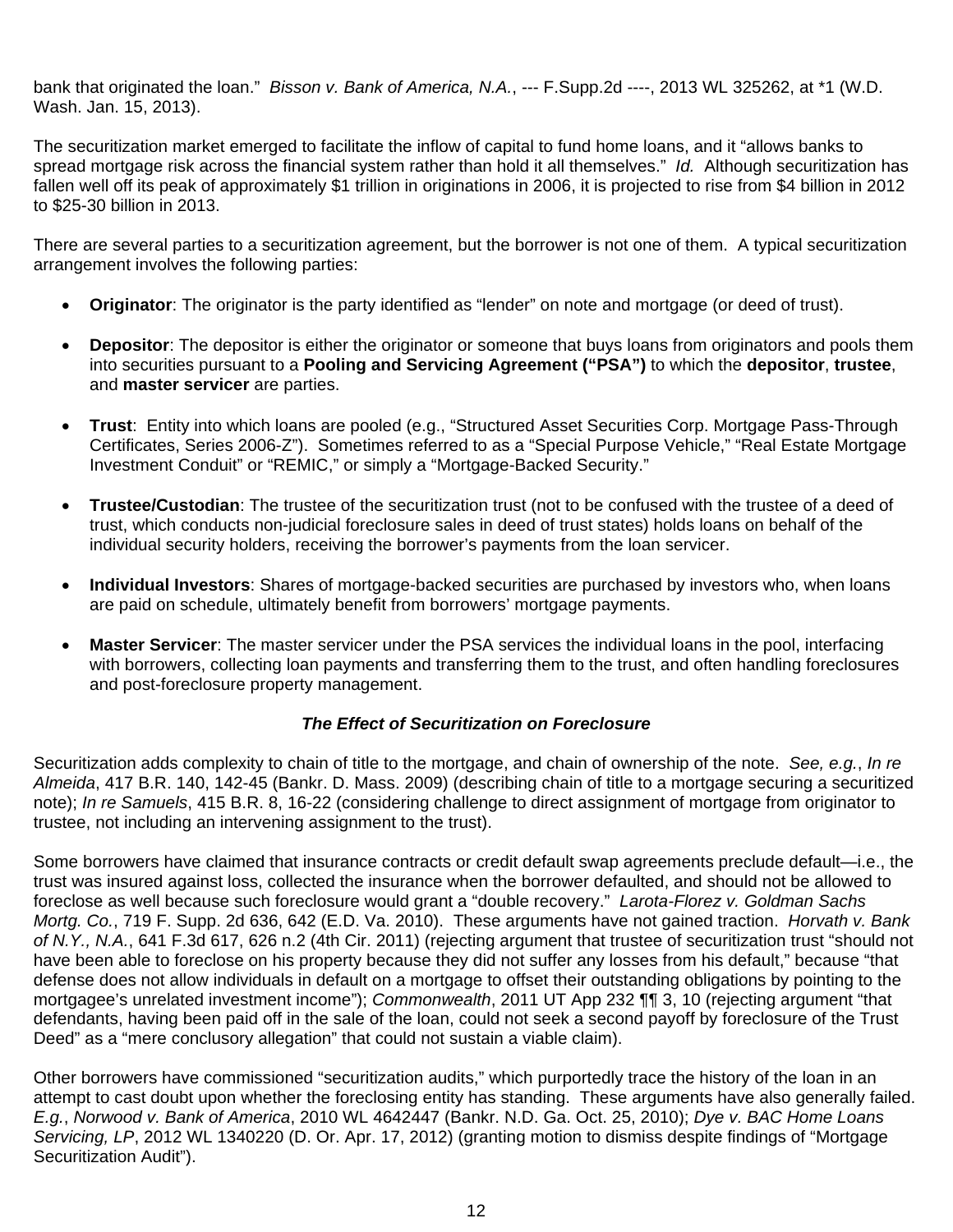Still other borrowers have challenged the foreclosing entity's compliance with the PSA. As noted above, borrowers are not parties to these agreements; as such, courts have generally found that borrowers do not have standing to challenge the foreclosing entity's compliance or lack thereof with it. *See, e.g., In re Correia*, 452 B.R. 319, 324 (1st Cir. B.A.P. 2011) (stating that debtors, who were not parties to the PSA or third-party beneficiaries thereof, lacked standing to challenge defendants' compliance with PSA); *Sami v. Wells Fargo Bank*, 2012 WL 967051, at \*5-6 (N.D. Cal. Mar. 21, 2012) (rejecting claim "that Wells Fargo failed to transfer or assign the note or Deed of Trust to the Securitized Trust by the 'closing date,' and that therefore, 'under the PSA, any alleged assignment beyond the specified closing date' is void"). $20$ 

#### *Which Securitization Parties May Foreclose?*

As discussed above, there are several parties to a securitization. The parties most likely to be involved in a foreclosure are the **trustee** and **servicer**. On occasion, foreclosures have been conducted in the name of MERS.

As the party interfacing with the borrowers on a day-to-day basis, the **servicer** is often in best practical position to handle foreclosure proceedings, but may be required, under some states' laws, to demonstrate its entitlement to foreclose on behalf of the securitization trustee. So, for example, in Maine, a judicial foreclosure state, the servicer must show its authority to enforce the note. *See Bank of America, N.A. v. Cloutier*, 2013 WL 453976, at \*3 (Me. Feb. 7, 2013) (foreclosure plaintiff must "identify the owner or economic beneficiary of the note and, if the plaintiff is not the owner, to indicate the basis for the plaintiff's authority to enforce the note pursuant to Article 3-A of the UCC").

Most non-judicial states do not apply special requirements to loan servicers; the only significant inquiry is whether the trustee of the deed of trust was properly appointed by the beneficiary of record. In Utah, for example, "the statute governing non-judicial foreclosure in Utah does not contain any requirement that the trustee demonstrate his or her authority in order to foreclose. The court declines to create a requirement where the legislature chose not to include one. Therefore, the court holds that, under the terms of the relevant documents and the current statute, [a trustee] is not required to demonstrate its authority to foreclose before initiating a foreclosure proceeding." *Hoverman v. CitiMortgage, Inc.*, 2011 U.S. Dist. LEXIS 86968, at \*16-17 (D. Utah Aug. 4, 2011); *see also Trotter*, 275 P.3d at 861 (Idaho 2012) ("A trustee is not required to prove it has standing before foreclosing on a deed of trust" as long as "the Appointment of Successor Trustee, Notice of Default, and Notice of Trustee's Sale complied with the statutory requirements and were recorded as specified in the statute").

The situation can change, however, if the loan becomes involved in a judicial proceeding, such as a bankruptcy. To move for relief from stay in bankruptcy—even in a deed of trust state—a servicer must somehow show authority to enforce the note, though assignment of the security instrument may not be necessary. *E.g.*, *In re Tucker*, 441 B.R. 638, 645 (Bankr. W.D. Mo. 2010) ("even if, as here, the deed of trust is recorded in the name of the original lender …, the holder of the note, whoever it is, would be entitled to foreclose, even if the deed of trust had not been assigned to it.").<sup>21</sup> And, conversely, failure to show authority to enforce the note can lead to denial of motions for relief from stay. *E.g.*, *In re Wilhelm*, 407 B.R. 392 (Bankr. D. Idaho 2009) (denying relief from stay to group of movants that included both servicers and securitization trustees because they presented insufficient proof that they owned the notes in question); *In re Mims*, 438 B.R. 52, 57 (Bankr. S.D.N.Y. 2010) (servicer that held title to the mortgage but did not show it had been assigned the note was not a "real party in interest" in proceeding to lift stay).

 $^{20}$  Massachusetts courts have also considered and rejected arguments challenging standing to foreclose based on alleged noncompliance with the terms of Pooling and Servicing Agreements governing loan securitizations. *In re Samuels*, 415 B.R. 8 (Bankr. D. Mass. 2009), a case the author won in Massachusetts Bankruptcy Court, is an example.

<sup>21</sup> However, not all courts agree. *See In re Hwang*, 396 B.R. 757 (Bankr. C.D. Cal. 2008), *rev'd*, 438 B.R. 661 (C.D. Cal. 2010). In *Hwang*, the Bankruptcy Court ruled that although the loan servicer had constitutional standing, it did not have Rule 17 "real party in interest" status. The district court then reversed, ruling that servicer had a right to enforce the claim on behalf of the loan owner.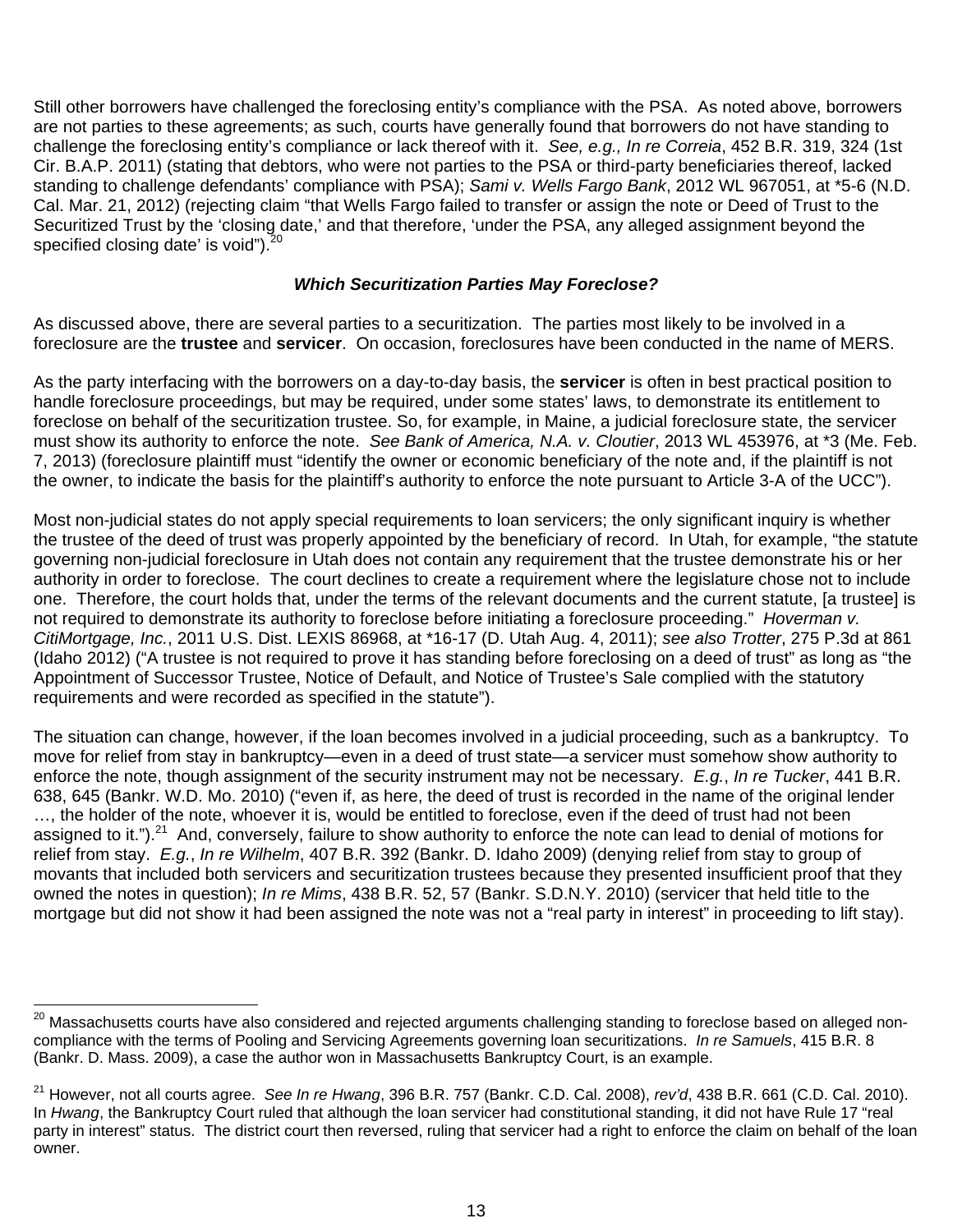In addition to the servicer, the **trustee** is often the foreclosing party. As the party holding title to the loan on behalf of the loan investors, the trustee is certainly a proper party to foreclose—if it has the right to do so under state law, which may require that it have been formally assigned the mortgage.

In **Massachusetts**, for instance—and as discussed more above—the trustee must also hold an assignment of the mortgage. In *Ibanez*, the trustee commenced foreclosures before they had been assigned the mortgages, and did not record assignments until after the foreclosure was completed. The trustee argued it had already received the note when the loan had been securitized years earlier, and that gave it all it needed to foreclose. The court rejected that argument—Massachusetts, as a "**title theory**" state, requires assignment of mortgage to foreclose. Securitization may have showed *intent* to assign mortgages, but was not an actual assignment.<sup>22</sup>

**Lien-theory** states often take a different position, and do not require a trustee to also hold the mortgage, which is nothing more than the right to enforce a lien. *See, e.g.*, *Edelstein v. Bank of N.Y. Mellon*, 286 P.3d 249, 254 (Nev. 2012); *KCB Equities, Inc. v. HSBC Bank USA, N.A.*, 2012 Tex. App. LEXIS 4418, at \*4-5 (Tex. App.—Dallas).

#### **Conclusion**

The recent Massachusetts foreclosure case law is likely somewhat atypical, driven as it has been by some relatively unusual aspects of Massachusetts law.

But the questions the Massachusetts Supreme Judicial Court has been called upon to answer, concerning the necessary relationship between the lien of the security interest, the debt and the foreclosing creditor, are universal and have been the subject of considerable litigation across the country during the recent "foreclosure crisis." And the questions are controlled for the most part by state law, and state property and foreclosure law are much less uniform than the law governing the notes themselves as negotiable instruments. This paper has identified the principal issues and arguments so practitioners can ask the right questions and try to determine the law in their particular jurisdiction before proceeding.

<sup>&</sup>lt;sup>22</sup> Although the PSA said mortgages were actually assigned, the foreclosing trustee did not produce evidence that the individual mortgage in question was one of the mortgages assigned. The Massachusetts high court accepted that on a proper record securitization documents could suffice to assign the mortgage and confer standing to foreclose.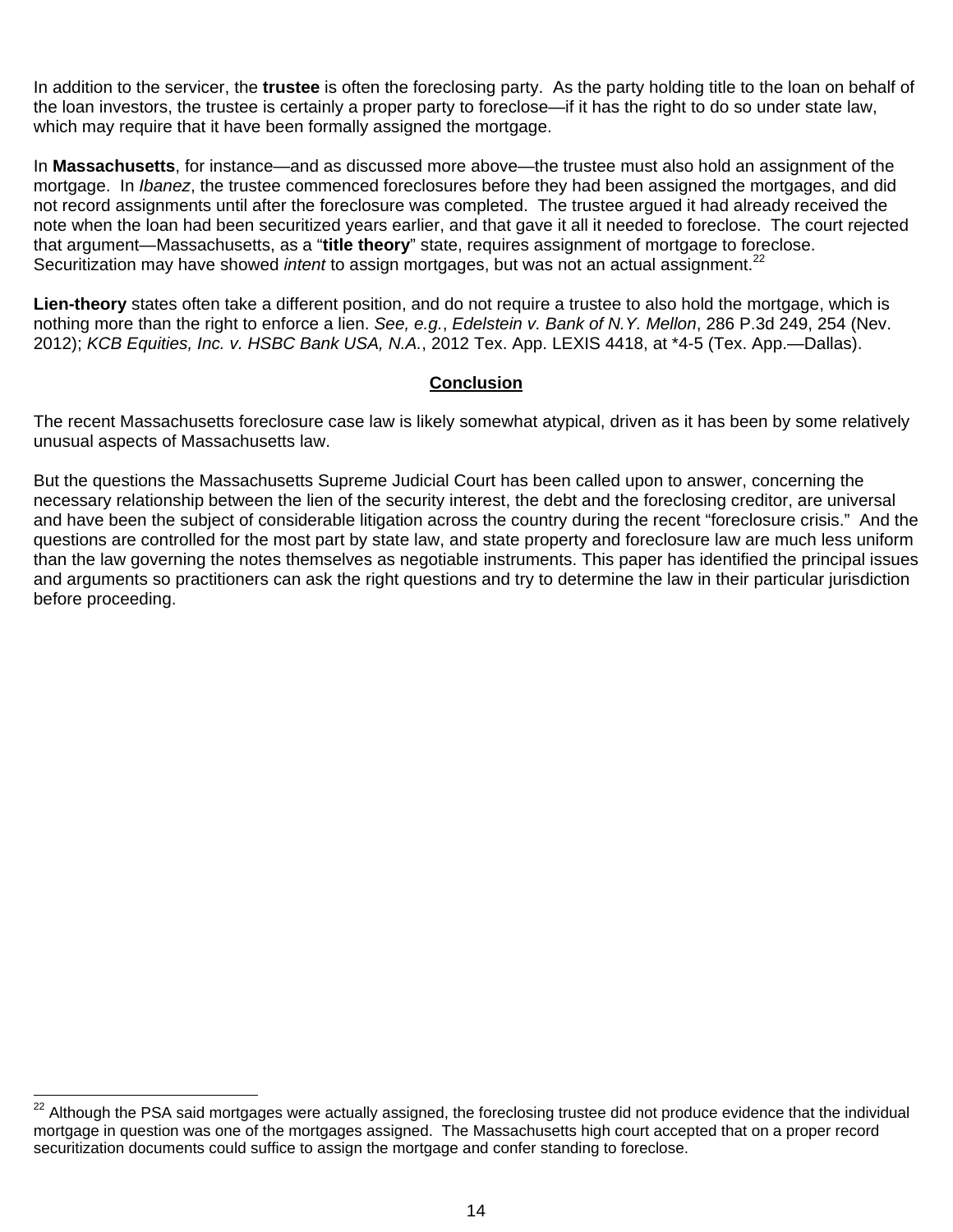

*The Foreclosure Crisis Puzzle: Navigating the Changing Landscape of Foreclosure* 

# **True Crime and Standing in Foreclosure Actions: How the Real Life Fugitive Story Leads to Years of Litigation**

Scott A. King and Terry W. Posey, Jr. Thompson Hine LLP - Dayton, Ohio

# **TRUE CRIME AND STANDING IN FORECLOSURE ACTIONS: HOW THE REAL LIFE** *FUGITIVE* **STORY LEADS TO YEARS OF LITIGATION**

**Introduction** 

More than any other subject matter of litigation in the past five years, foreclosure cases

returned the requirement of establishing "standing" to the procedural forefront of litigation. With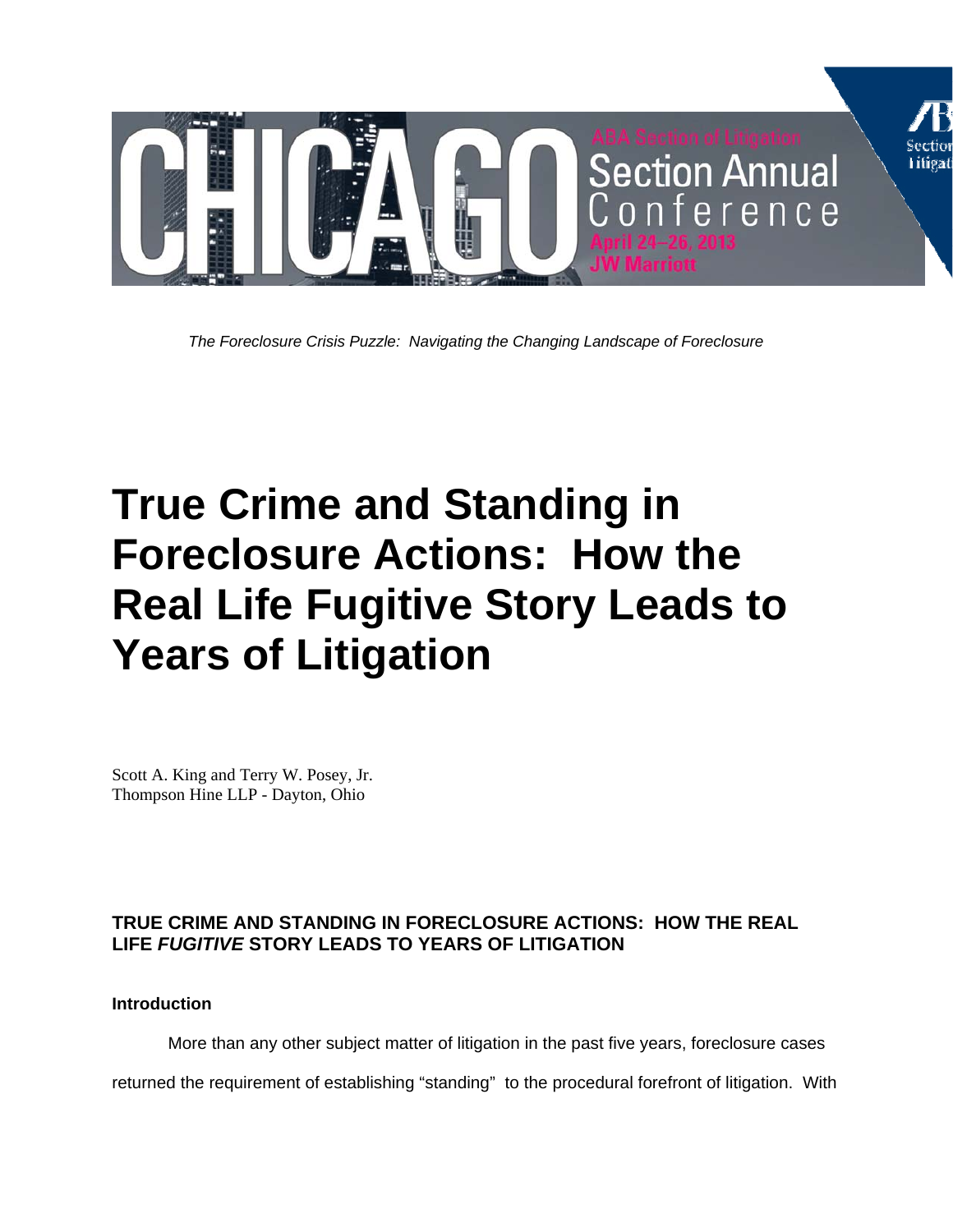the advent of securitized trusts and Mortgage Electronic Registration Systems, Inc. ("MERS"), it became a fairly routine practice for mortgagees in Ohio to file suit before recording the assignment of mortgage and without attaching a copy of an indorsed note to the Complaint. Prior to 2008, this posed only minor issues, as previous Ohio Supreme Court precedent appeared to establish the principle that standing need only be proven prior to judgment.

 In 2008, two Ohio appellate district courts departed from this standard, holding that a plaintiff must prove standing at the time the complaint was filed, that standing to foreclose included proof not only that the plaintiff was a person entitled to enforce the note but had also a recorded assignment of mortgage, and that a failure to prove that status mandated dismissal of the complaint. The majority of the remaining districts rejected this distinction, holding that standing could be proven prior to judgment.

 In 2012, the Ohio Supreme Court resolved a portion of this issue in *Fed. Home Loan Mtge. Corp. v. Schwartzwald*, 134 Ohio St.3d 13, 979 N.E.2d 1214, 2012-Ohio-5017, holding that standing must be proven to exist at the time of filing the complaint, and suggesting that standing could be proven through either having the rights to enforce the note or the mortgage.

 This article will track the historical background of these cases, along with the U.C.C. principles used to establish standing law in Ohio, culminating in the Supreme Court's decision in *Schwartzwald*. The article will then discuss the questions left unresolved in *Schwartzwald*, before addressing how other states have handled similar issues.

#### *Suster* **Sets the Standard**

For nearly fifteen years, standing challenges were addressed by foreclosure counsel and courts alike by relying on *State ex rel. Jones v. Suster*, 84 Ohio St.3d 70, 701 N.E.2d 1002 (1998). The *Suster* case has a Hollywood pedigree—it was brought by the Estate of Dr. Sam Sheppard (whose murder conviction and reversal formed the basis of *The Fugitive*).

 Sheppard had been convicted in 1954, released from jail in 1966, and passed away in 1970. Twenty five years later, in 1995, the Administrator of Sheppard's Estate filed a Petition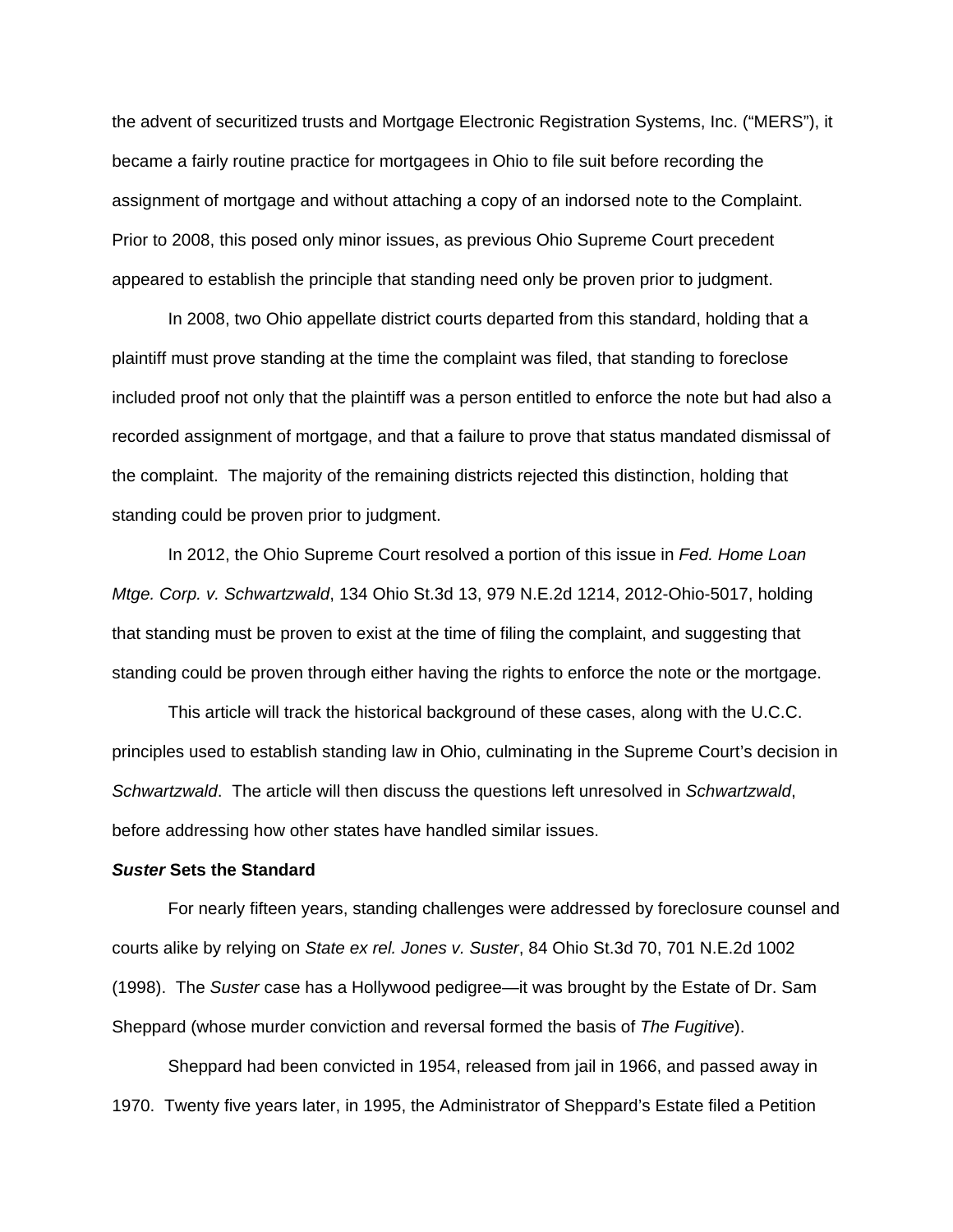for Declaration of Innocence in the Cuyahoga County Common Pleas Court, a prerequisite for a suit against the state for damages for wrongful incarceration. The Cuyahoga County prosecutor filed a petition for a writ of prohibition in the Ohio Supreme Court seeking to block the action on the theory that the Administrator of Sheppard's Estate lacked standing to prosecute the action. In Ohio, writs of prohibition are a shortcut past the normal appeal process, but can only be granted if the trial court lacks subject matter jurisdiction.

A plurality of the Ohio Supreme Court (a fact which comes into importance later) held

that a lack of standing was not a jurisdictional defect:

Although a court may have subject matter jurisdiction over an action, if a claim is asserted by one who is not the real party in interest, then the party lacks standing to prosecute the action. The lack of standing may be cured by substituting the proper party so that a court otherwise having subject matter jurisdiction may proceed to adjudicate the matter. Unlike lack of subject matter jurisdiction, other affirmative defenses can be waived. Lack of standing challenges the capacity of a party to bring an action, not the subject matter jurisdiction of the court.

*Id.* at 77. The plurality's holding was straightforward: a lack of standing does not deprive the court of subject matter jurisdiction, and can be cured under Rule 17. The plurality therefore denied the petition, as the argument that the plaintiff lacked standing did not prohibit the trial court from exercising jurisdiction over the matter.

## *Byrd* **and** *Jordan* **Change the Game, But Find No Followers**

In 2008, the Ohio First District Court of Appeals decided for the first time that to establish standing, a foreclosing plaintiff (a) must be the recorded mortgagee; and (b) this status must exist at the time of filing. *Wells Fargo Bank, N.A. v. Byrd*, 178 Ohio App.3d 285, 2008-Ohio-4603, 897 N.E.2d 722 (1st Dist.). The Eighth District followed shortly thereafter in *Wells Fargo Bank, N.A. v. Jordan*, 8th Dist. No. 91675, 2009-Ohio-1092. In both cases, the foreclosing plaintiff had *both* their claim on the promissory note and to foreclose the mortgage dismissed, because at the time of filing the plaintiff was not the recorded mortgagee.

 In *Byrd*, Wells Fargo did not receive an assignment of the mortgage until after the complaint was filed and the promissory note attached to the complaint was payable to a third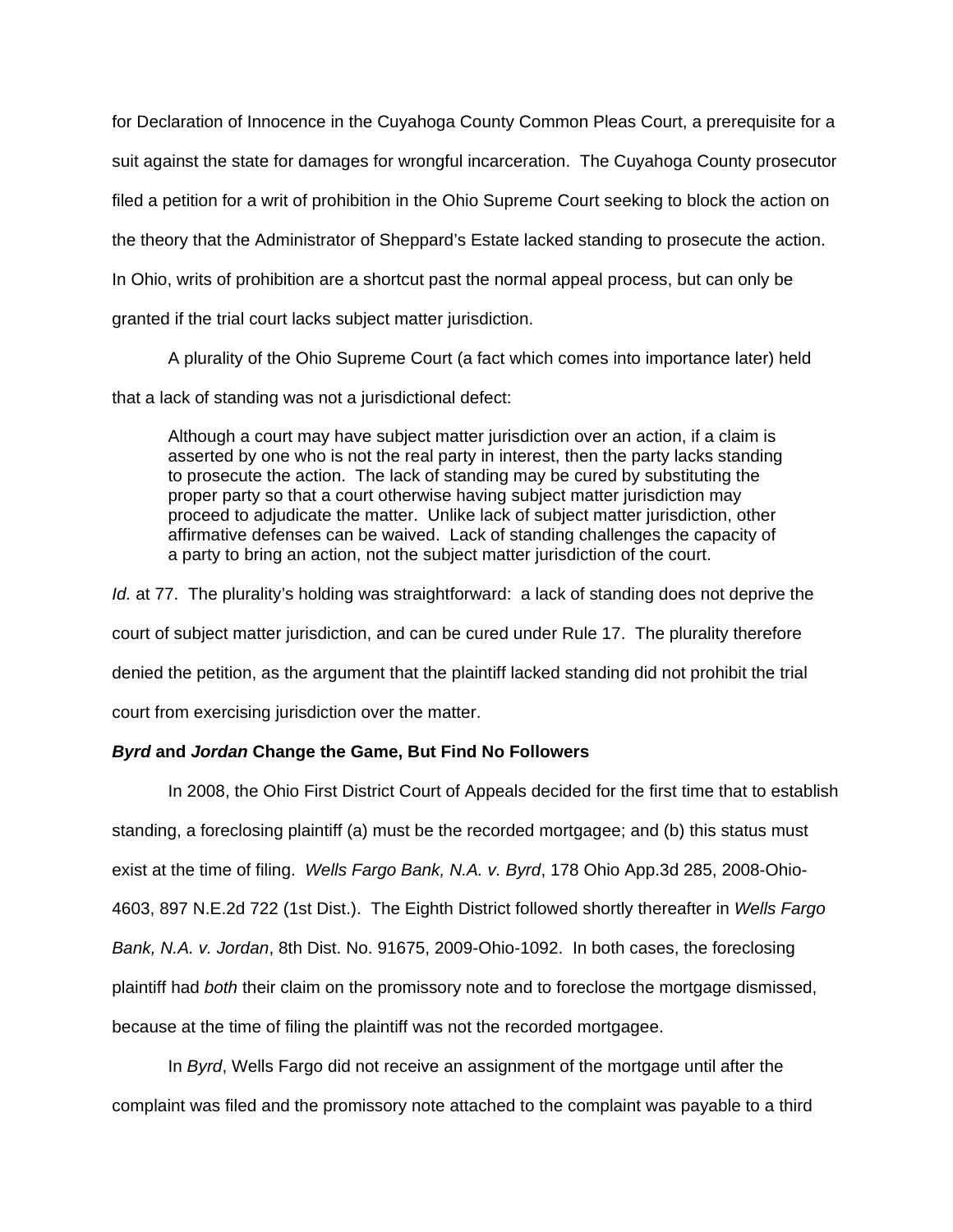party. Citing the Ninth Circuit's decision in *United States v. CMA, Inc.*, 890 F.2d 1070, 1074 (9th Cir. 1989), the First District held Rule 17(A) does not apply to allow the plaintiff to cure a defect. Citing *Feist v. Consolidated Freightways Corp.*, 100 F.Supp.2d 273, 274 (E.D.Pa.1999), the First District held that under Rule 17, cure was limited to situations where there was an understandable mistake in identifying the real party in interest. Reasoning that a plaintiff should know whether it is entitled to enforce the mortgage, the First District held that a lack of standing was not a "curable" defect. *Jordan* then adopted both *Byrd* holdings.

 The remaining Ohio appellate districts refused to follow suit. These courts first rejected the conclusion that standing must exist as of the date of filing as being inconsistent with *Suster*. In *U.S. Bank Nat'l Ass'n v. Bayless*, 5th Dist. No. 09 CAE 01 004, 2009-Ohio-611, the defendant executed a note in favor of Norwest Bank, secured by a mortgage. On February 28, 2008, U.S. Bank filed a complaint to recover the balance due on the note and to foreclose the mortgage. The note was not formally transferred to U.S. Bank until April 1, 2008, and the assignment of mortgage was not recorded until April 14, 2008, both well after the date that U.S. Bank filed the Complaint. *Bayless*, ¶ 5.

 The Fifth District held that any defect in standing was cured: "Pursuant to Rule 17(A), the real party of interest shall 'prosecute' the claim. The rule does not state 'file' the claim." The court affirmed judgment in favor of U.S. Bank. *Bayless*, ¶ 23.

 Similarly, in *Countrywide Home Loan Servicing, L.P. v. Thomas*, 10th Dist. No. 09AP-819, 2010-Ohio-3018, the defendant executed a note in favor of America's Wholesale Lender and a mortgage in favor of MERS. On December 10, 2008, Countrywide filed a complaint alleging it that held the note executed by Thomas. *Id.*, ¶ 2. On December 11, 2008 (after the filing of the Complaint), MERS executed an assignment of the mortgage to Countrywide. On March 24, 2009, Ocwen was substituted as the plaintiff, based on an assignment of the note and mortgage from Countrywide. *Id.*, ¶ 7.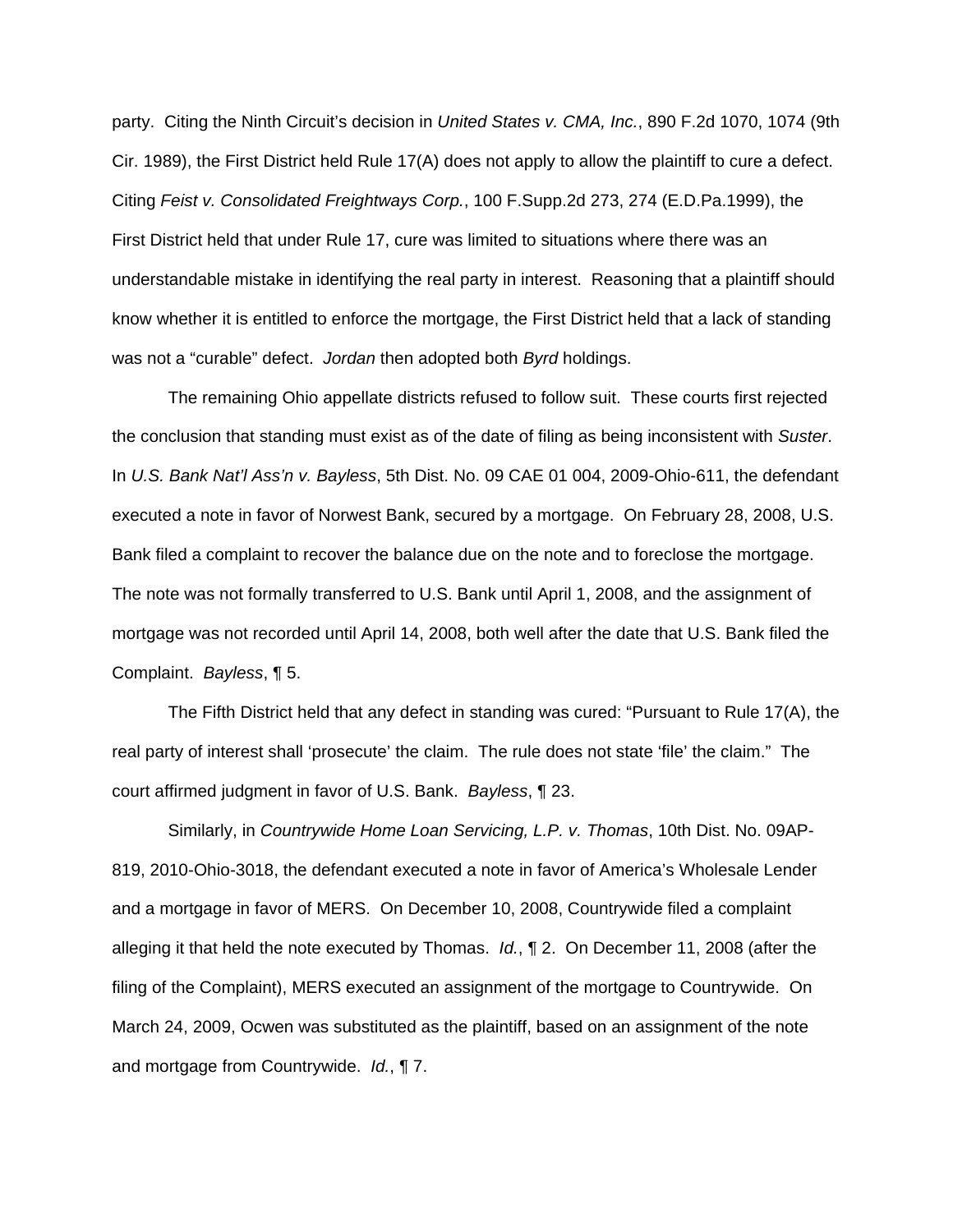On appeal, Thomas argued that because Countrywide was not the recorded assignee of the mortgage, it lacked standing to invoke the jurisdiction of the court at the time the complaint was filed. *Id.*, ¶ 8. The Tenth District held that it was undisputed that Countrywide held the note and that Countrywide transferred it to Ocwen prior to summary judgment. *Id.*, ¶ 11. This was all that was required to enforce the mortgage.

 Ohio's Second, Sixth, Ninth, Eleventh, and Twelfth Districts all issued similar decisions. *JPMorgan Chase Bank Tr. v. Murphy*, 2d Dist. No. 23927, 2010-Ohio-5285; *Deutsche Bank Natl. Trust Co. v. Greene*, 6th Dist. No. E-10-006, 2011-Ohio-2959; *BAC Home Loans Servicing, L.P. v. Cromwell*, 9th Dist. No. 25755, 2011-Ohio-6413; *Aurora Loan Servs., LLC v. Cart*, 11th Dist. No. 2009-A-0026, 2010-Ohio-1157; *Wash. Mut. Bank, FA v. Wallace*, 194 Ohio App.3d 549, 2011-Ohio-4174, 957 N.E.2d 92 (12th Dist.). By 2011, eight Ohio appellate districts had held that any defect in standing could be cured by a post-complaint assignment, while two (the First and Eighth Districts in *Byrd* and *Jordan*) held in could not.

Other Ohio appellate districts also rejected the conclusion of *Byrd* and *Jordan* that an assignment of mortgage was necessary. In *U.S. Bank N.A. v. Marcino*, 181 Ohio App.3d 328, 2009-Ohio-1178, 908 N.E.2d 1032, ¶¶ 47-54 (7th Dist.), the defendant executed a note in favor of BNC Mortgage; attached to the note was an allonge, indorsed in blank, making the note "bearer" paper. *Id.*, ¶ 4. However, an assignment of mortgage was never entered into the record.

 The Seventh District first acknowledged that a blank indorsement created bearer paper, making the plaintiff a person entitled to enforce the note and mortgage as a party in possession. *Id.*, ¶¶ 50-51. The Seventh District went on to hold that under both the U.C.C. and the common law "the owner of a promissory note should be recognized as the owner of the related mortgage." *Id.*, ¶¶ 52-53; citing Ohio's versions of U.C.C. 9-109, 9-102, and 9-203*.* The plaintiff was permitted to enforce the mortgage, even though its assignment had never been recorded.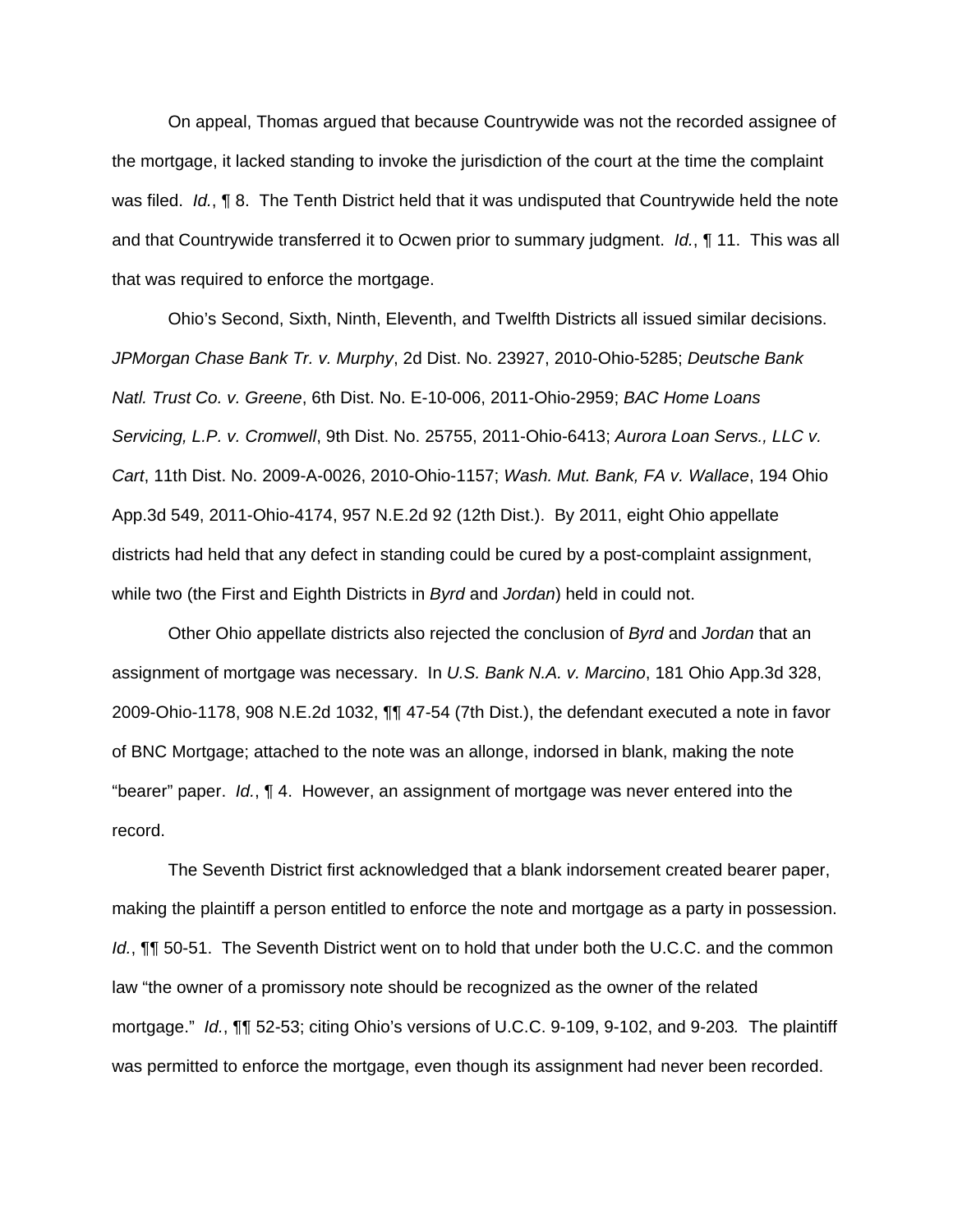By 2011, the law of the State of Ohio was splintered by appellate district: in the First and Eighth Districts (Cincinnati and Cleveland, respectively), a foreclosing bank was required to have an assignment of mortgage or be the original mortgagee, and had to show that status as of the time of filing the complaint. Everywhere else, it was only required to demonstrate an interest in the note or the mortgage prior to receiving judgment, and in some districts, no assignment of mortgage was required.

#### *Schwartzwald* **Rejects** *Suster*

That leads to the Ohio Supreme Court's decision in *Schwartzwald.* On April 15, 2009, Freddie Mac filed suit against Duane and Julie Schwartzwald, but the complaint did not attach a copy of the promissory note. Shortly thereafter, foreclosure counsel filed an unauthenticated "Notice of Filing Note," attaching a copy of the note containing a blank indorsement, rendering it bearer paper, but the notice was not filed under oath, and therefore was not sufficient under Rule 56. On May 15, 2009, the prior creditor executed an assignment of mortgage, assigning both the note and the mortgage to Freddie Mac. Thus the only evidence in the record was that Freddie Mac did not have an interest in either the note or the mortgage until after the complaint was filed.

Freddie Mac filed for summary judgment. The Schwartzwalds opposed and filed their own, arguing that Freddie Mac had failed to prove that Freddie Mac had standing at the initiation of the complaint, in contravention of *Byrd* and *Jordan,* and that a showing of standing as of the date of the filing of the complaint was a jurisdictional prerequisite.

In 2011, the Second District Court of Appeals held that none of this mattered. *Fed. Home Loan Mtge. Corp. v. Schwartzwald*, 194 Ohio App.3d 644, 2011-Ohio-2681. The Second District noted the split between *Byrd* and *Jordan* and the other Ohio appellate districts, but ultimately concluded "the lack of standing or a real-party-in-interest defect can be cured by the assignment of the mortgage prior to judgment." *Id.*, ¶ 75.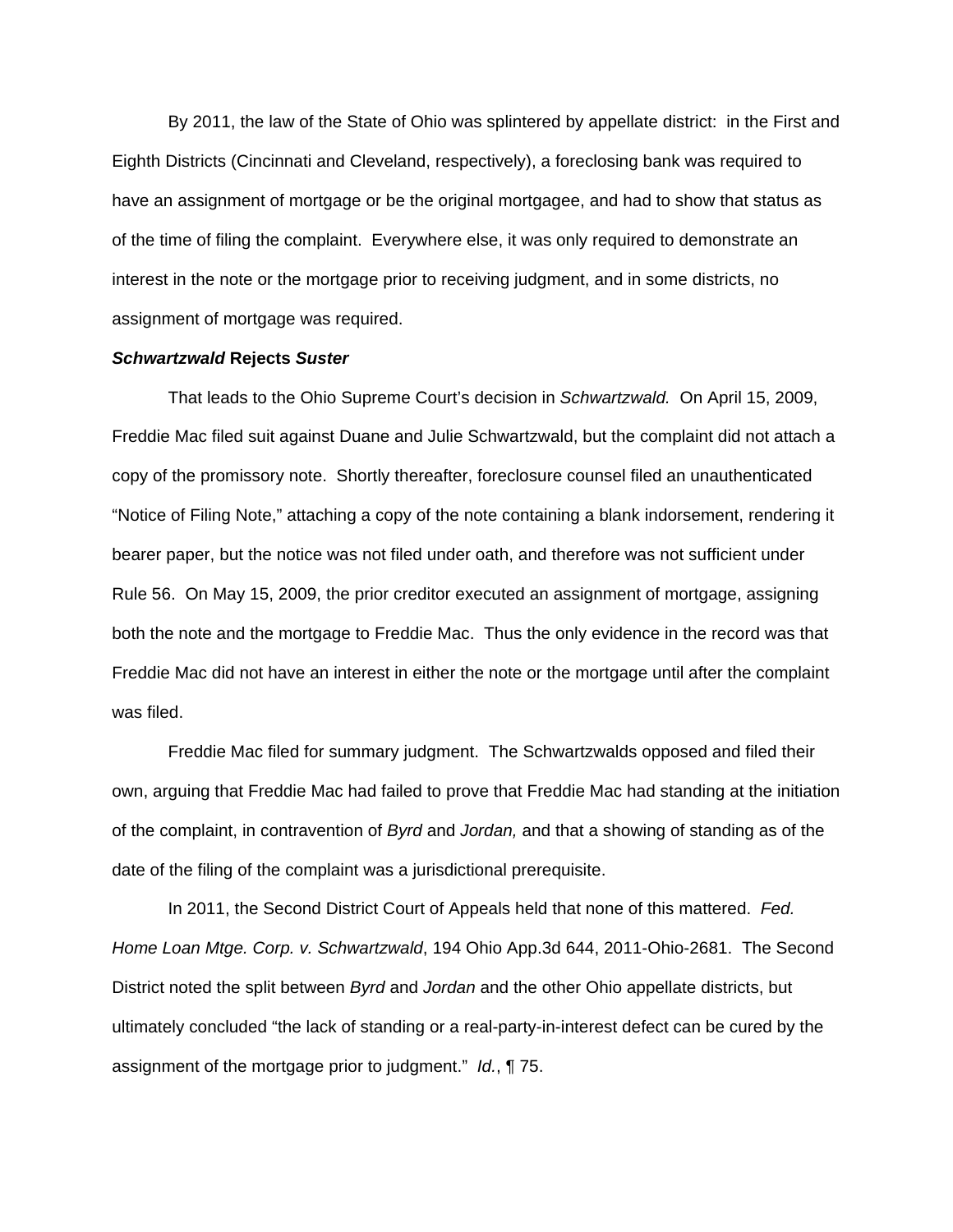On October 31, 2012, the Supreme Court reversed the Second District, and potentially modified the *Byrd* and *Jordan* analysis. *Fed. Home Loan Mtge. Corp. v. Schwartzwald*, 134 Ohio St.3d 13, 979 N.E.2d 1214, 2012-Ohio-5017.

The Court began its opinion by dismissing the *Suster* analysis as not only being nonbinding, but not even worthy of discussion due to its status as a plurality opinion. *Id.*, ¶ 9. The Court went on to hold (contrary to the opinions of the majority of the appellate districts) that a lack of standing may not be cured under Rule 17(A). Opinion, ¶ 38. The Court summed up the controversy: "the lack of standing at the commencement of a foreclosure action requires dismissal of the complaint." *Id.*, ¶ 40.

The Court stated that a plaintiff who lacked standing should not invoke a court's jurisdiction: "It is an elementary concept of law that a party lacks standing to *invoke the jurisdiction* of the court unless he has, in an individual or representative capacity, some real interest in the subject matter of the action." (Emphasis in original.) *Schwartzwald*, 2012-Ohio-5017, ¶ 22, quoting *State ex rel. Dallman v. Franklin Cty. Court of Common Pleas*, 35 Ohio St.2d 176, 179, 298 N.E.2d 515 (1973). It went on to reject the argument that Rule 17 could be used to demonstrate standing after the filing of the complaint. *Id.*, ¶ 37.

Despite *Byrd* and *Jordan*'s insistence that a mortgage foreclosure required the plaintiff to be the recorded mortgagee, and despite the lower court's holding that standing is based on being the person entitled to enforce the promissory note under the U.C.C., the Supreme Court did not directly reach the issue, holding that "because [Freddie Mac] failed to establish an interest in the **note or mortgage** at the time it filed suit, it had no standing to invoke the jurisdiction of the common pleas court." *Id.*, **1** 28.<sup>1</sup>

The Court then held that the trial court should have sustained the Schwartzwalds' crossmotion for summary judgment. However, this only meant that the Court was dismissing the

<sup>&</sup>lt;sup>1</sup> The Eighth District has now held that this language obviated its earlier requirement that a plaintiff be the recorded mortgagee, holding that demonstrating an enforceable interest in the promissory note at the time of filing is **also** sufficient to establish standing. *CitiMortgage, Inc. v. Patterson*, 8th Dist. No. 98360, 2012-Ohio-5894, ¶ 21.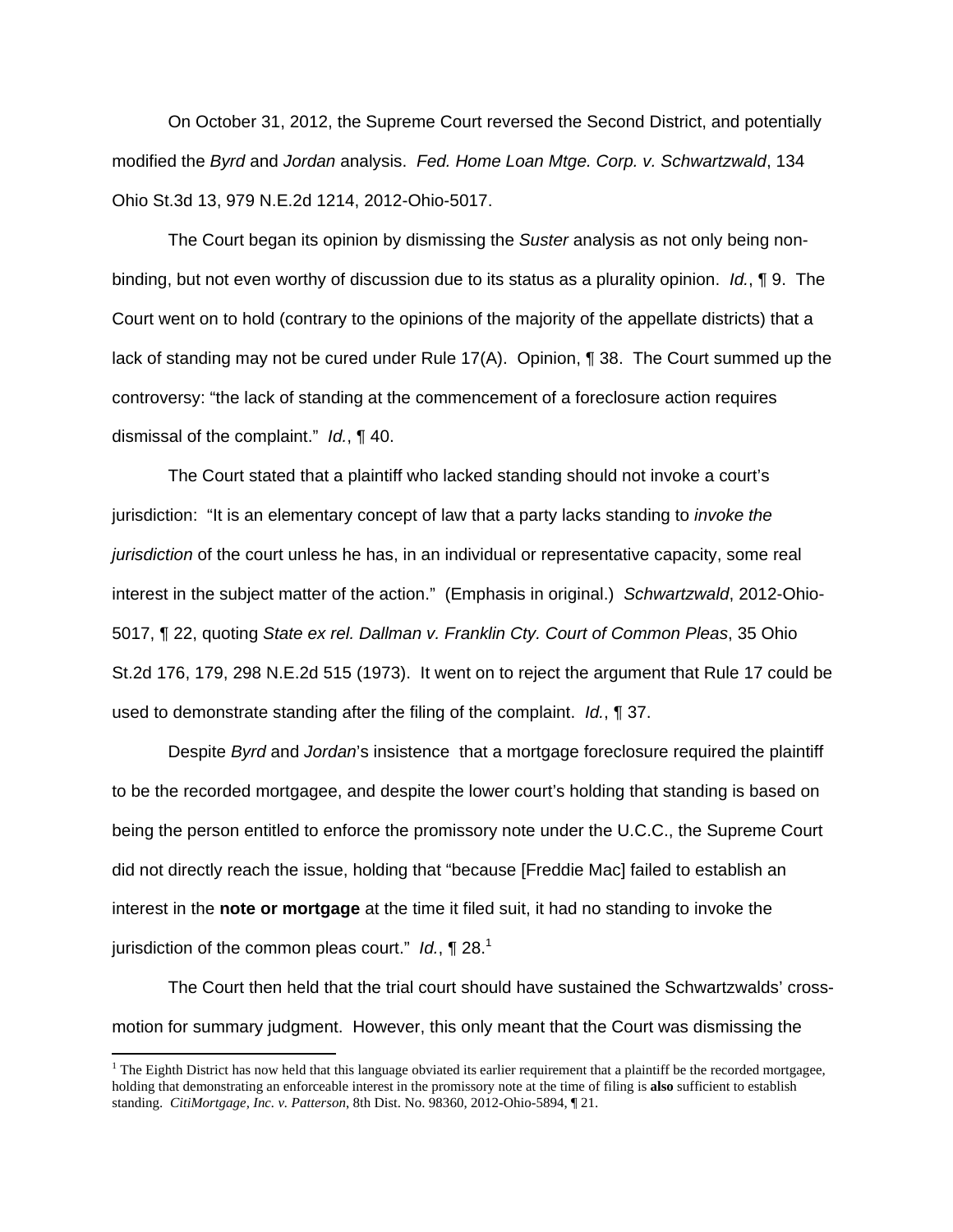case without prejudice, noting "because there has been no adjudication on the underlying indebtedness, our dismissal has no effect on the underlying duties, rights, or obligations of the parties." *Id.*, ¶ 40.

#### *Schwartzwald***'s Unresolved Questions**

 Literally within hours of the release of the *Schwartzwald* opinion by the Ohio Supreme Court, borrowers began filing motions for relief from judgment. These motions argued that the Supreme Court held that standing is a "jurisdictional" defect, and that a lack of jurisdiction can be challenged at any time, even after judgment. Borrowers have attempted to use *Schwartzwald* to challenge cases where the borrowers had raised the standing issue and lost, in cases where they had defaulted and never raised any motion at all, and in many cases where the property had already been sold at judicial sale to a third party, and the proceeds distributed.

*Schwartzwald* is ambiguous on this point. While the Supreme Court held that a plaintiff without standing should not "invoke the jurisdiction" of a court, it does not address what happens when a plaintiff is alleged to have done precisely that but the defendant either failed to challenge the issue, or challenged but then chose not to appeal. Perhaps not surprisingly, the Ohio District Courts of Appeal have already split on this issue. *Bank of Am. v. Kuchta*, Ninth Dist. App. No. 12CA0025-M, 2012-Ohio-5562; *PNC Bank, Nat'l Assn. v. Botts*, Tenth Dist. App. No. 12AP-256, 2012-Ohio-5383*.* 

 In *Kuchta*, a borrower who raised the standing issue in the answer, but did not oppose the bank's motion for summary judgment, filed a motion for relief from judgment under Ohio Rule 60(B), arguing that the foreclosing bank did not possess standing at the initiation of the complaint. The trial court denied the motion. The Ninth District summarily reversed on the basis of *Schwartzwald*.

Faced with nearly identical facts in *Botts,* the Tenth District reached the opposite conclusion. In *Botts*, the homeowner defaulted and did not appeal. *Id.*, ¶ 4. Instead, the homeowner filed a motion for relief from judgment under Rule 60(B), claiming that the plaintiff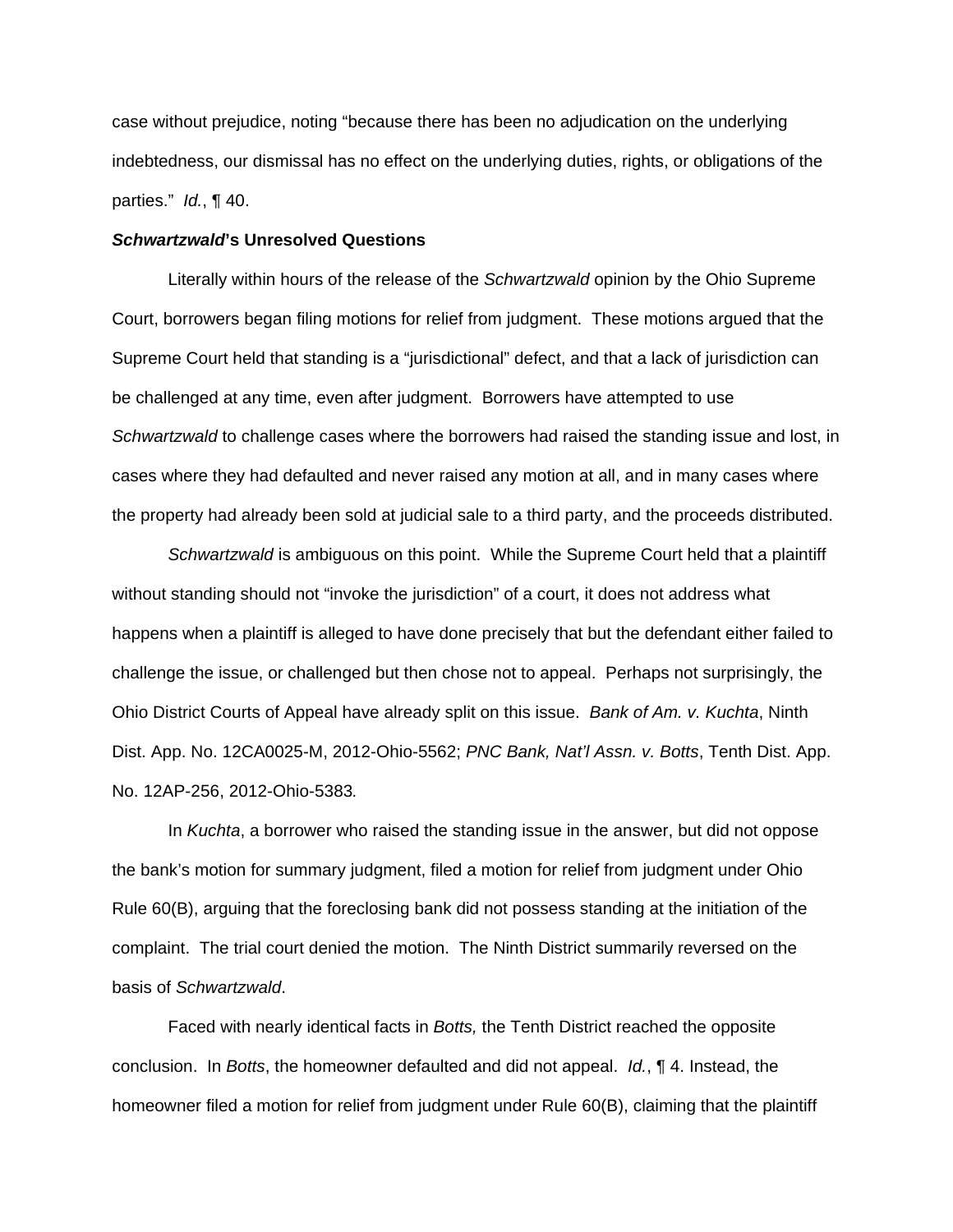lacked standing to initiate the action, and a motion to dismiss under Rule 12(B)(1), arguing that a lack of standing deprived the trial court of subject matter jurisdiction. *Id.*, ¶ 5. The trial court denied both motions. *Id.*, ¶ 6.

The Tenth District affirmed, finding that a lack of standing at the initiation of the complaint "is a matter that should have been presented as a claim or defense by Botts in the underlying foreclosure action." *Id.*, ¶ 16. The Tenth District found that "Botts was not prevented from fully and presenting his defense due to any fraud by" the plaintiff under Civil Rule 60(B)(3), and, therefore, the lack of standing was not grounds for relief. *Id.*, ¶ 18. The Tenth District cited *Schwartzwald*, but went on to hold that it did not change prior law on this point.

How the Ohio Supreme Court will resolve these issues remains unclear. In the past, the Supreme Court has carefully differentiated between a court's lack of subject matter jurisdiction over a particular class of cases, and a plaintiff's erroneous invocation of that jurisdiction:

Where it is apparent from the allegations that the matter alleged is within the class of cases in which a particular court has been empowered to act, jurisdiction is present. Any subsequent error in the proceedings is only error in the "exercise of jurisdiction," as distinguished from the want of jurisdiction in the first instance.

*State v. Filiaggi*, 86 Ohio St.3d 230, 240, 1999-Ohio-99, 714 N.E.2d 867, quoting *In re Waite*, 188 Mich. App. 189, 199-200, 468 N.W.2d 912 (1991). *See also Miller v. Nelson-Miller*, 132 Ohio St.3d 381, 2012-Ohio-2845, 972 N.E.2d 568, ¶ 12, citing *In re J.J.*, 111 Ohio St.3d 205, 2006-Ohio-5484, 855 N.E.2d 851, ¶ 10 ("A judgment is generally void only when the court rendering the judgment lacks subject-matter jurisdiction or jurisdiction over the parties; however, a voidable judgment is one rendered by a court that lacks jurisdiction over the particular case due to error or irregularity.").

#### **Ohio is Not Alone**

Like Ohio, other states have also wrestled with the requirements of mortgagee standing. In *United States Bank Nat'l Ass'n v. Ibanez*, 458 Mass. 637, 638, 941 N.E.2d 40 (2011), the Massachusetts Supreme Court held that the foreclosing entity must be the recorded mortgagee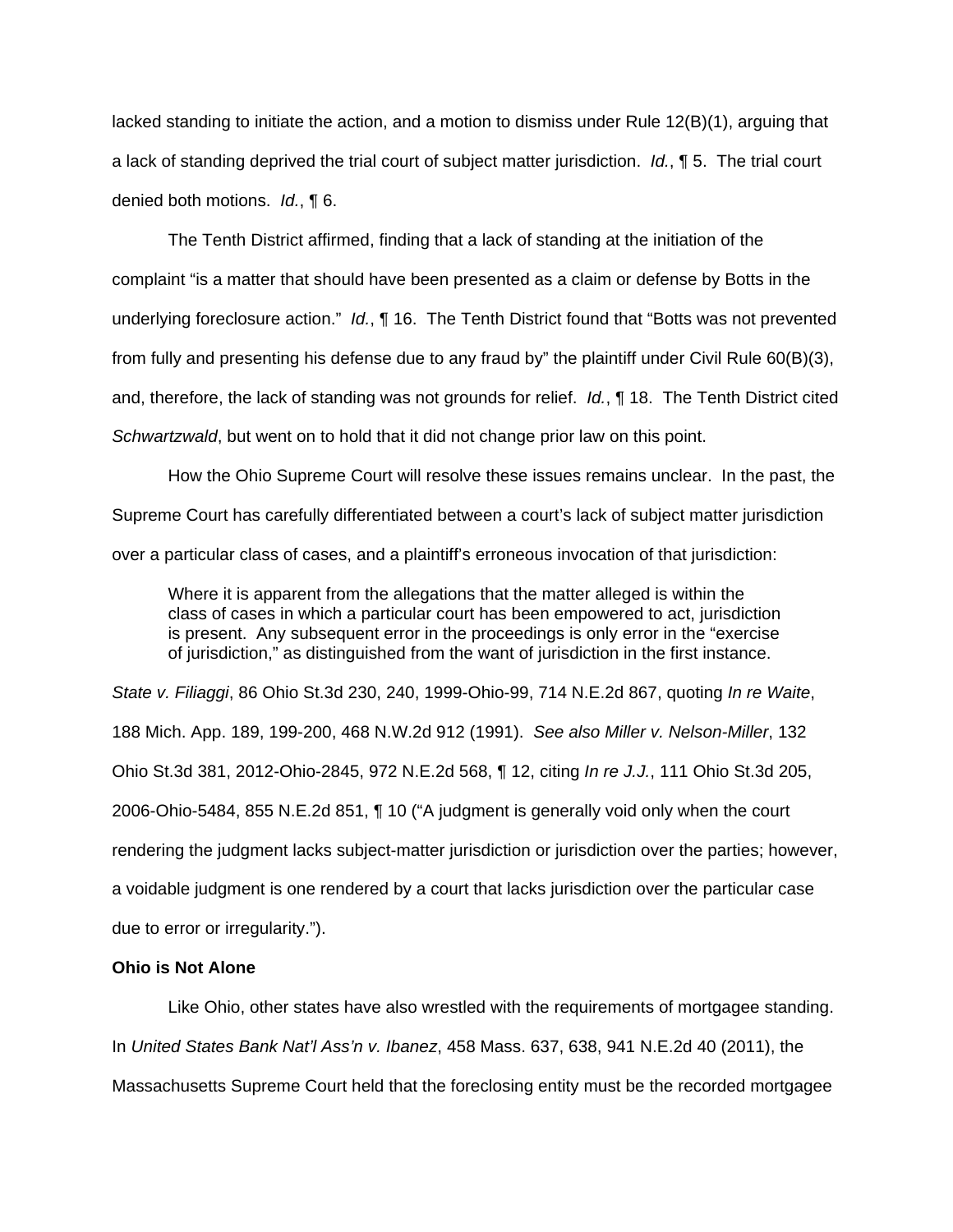to proceed with nonjudicial foreclosure. In *Eaton v. Federal National Mortgage Association*, 462 Mass. 569 (2012), the court held that the plaintiff must not only be the recorded mortgagee, but also must be the person entitled to enforce the note.

 The Washington Supreme Court has also held that the focus is not on being the recorded mortgagee, but rather on being the person entitled to enforce the note. *Bain v. Metro. Mortg. Grp., Inc*., 175 Wash.2d 83, 285 P.3d 34. In that case, because MERS was not the person entitled to enforce the note, the court held that it had no standing to commence foreclosure proceedings.

In *Hogan v. Washington Mut. Bank, N.A.*, 277 P.3d. 781, 783 (Ariz. 2012), the Arizona Supreme Court held that the plaintiff must only be the mortgagee, and that there was no requirement that the plaintiff be the person entitled to enforce the note. The Minnesota Supreme Court and California intermediate courts have issued similar decisions. *Jackson v. Mortgage Electronic Registration Systems, Inc.*, 770 N.W.2d 487 (Minn. 2009); *Herrera v. Federal National Mortgage Association*, 205 Cal.App.4th 1495 (2012). These courts reasoned that the legislature had set the requirements for foreclosure of a mortgage, and that the state statutes did not include a requirement that the plaintiff be a person entitled to enforce the note.

 In *Deutsche Bank National Trust Company v. Brumbaugh*, 2012 OK 3 (2012) and *Deutsche Bank National Trust Company v. Byrams*, 2012 OK 4 (2012), the Oklahoma Supreme Court held that standing was demonstrated by being a party entitled to enforce the note, and not merely being the recorded mortgagee. In *Brumbaugh* and in *Byrams*, the court held such standing must be proven at the time the complaint was filed, and that a lack of standing could be raised at any time. A Kentucky appeals court similarly placed the focus on the plaintiff's status as a party entitled to enforce the note under the U.C.C. *Stevenson v. Bank of America*, 359 S.W.3d 466 (Ky. App. 2011).

#### **Conclusion**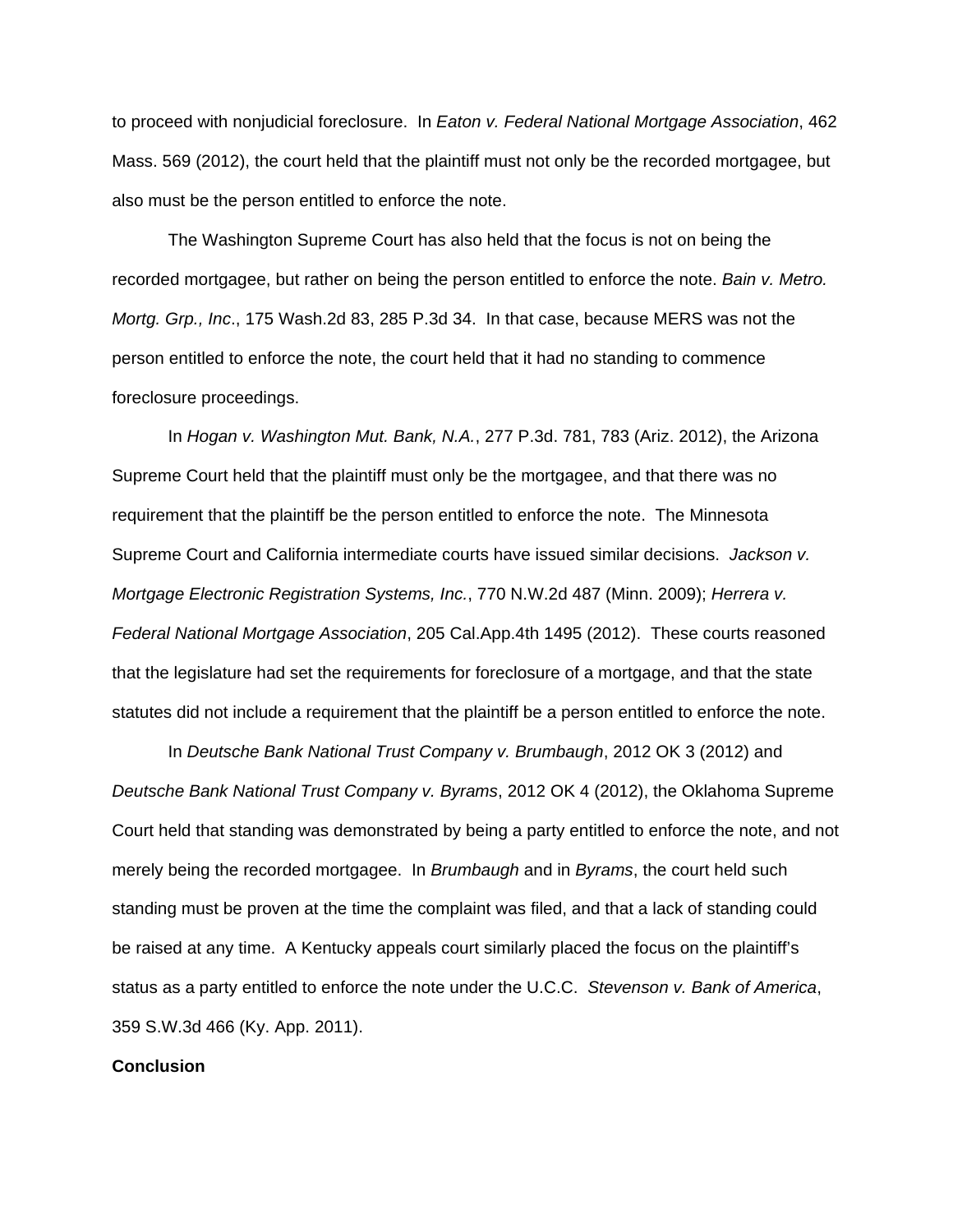Ohio's experience is hardly unique. The law on mortgagee standing continues to evolve as to what must be proven and when it must be proven. All parties—the courts, borrowers and lenders—would benefit from clearly defined rules on what seems to be an elementary concept.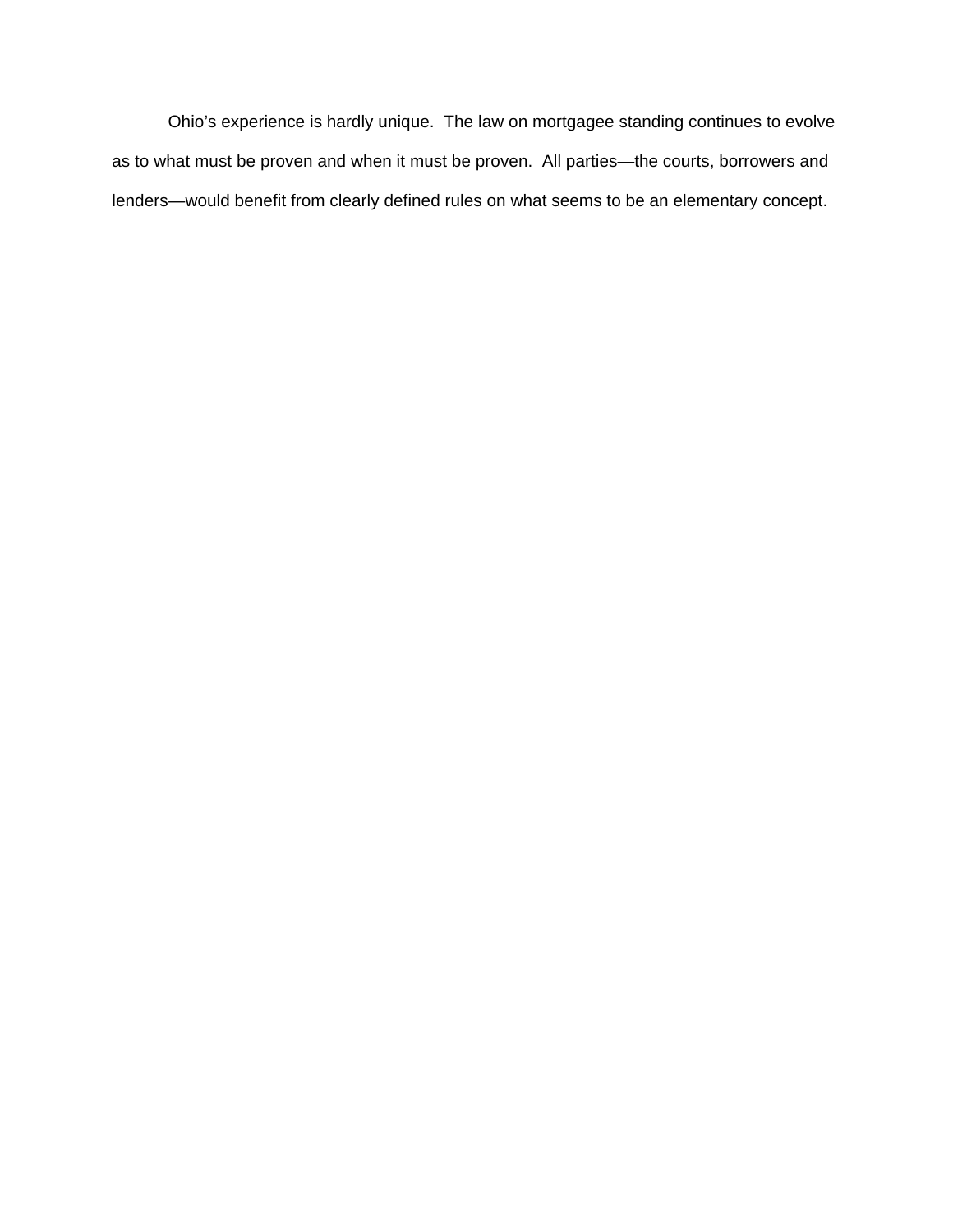

*A Survey of Foreclosure-Related Class Action:* 

# **A Survey of Foreclosure-Related Class Action:**

Sherrie R. Savett BERGER & MONTAGUE, P.C., Philadelphia, Pa

Eric Lechtzin BERGER & MONTAGUE, P.C., Philadelphia, Pa

Jeffrey Osterwise BERGER & MONTAGUE, P.C., Philadelphia, Pa

*Reprinted with Permission*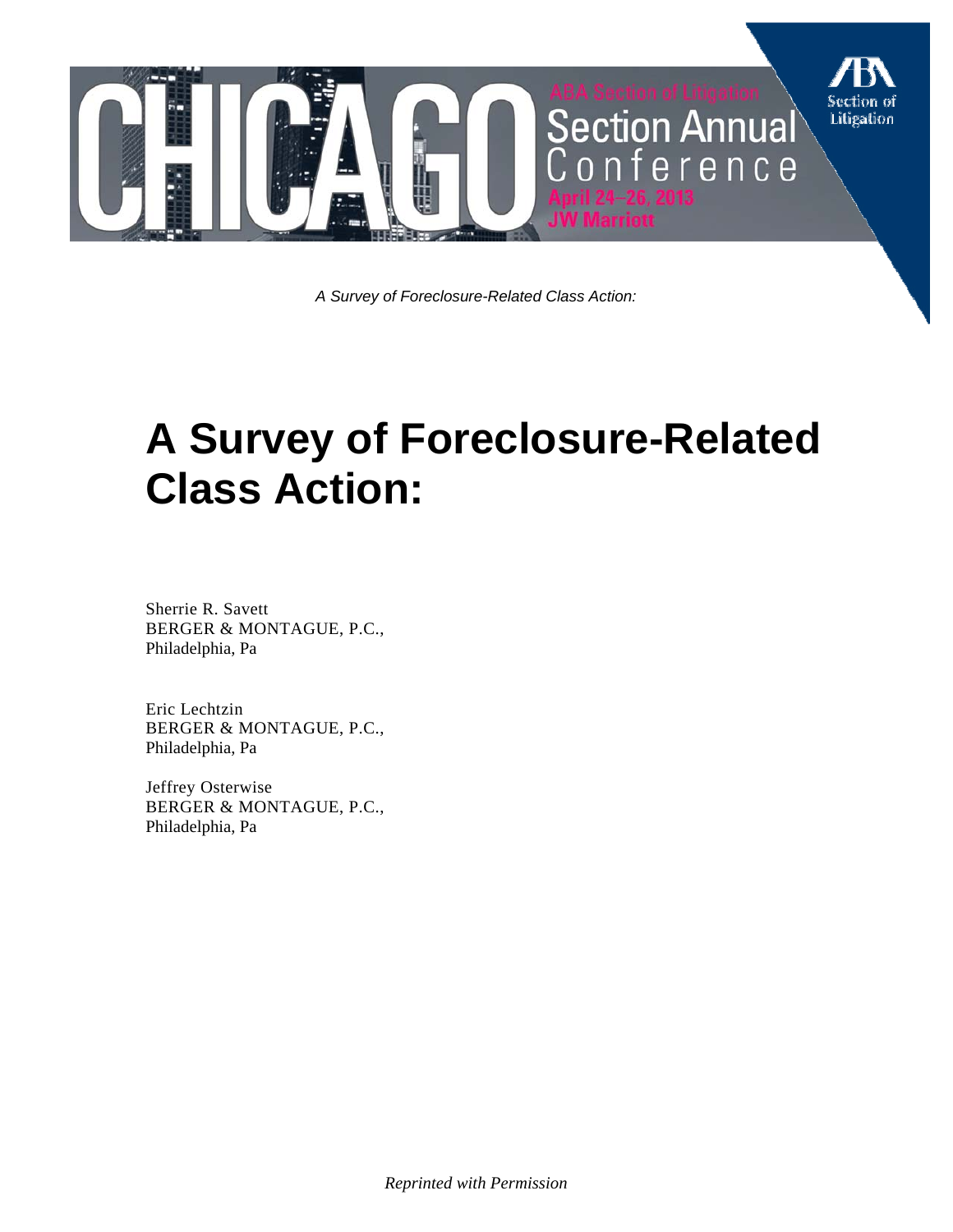# **A SURVEY OF FORECLOSURE-RELATED CLASS ACTIONS**

 **BY: Sherrie R. Savett Eric Lechtzin Jeffrey Osterwise BERGER & MONTAGUE, P.C., 1622 Locust Street Philadelphia, PA 19103 215-875-3000** 

**April 4, 2013**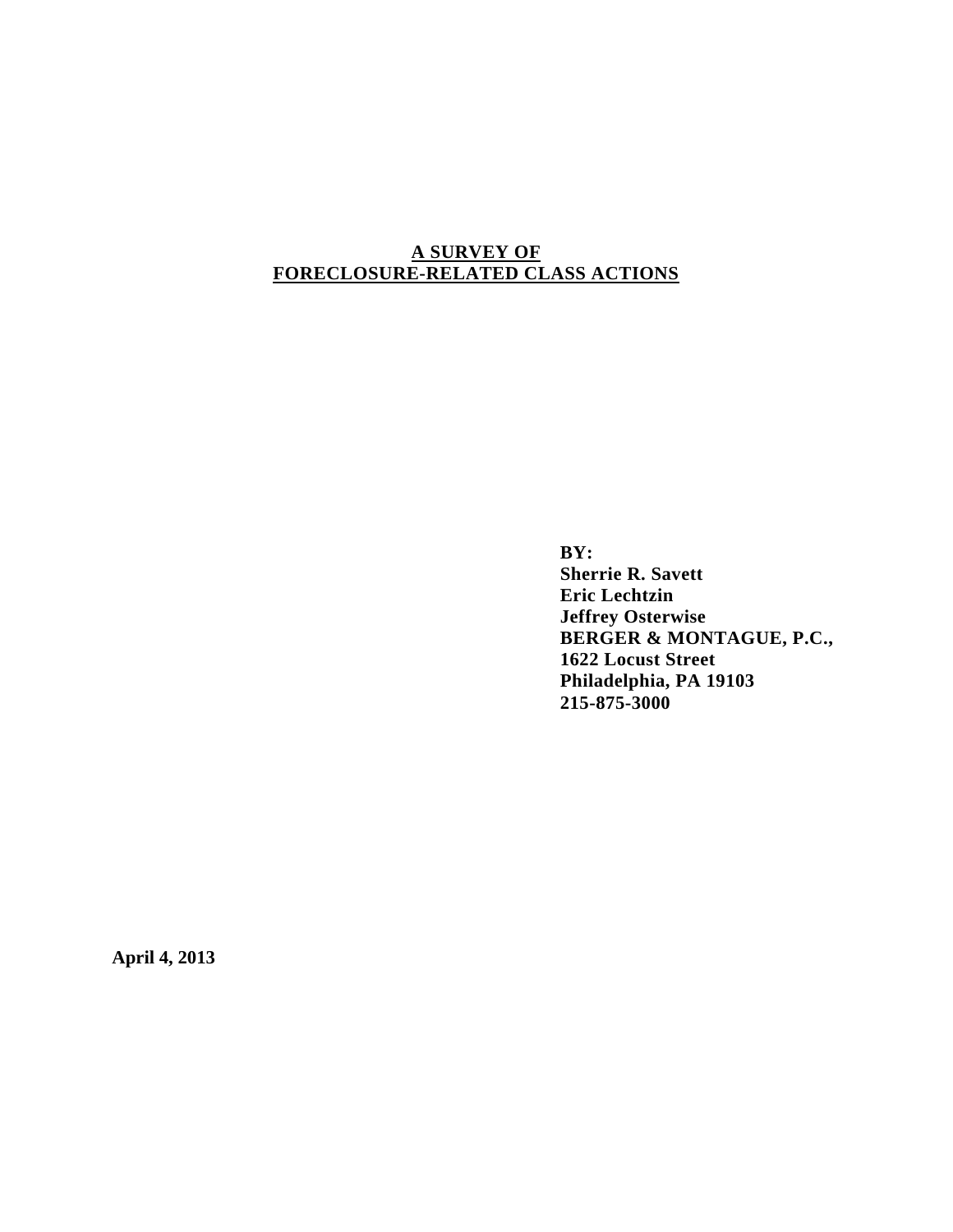# **I. Introduction**

The foreclosure crisis which began in the fall of 2008 spawned a wide variety of litigation, including numerous class action lawsuits. This paper provides an overview of several significant types of foreclosure-related class actions: (i) HAMP Trial Period Plan contract class actions; (ii) force-placed insurance class actions; (iii) illegal military servicemember foreclosure class actions; (iv) MERS class actions; and (iv) the Lender Processing Services, Inc. "robo-signing" class action.

# **II. Home Affordable Mortgage Program ("HAMP") Contract Class Actions**

Due to the national foreclosure crisis, by late 2008, homeowners were seeking mortgage modifications in record numbers. In April 2009, a federal program known as the Home Affordable Mortgage Program ("HAMP") was created to provide financial assistance to homeowners so that they could avoid foreclosures and obtain affordable monthly mortgage payments. Upon successful completion of a HAMP trial modification, homeowners were supposed to receive permanent loan modifications. Unfortunately, vast numbers of people seeking HAMP modifications did not receive any determination of eligibility at the conclusion of their three-month trial periods. Often these borrowers were strung along in prolonged trial modifications that lasted a year or more, only to end up being rejected for a permanent modification. Thereafter, these homeowners faced large arrearages that had accrued during their trial modifications and damaged credit, thus leaving them in a worse position than before they sought relief under HAMP. Numerous lawsuits ensued.

## **A. Background Concerning The Home Affordable Mortgage Program**

In response to rapidly deteriorating financial market conditions in the late summer and early fall of 2008, Congress enacted the Emergency Economic Stabilization Act, P.L. 110-343, 122 Stat. 3765. The centerpiece of the Act was the Troubled Asset Relief Program ("TARP"), which required the Secretary of the Treasury, among many other duties and powers, to "implement a plan that seeks to maximize assistance for homeowners and ... encourage the servicers of the underlying mortgages ... to take advantage of ... available programs to minimize foreclosures." 12 U.S.C. § 5219(a). Congress also granted the Secretary the authority to "use loan guarantees and credit enhancements to facilitate loan modifications to prevent avoidable foreclosures." *Id*.

Pursuant to this authority, in February 2009, the Secretary of the Treasury set aside up to \$50 billion of TARP funds to induce lenders to refinance mortgages with more favorable interest rates and thereby allow homeowners to avoid foreclosure. The Secretary negotiated Servicer Participation Agreements ("SPAs") with dozens of home loan servicers, including the five largest loan servicers, Wells Fargo, JPMorgan Chase, CitiMortgage, Bank of America, and GMAC. Under the terms of the SPAs, servicers agreed to identify homeowners who were in default or would likely soon be in default on their mortgage payments, and to modify the loans of those eligible under the program. In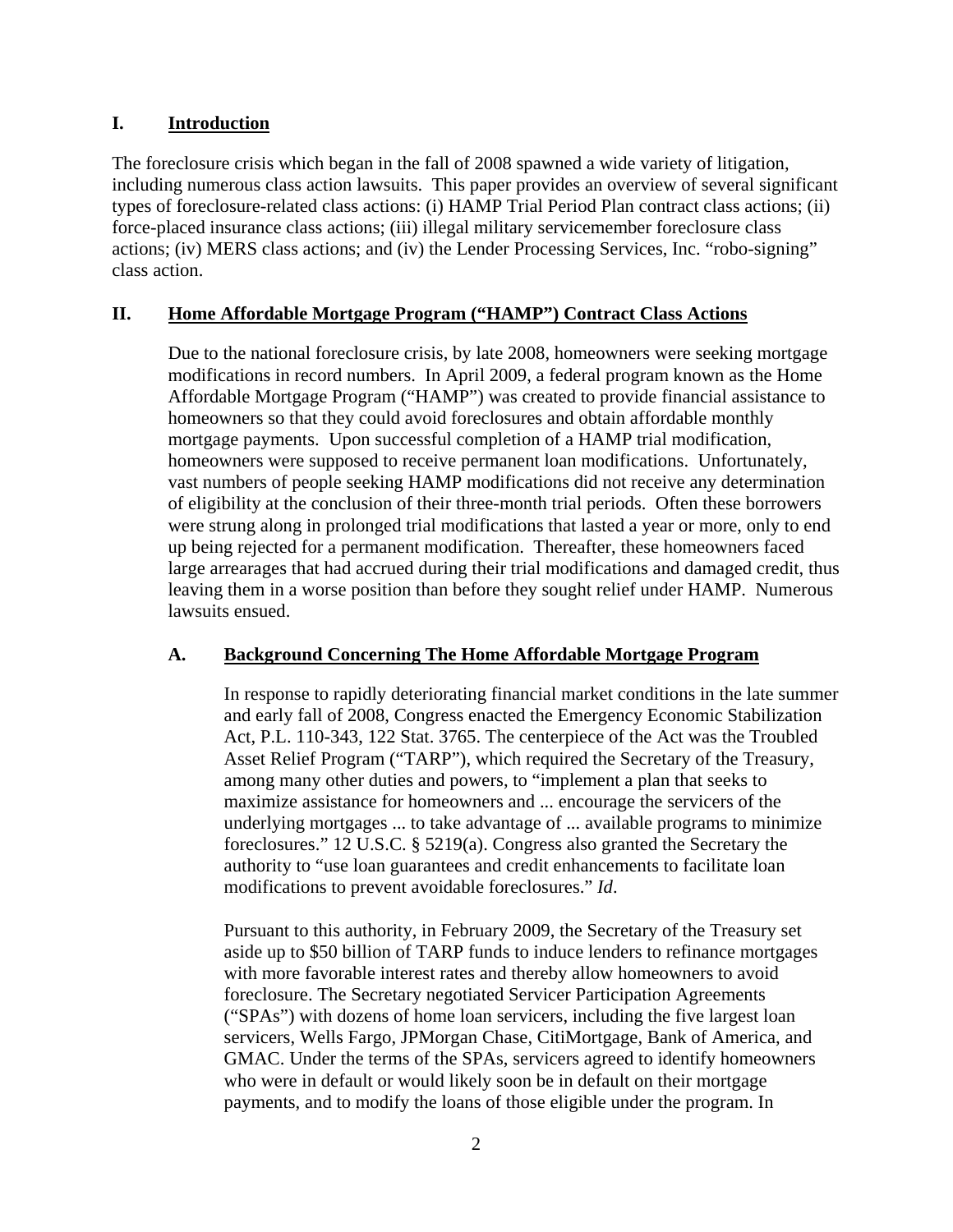exchange, servicers would receive a \$1,000 payment for each permanent modification, along with other incentives. The SPAs stated that servicers "shall perform the loan modification ... described in ... the Program guidelines and procedures issued by the Treasury ... and ... any supplemental documentation, instructions, bulletins, letters, directives, or other communications ... issued by the Treasury." In such supplemental guidelines, Treasury directed servicers to determine each borrower's eligibility for a modification by following what amounted to a three-step process:

- First, the borrower had to meet certain threshold requirements, including that the loan originated on or before January 1, 2009; it was secured by the borrower's primary residence; the mortgage payments were more than 31 percent of the borrower's monthly income; and, for a one-unit home, the current unpaid principal balance was no greater than \$729,750.
- Second, the servicer calculated a modification using a "waterfall" method, applying enumerated changes in a specified order until the borrower's monthly mortgage payment ratio dropped "as close as possible to 31 percent" of the borrower's monthly income.
- Third, the servicer applied a Net Present Value ("NPV") test to assess whether the modified mortgage's value to the lender would be greater than the return on the mortgage if unmodified. The NPV test is "essentially an accounting calculation to determine whether it is more profitable to modify the loan or allow the loan to go into foreclosure." *Williams v. Geithner*, No. 09-1959 ADM/JJG, 2009 WL 3757380, at \*3 n. 3 (D. Minn. Nov. 9, 2009). If the NPV result was negative – that is, the value of the modified mortgage would be lower than the servicer's expected return after foreclosure – the servicer was not obliged to offer a modification. If the NPV was positive, however, the Treasury directives said that "the servicer MUST offer the modification." Supplemental Directive 09–01.

#### **B. The Trial Period Plan**

Where a borrower qualified for a HAMP loan modification, the modification process itself consisted of two stages. After determining a borrower was eligible, the servicer implemented a Trial Period Plan ("TPP") under the new loan repayment terms it formulated using the waterfall method. The trial period under the TPP lasted three or four months, during which time the lender "must service the mortgage loan ... in the same manner as it would service a loan in forbearance." Supplemental Directive 09-01. After the trial period, if the borrower complied with all terms of the TPP Agreement – including making all required payments and providing all required documentation – and if the borrower's representations remained true and correct, the servicer had to offer a permanent modification. *See* Supplemental Directive 09-01 ("If the borrower complies with the terms and conditions of the Trial Period Plan, the loan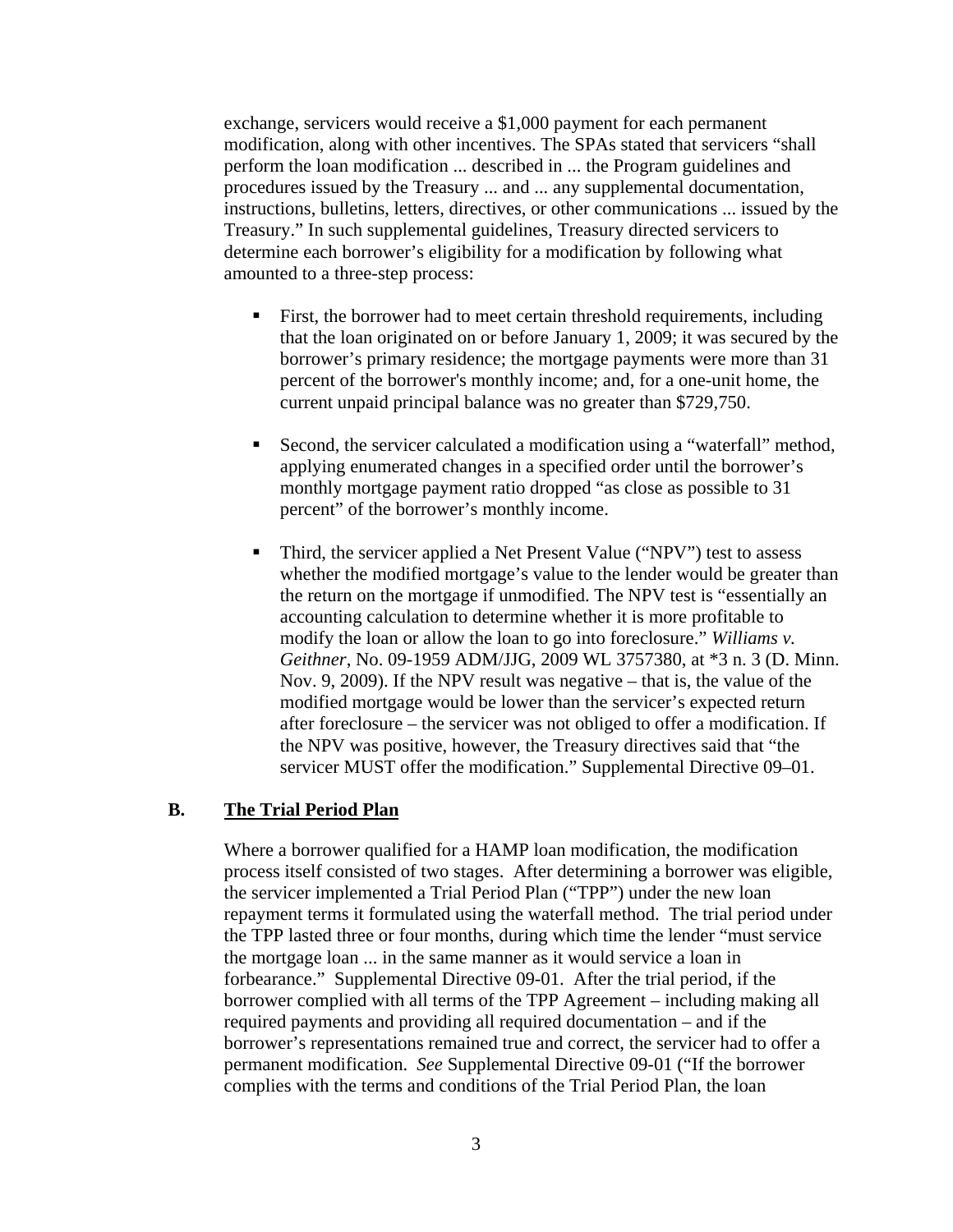modification will become effective on the first day of the month following the trial period....").

In June 2010, Treasury modified its directives on the timing of the verification process. Under the original guidelines that were in effect between April 2009 and June 2010, a servicer could initiate a TPP based on a borrower's undocumented representations about her finances. *See* Supplemental Directive 09-01 ("Servicers may use recent verbal [sic] financial information to prepare and offer a Trial Period Plan. Servicers are not required to verify financial information prior to the effective date of the trial period."). Those guidelines were part of a decision to roll out HAMP very quickly.<sup>1</sup>

## **C. HAMP Trial Period Plan Litigation**

1

Borrowers have filed numerous individual and class action lawsuits against mortgage servicers alleging even though they fully complied with their TPP agreements by making all required trial payments and providing all requested financial documents, they were wrongfully denied permanent HAMP modifications.

Such lawsuits allege that the servicers have: (1) breached the terms of TPP agreements by failing to grant borrowers permanent HAMP loan modifications; (2) breached the TPP agreements by failing to provide the borrowers with a written notice of denial stating the reason they did not qualify for the permanent modification under HAMP before the expiration of the trial period; (3) promised borrowers a permanent modification or timely written notice of denial upon which borrowers detrimentally relied (*i.e.*, promissory estoppel); and (4) engaged in deceptive conduct which violates state consumer protection statutes.

## **1. Defenses Typically Raised by Servicer Defendants**

## **a. No Private Right of Action Under HAMP**

Courts have held that there is no private right of action under HAMP. *See*, *e.g.*, *Cleveland v. Aurora Loan Servs., LLC*, 2011 WL 2020565, at \*4 (N.D. Cal. May 24, 2011) ("[HAMP] does not provide borrowers with a private cause of action against lenders for failing to consider their application for loan modification, or even to modify an eligible loan.") (*citing Simon v. Bank of Am.*, 2010

<sup>&</sup>lt;sup>1</sup> Treasury changed this policy in 2010, however, to allow servicers to offer a trial modification only after reviewing a borrower's documented financial information. The reason for the change was that loan servicers were converting trial modifications to permanent ones at a rate far below Treasury's expectations. Treasury originally projected that 3 to 4 million homeowners would receive permanent modifications under HAMP. Yet one year into the program, only 170,000 borrowers had received permanent modifications – less than 15 percent of the 1.4 million homeowners who had been offered trial plans.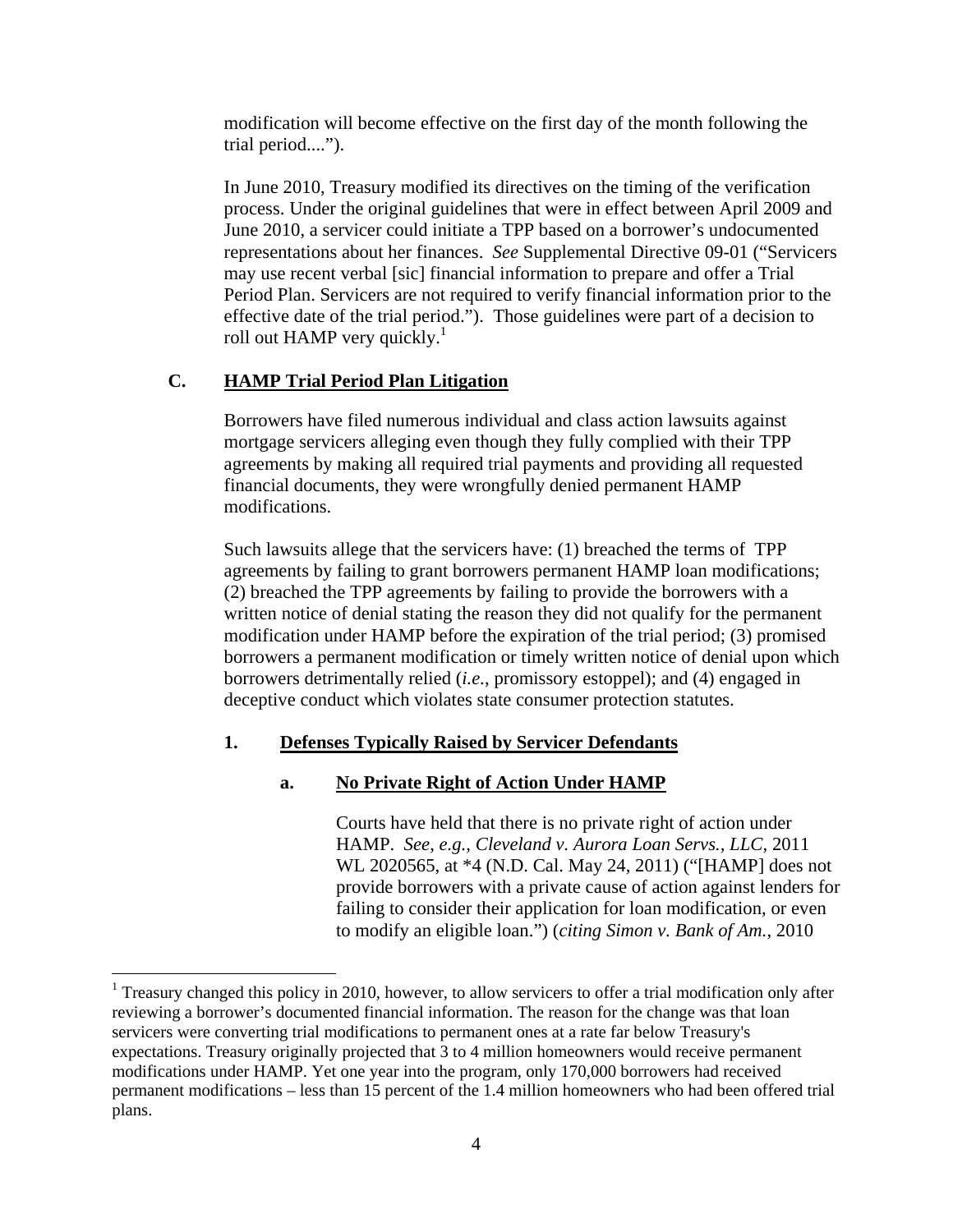WL 2609436, at \*10 (D. Nev. June 23, 2010)); *accord McCurdy v. Wells Fargo Bank*, 2010 WL 4102943, at \*2 (D. Nev. Oct. 18, 2010); *Rivera v. Bank of Am. Home Loans*, 2011 WL 1533474, at \*7 (E.D.N.Y. Apr. 21, 2011); *Brown v. Bank of N.Y. Mellon*, 2011 WL 206124, at \*2 (W.D. Mich. Jan. 21, 2011) ("All of the district courts that have considered the issue have held that homeowners do not have a private right of action under HAMP for denial of a loan modification.").

Consequently, servicers have argued that a borrower cannot bring a claim against a servicer that is premised on the servicer's failure to consider the borrower's application for a HAMP modification or to modify an otherwise eligible loan. Defendants contend that common law claims like breach of contract are an improper attempt to circumvent that bar by pleading state law claims. Some courts have accepted this argument. *See*, *e.g.*, *Vida v. One West Bank, F.S.B.*, 2010 WL 5148473, at \*4-5 (D. Or. Dec. 13, 2010) (borrower "fail[ed] to state a cause of action independent of HAMP" because "the alleged offer to modify came about and was made wholly under the rubric of HAMP, as were [her] alleged actions in acceptance").

#### **b. Servicers Argue that HAMP TPPs are Not Enforceable Contracts**

#### **i. The TPP Does Not Provide an Unconditional Offer to Modify the Mortgage Loan**

Servicers have argued that borrowers cannot state a claim for breach of the TPP because the servicers have not offered to permanently modify their loans. Rather, the TPP is simply part of the HAMP application process, which borrowers were willing to complete in the hope that the lender would modify their loans. *See*, *e.g.*, *Sherman v. Litton Loan Servicing, L.P.*, 2011 WL 2634097, at \*8 (E.D. Va. July 5, 2011) ("[The TPP] was merely an offer to consider plaintiff's application for a loan modification, not an outright offer to modify plaintiff's mortgage, under HAMP or otherwise").

#### **ii. The TPP Lacks Consideration**

Servicers have argued that the TPP agreements are not enforceable contracts because the borrowers did not provide consideration. According to the servicers, agreeing to make modified payments under the TPP is not bargained-for consideration, but rather is a pre-existing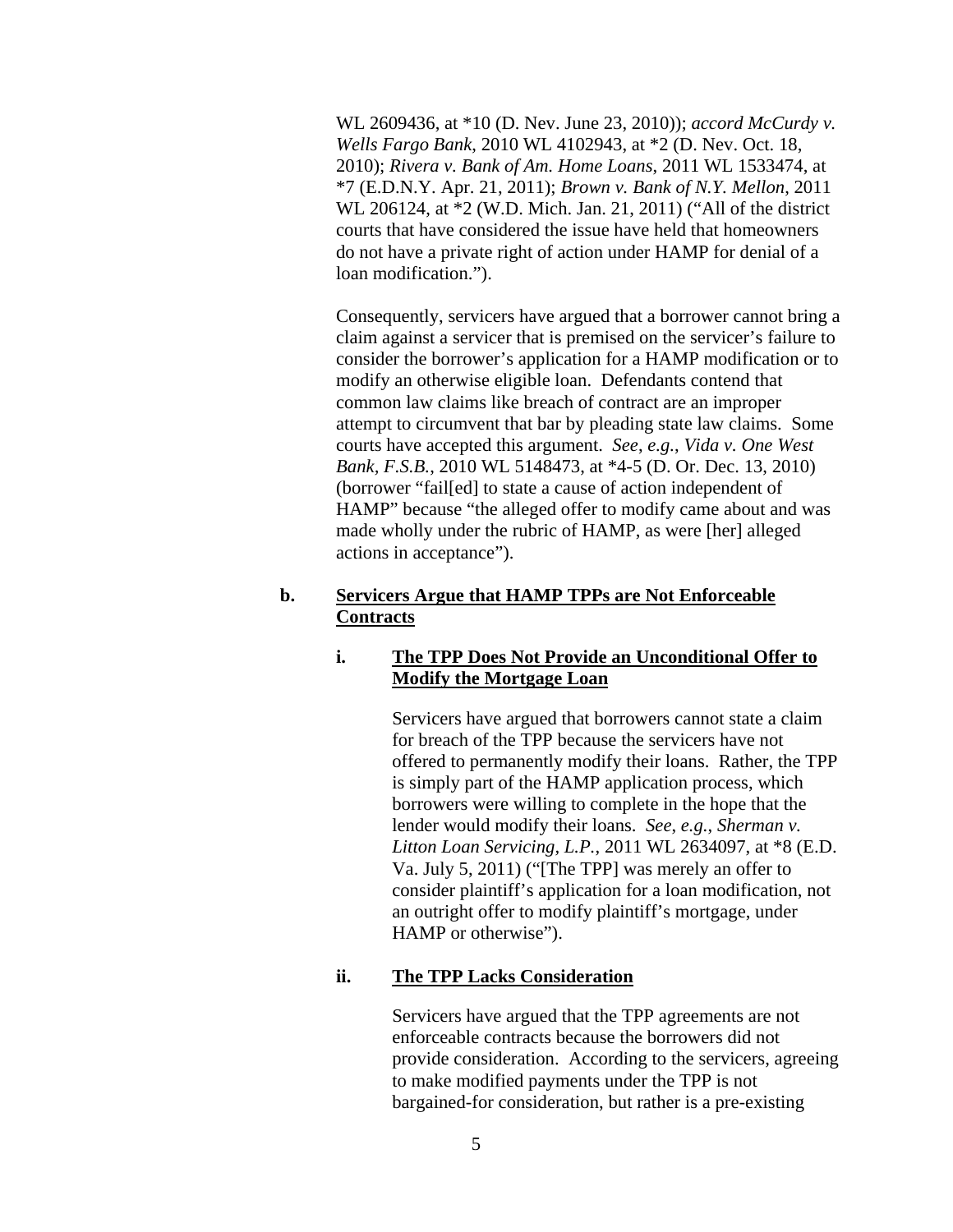duty under the existing mortgage loan. *See*, *e.g.*, *Cade v. BAC Home Loans Servicing, LP*, 2011 WL 2470733, at \*5 (S.D. Tex. June 20, 2011) ("[C]ontinuation of [TPP] payment is a pre-existing obligation and does not amount to detrimental reliance; [plaintiffs] were bound to make mortgage payments long before applying for HAMP consideration.").

#### **iii. The TPP Lacks Material Terms and is Merely an Unenforceable Agreement to Agree**

Servicers contend that the TPP lacks sufficiently definite terms for a permanent loan modification, such as the principal amount of the modified loan, the loan's duration, the interest rate, any escrow payments owed, or the amount of any balloon payment due at maturity or upon payoff. Thus, the TPP lacks the essential terms necessary for it to be an enforceable contract. *See*, *e.g.*, *In re Salvador*, 2011 WL 1833188, at \*6 (Bankr. M.D. Ga. May 12, 2011) ("It is clear from the terms of the TPP Agreement that the document is nothing more than an agreement to negotiate further with respect to the terms of a proposed loan modification.").

#### **iv. Plaintiffs Have No Cognizible Damages**

Servicers argue that borrowers sustained no cognizable damages, which is a required element of a breach of contract claim. Servicer defendants contend that alleged harm such as increased interest, longer loan payoff times, higher principal balances, damage to credit, and expenses incurred to prevent or fight foreclosure, were the result of the plaintiffs defaulting on their loans. *See Adams v. U.S. Bank*, 2010 WL 2670702, at \*4 (E.D. Mich. July 1, 2010) (no injury because plaintiff was already obligated to make her mortgage payments).

#### **c. Servicers Contend that Borrowers Cannot State a Claim For Promissory Estoppel**

Servicer defendants have argued that homeowners cannot establish that the TPP is a sufficiently definite promise to offer a permanent HAMP modification upon which they reasonably relied to their detriment. *See*, *e.g.*, *Salvador*, 2011 WL 1833188, at \*9 ("[T]he alleged promise [*i.e.*, TPP] to provide a loan modification was too vague to support a promissory estoppel claim"); *Ortiz v. Am.'s Servicing Co.*, 2012 WL 2160953, at \*7 (C.D. Cal. June 11, 2012)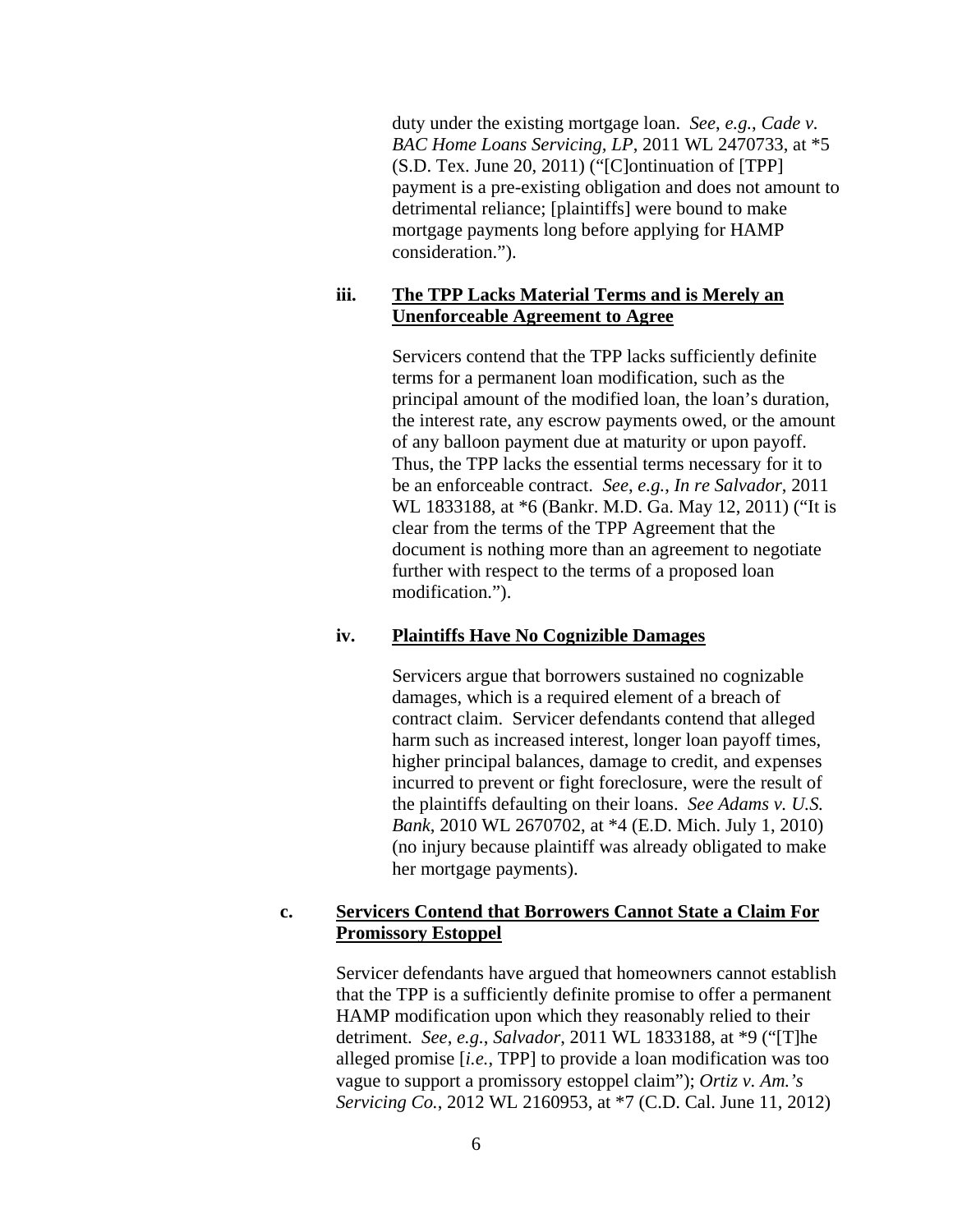("[P]lain language of the HAMP trial plain did not guarantee that plaintiff would be granted a permanent loan modification").

#### **d. Servicers Argue that Borrowers Cannot State Claims for Violations of State Consumer Protection Laws**

Generally, servicers argue that they have not engaged in deceptive or unfair trade practices, and therefore, have not violated various state consumer protection statutes. In particular, servicers contend that the TPP made no promise to permanently modify the borrower's loan, therefore, the borrower could not have been deceived. *See*, *e.g.*, *Silver v. Countrywide Home Loans, Inc.*, 760 F. Supp. 2d 1330, 1343 (S.D. Fla. Jan. 13, 2011) (dismissing consumer protection claim because "loan terms were disclosed in the loan documents signed at closing" and thus "[n]o reasonable consumer would be deceived in this situation.").

#### **2. The 7th Circuit Rejects Servicers' Arguments for Dismissal**

In *Wigod v. Well Fargo Bank*, 673 F.3d 547 (7th Cir. 2012) the 7th Circuit reversed the district court's dismissal, and weighed in on the defenses raised by servicer defendants in HAMP litigation, and rejected those arguments, upholding borrowers' claims for, *inter alia*, breach of contract and promissory estoppel arising from TPP contracts.

 Factually, the plaintiff in *Wigod* found herself in financial distress, and submitted a written request to Wells Fargo for a HAMP modification in April 2009. *Wigod*, 673 F.3d at 558. Wigod provided all required financial documentation and in mid-May 2009, Wells Fargo sent her a Trial Period Plan Agreement ("TPP"). *Id*. Wigod signed the TPP and returned it to the bank, along with additional documents and the first of four modified trial period payments. *Id*. Wells Fargo then executed the TPP Agreement and sent a copy to Wigod in early June 2009. *Id*. Wigod timely made, and Wells Fargo accepted, all four payments due under the TPP. *Id*. Nevertheless, Wells Fargo declined to offer Wigod a permanent HAMP modification, informing her only that it was "unable to get you to a modified payment amount that you could afford per the investor guidelines on your mortgage." *Id*. Over the next few months, Wigod protested Wells Fargo's decision in a number of telephone conversations, but to no avail. During that time, she continued to make mortgage payments in the reduced amount due under the TPP, even after the trial term ended on November 1, 2009. In the meantime, Wells Fargo sent Wigod monthly notices threatening to foreclose if she failed to pay the accumulating amount of delinquency based on the original loan terms. *Id*.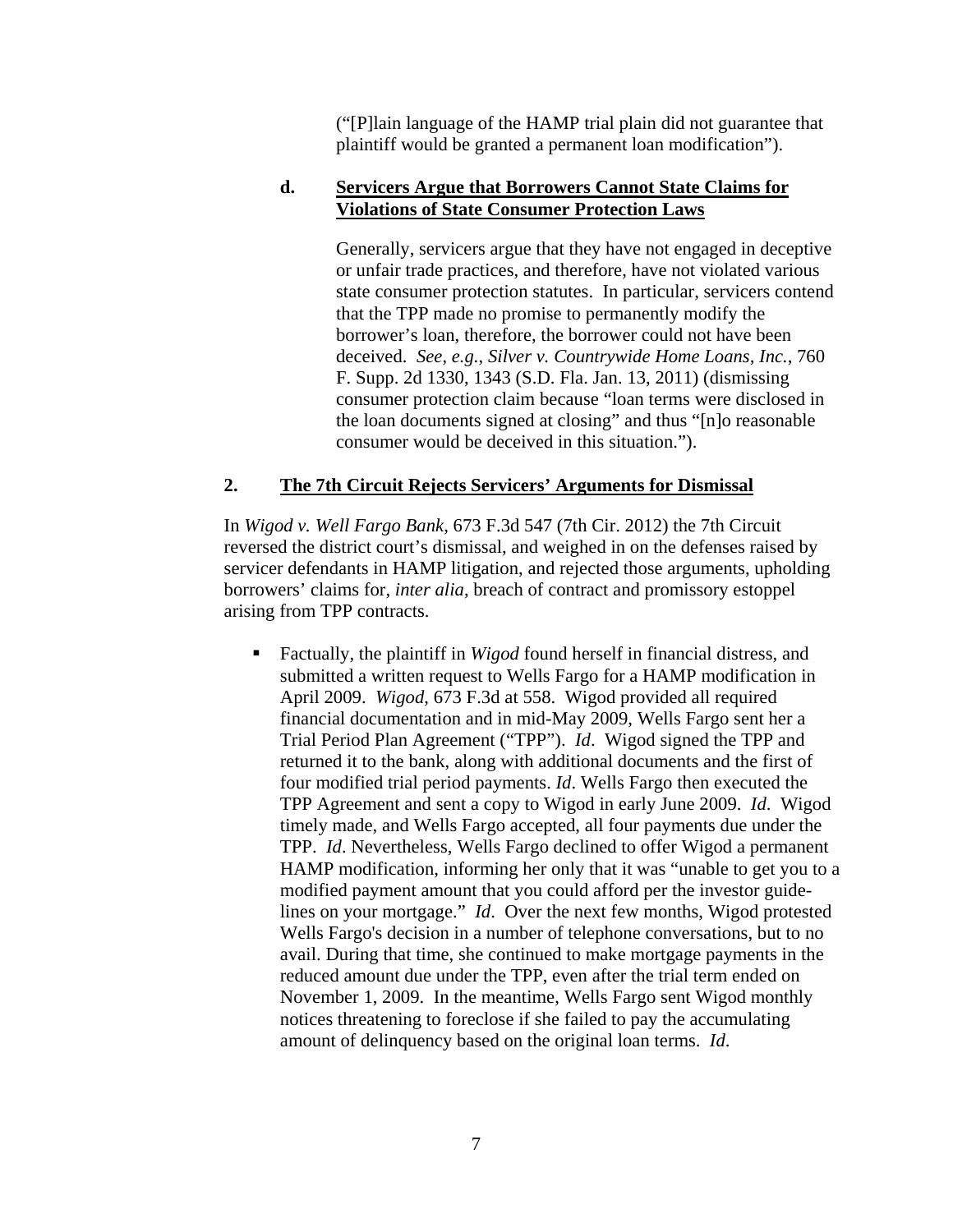- On these facts, the Court of Appeals found that Wigod stated a claim for breach of the TPP, promissory estoppel and violations of the Illinois Consumer Fraud and Deceptive Business Practices Act.
- o Wells Fargo argued that Wigod did not state a breach of contract claim because there was no unconditional offer to permanently modify plaintiffs' loan. The *Wigod* Court disagreed, stating:

"Here the TPP spelled out two conditions precedent to Wells Fargo's obligation to offer a permanent modification: Wigod had to comply with the requirements of the trial plan, and her financial in-formation had to remain true and accurate. But these were conditions to be satisfied by the promisee (Wigod) rather than conditions requiring further manifestation of assent by the promisor (Wells Fargo). These conditions were therefore consistent with treating the TPP as an offer for permanent modification.

\* \* \*

Once Wells Fargo signed the TPP Agreement and returned it to Wigod, an objectively reasonable person would construe it as an offer to provide a permanent modification agreement if she fulfilled its conditions."

*Id.* at 562-63.

o Wells Fargo moved to dismiss Wigod's breach of contract claim based on its contention that any purported promise to provide a loan modification lacked material terms and would be, at most, an unenforceable agreement to agree. The *Wigod* Court rejected this notion, stating:

> "It is true that Wigod's trial period terms were an "estimate" of the terms of the permanent modification and that Wells Fargo had some limited discretion to modify permanent terms based on its determination of the "final amounts of unpaid interest and other delinquent amounts." TPP §§ 2, 3. But this hardly makes the TPP a mere "agreement to agree."

> > \* \* \*

In this case, HAMP guidelines provided precisely this "existing standard" by which the ultimate terms of Wigod's permanent modification were to be set…. These HAMP guidelines unquestionably informed the reasonable expectations of the parties to Wigod's TPP Agreement…. In Wigod's reasonable reading of the agreement, if she "qualif[ied] for the Offer" (meaning, of course, that she qualified under HAMP) and complied with the terms of the TPP, Wells Fargo would offer her a permanent modification. TPP ¶ 2. To calculate Wigod's trial modification terms, Wells Fargo was obligated to use the NPV test and the waterfall method to try to bring her monthly payments down to 31 percent of her gross income. Although the trial terms were just an "estimate" of the permanent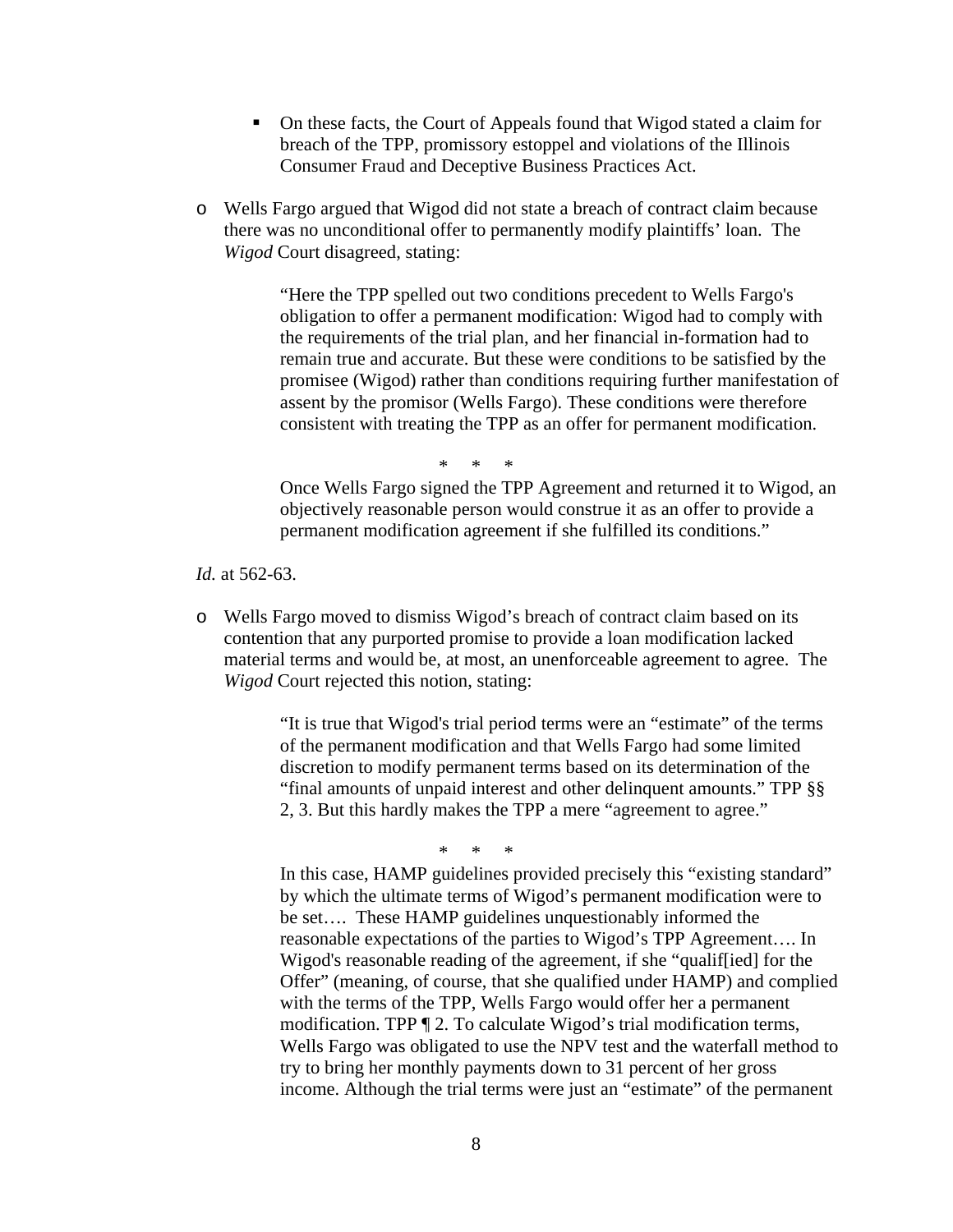modification terms, the TPP fairly implied that any deviation from them in the permanent offer would also be based on Wells Fargo's application of the established HAMP criteria and formulas."

*Id*. at 564-65.

o Wells Fargo moved to dismiss on grounds that the TPP lacked valid consideration, and thus, could not support a breach of contract claim. The Court rejected this argument, stating:

> "Here the TPP contained sufficient consideration because, under its terms, Wigod (the promisee) incurred cognizable legal detriments. By signing it, Wigod agreed to open new escrow accounts, to undergo credit counseling (if asked), and to provide and vouch for the truth of her financial information. Wigod's complaint alleges that she did more than simply agree to pay a discounted amount in satisfaction of a prior debt. In exchange for Wells Fargo's conditional promise to modify her home mortgage, she undertook multiple obligations above and beyond her existing legal duty to make mortgage payments. This was adequate consideration, as a number of district courts adjudicating third-generation HAMP cases have recognized."

*Id*. at 564 (citing *In re Bank of America Home Affordable Modification Program (HAMP) Contract Litig.*, 2011 WL 2637222, at \*4 (D.Mass. July 6, 2011); *Ansanelli v. JP Morgan Chase Bank, N.A.*, 2011 WL 1134451, at \*4 (N.D. Cal. Mar. 28, 2011)).

o The 7th Circuit upheld the plaintiff's promissory estoppel claim. Wells Fargo moved to dismiss the plaintiff's promissory estoppel claim based on its assertion that no plaintiff could reasonably have relied on a promise in the TPP to modify her loan because the TPP contained numerous conditions precedent which plaintiff failed to fulfill. The *Wigod* court rejected this argument, finding that:

> "Wigod has adequately alleged her claim of promissory estoppel. She asserts that Wells Fargo made an unambiguous promise that if she made timely payments and accurate representations during the trial period, she would receive an offer for a permanent loan modification calculated using the required HAMP methodology. She also alleges that she relied on that promise to her detriment by foregoing the opportunity to use other remedies to save her home (such as restructuring her debt in bankruptcy), and by devoting her resources to making the lower monthly payments under the TPP Agreement rather than attempting to sell her home or simply defaulting. A lost opportunity can constitute a sufficient detriment to support a promissory estoppel claim…. Wigod's complaint therefore alleged a sufficiently clear promise, evidence of her own reliance, and an explanation of the injury that resulted. She also contends that Wells Fargo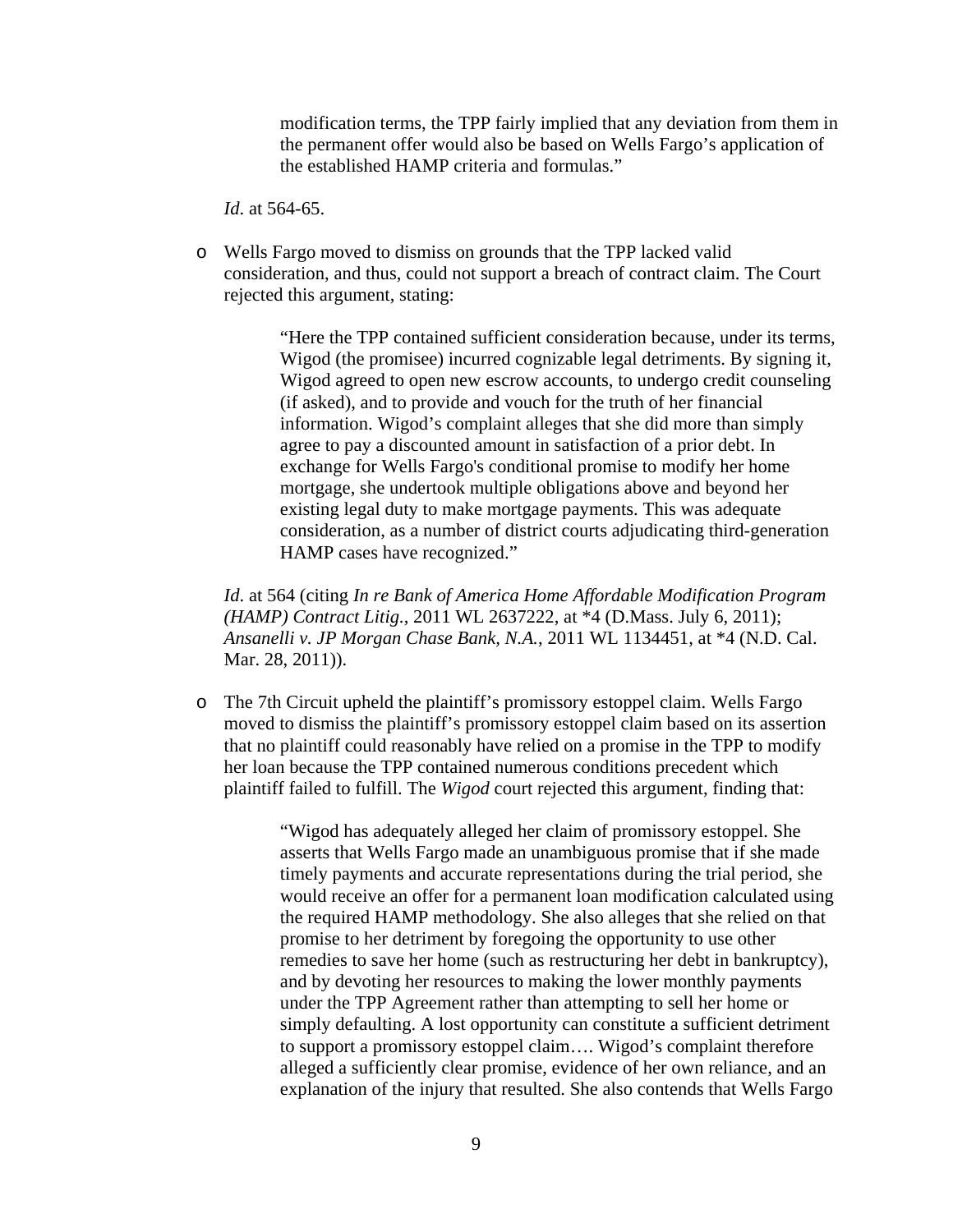ought to have anticipated her compliance with the terms of its promise. This was enough to present a facially plausible claim of promissory estoppel."

*Id*. at 566.

o Finally, the *Wigod* court rejected Wells Fargo's argument that plaintiff's state law claims cannot go forward because her allegations are an impermissible "end-run" around the lack of a private right of action under HAMP. Specifically, the 7th Circuit concluded:

> "The issue here, however, is not whether federal law itself provides private remedies, but whether it displaces remedies otherwise available under state law. The absence of a private right of action from a federal statute provides no reason to dismiss a claim under a state law just because it refers to or incorporates some element of the federal law…. To find otherwise would require adopting the novel presumption that where Congress provides no remedy under federal law, state law may not afford one in its stead."

*Id*. at 581.

# **D. Significant HAMP Class Actions**

## **1.** *In re Bank of America Home Affordable Modification Program (HAMP) Contract Litigation***, Case No. 10-md-2193-RWZ (D. Mass.)**

- By order of the Judicial Panel on Multidistrict Litigation ("JPML") dated October 26, 2010, this case was designated as an MDL matter and assigned to Judge Rya W. Zobel of the District of Massachusetts. Thereafter, numerous class action lawsuits against Bank of America from across the country were transferred to this District for coordinated pre-trial proceedings.
- Plaintiffs filed a consolidated class action complaint in January 2011, which Bank of America moved to dismiss. By Memorandum of Decision dated July 6, 2011, Judge Zobel denied the defendants' motion to dismiss as to plaintiffs' claims for breach of contract, breach of the duty of good faith and fair dealing, promissory estoppel, and violations of state consumer protection laws. *See In re Bank of America Home Affordable Modification Program (HAMP) Contract Litig.*, Case No. 10-md-2193- RWZ, 2011 U.S. District LEXIS 72079 (D. Mass. July 6, 2011).
- **Pretrial discovery in this case is continuing and the Court recently set a** schedule for briefing on class certification.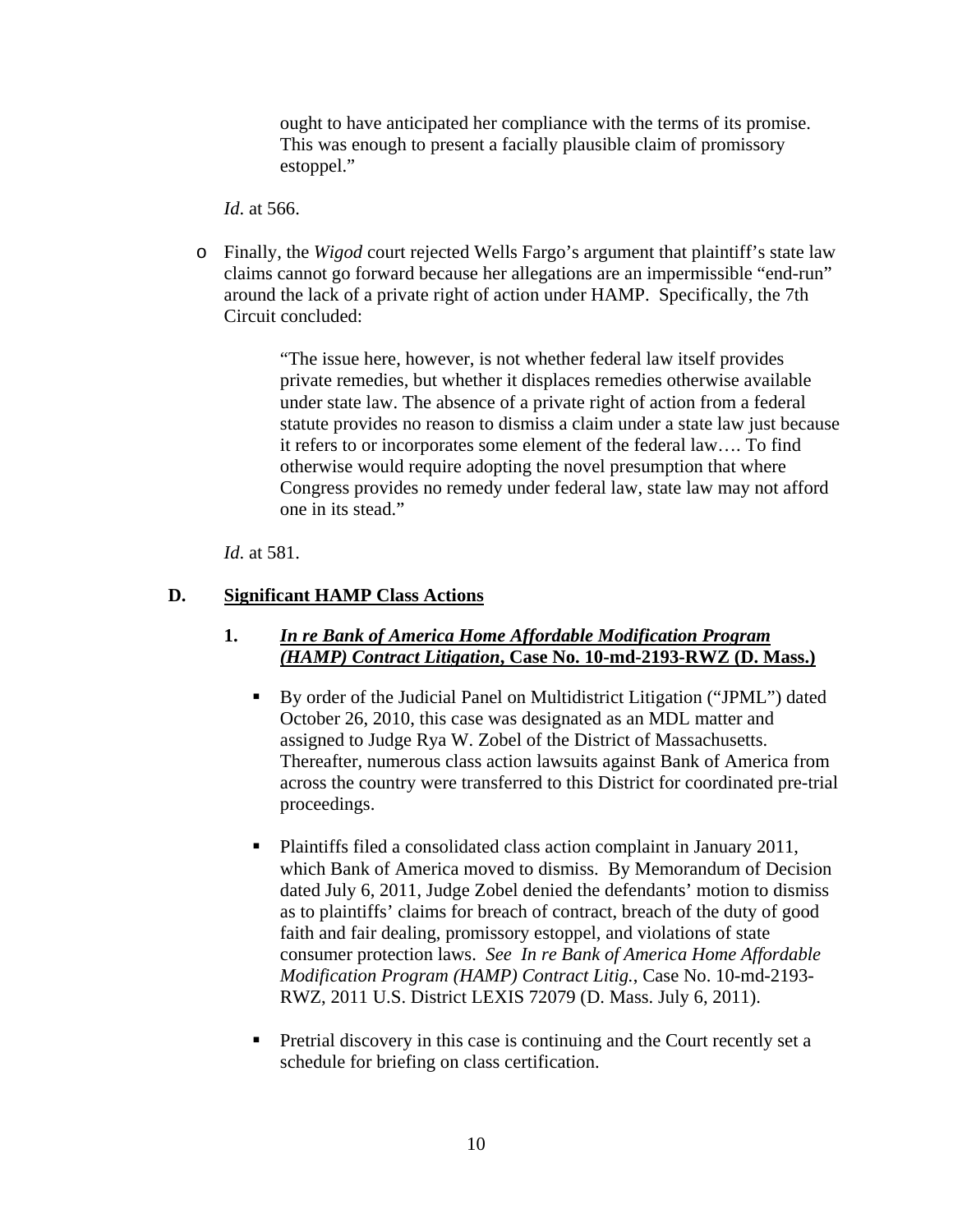# **2.** *In re CitiMortgage Home Affordable Modification Program ("HAMP") Litigation***, Case No. 2:11-ml-02274-DSF (C.D. Cal.)**

- By order of the JPML dated October 6, 2011, this case was designated as an MDL matter and assigned to Judge Dale S. Fischer of the Central District of California. Thereafter, numerous class action lawsuits against CitiMortgage from across the country were then transferred to this District for coordinated pre-trial proceedings.
- Plaintiffs filed a consolidated class action complaint in January 2012, which CitiMortgage moved to dismiss. By Memorandum and Order dated April 17, 2012, Judge Fischer denied Citi's motion to dismiss as to plaintiffs' claims for breach of contract, breach of the duty of good faith and fair dealing, promissory estoppel, and violations of state consumer protection laws. *See In re CitiMortgage Home Affordable Modification Program ("HAMP") Litig.*, Case No. 2:11-ml-02274-DSF, 2012 U.S. Dist. LEXIS 67056 (C.D. Cal. April 17, 2012).
- **Pretrial discovery in this case is continuing and the Court recently set a** schedule for briefing on class certification.

# **3.** *In Re: JPMorgan Chase Mortgage Modification Litigation***, Case No. 11-md-02290-RGS (D. Mass)**

 This is a MDL case, which consolidates in the District of Massachusetts homeowner lawsuits brought in a number of jurisdictions alleging that JPMorgan Chase Bank, N.A. ("Chase"), breached the terms of plaintiffs' trial mortgage modification agreements, made false and misleading promises to homeowners about the prospects of a mortgage modification, managed the modification process with gross ineptitude, and, in some cases, foreclosed on homes despite promises to homeowners that they could remain in their homes while negotiating new payment terms with Chase.

## **a. Chase Sought Dismissal Based on Consent Order with Regulators**

• In April of 2011, Chase entered into a Consent Order with the Office of the Comptroller of the Currency (OCC), the Board of Governors of the Federal Reserve, and the Office of Thrift Supervision (OTS), pursuant to 12 U.S.C. § 1818(b). The Consent Order, which covers Chase and thirteen other mortgage loan servicers, is meant to remedy improper mortgage servicing and foreclosure practices like those alleged in the class action complaint.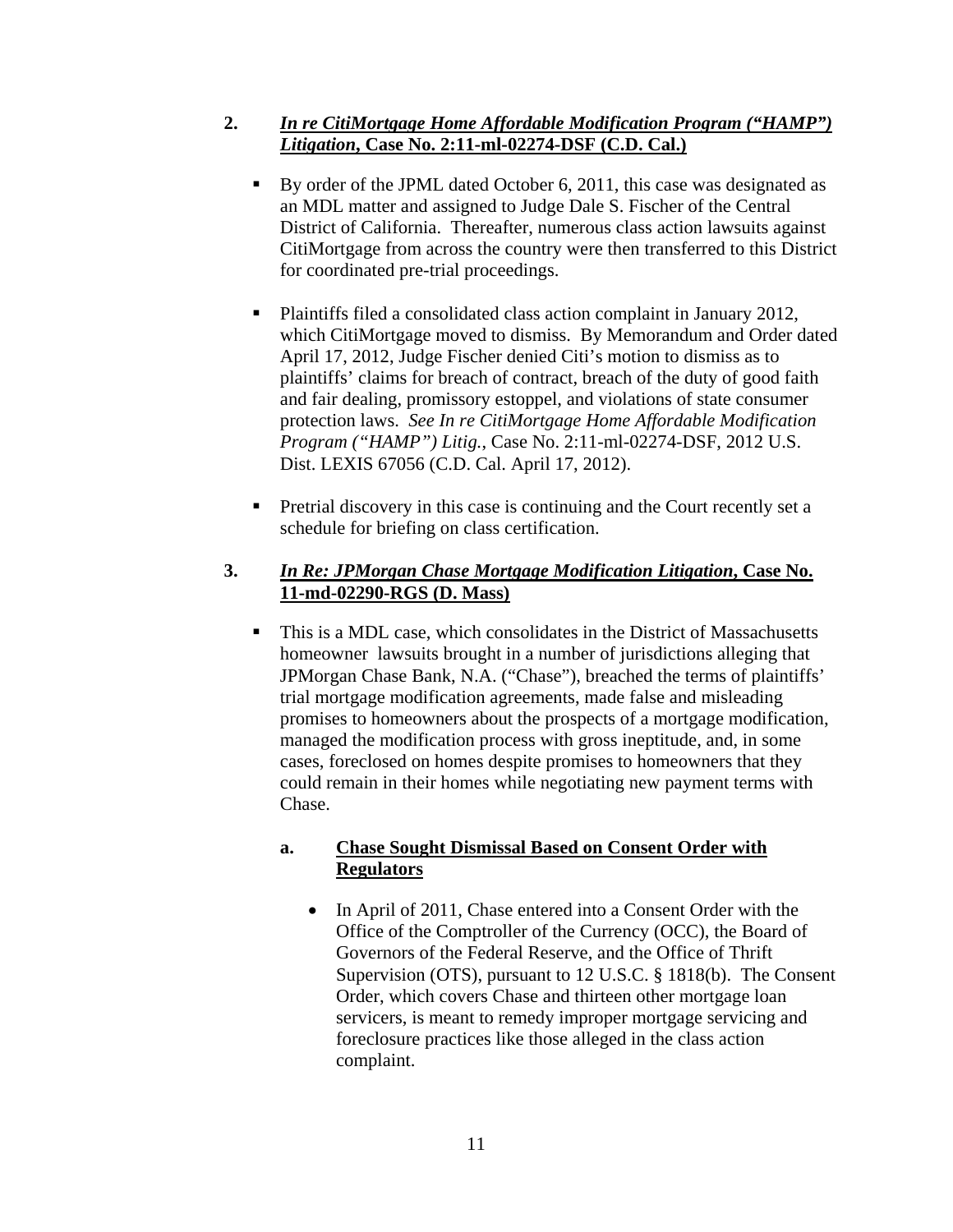• In its motion to dismiss, Chase argued this Consent Order precludes subject matter jurisdiction over the majority of the class claims because the Financial Institution Supervisory Act ("FISA") § 1818 prohibits any action that "could affect" the enforcement of an OCC consent order.

# **b. The Court Denied Chases Motion**

- In an Opinion issued on July 22, 2012, the Court rejected this argument, holding that FISA § 1818, is not intended to prohibit non-parties to the Consent Decree, including the plaintiffs and the proposed class, from exercising their separate remedies at law. *Chase*, 2012 U.S. Dist. LEXIS 104486, at \*20. In particular, the court ruled that FISA § 1818 does not preclude the court from acting to remedy the alleged breach of the plaintiffs' TPP contracts or the plaintiffs' claims under state consumer protection acts. *Id*. at \*26.
- The court also denied Chase's motion to dismiss plaintiffs' breach of contract claims, Washington, New Jersey, and California UDAP claims, California's Rosenthal Fair Debt Collection Practices Act claims, and the federal Fair Debt Collection Practices Act claims.

# **E. Class Certification Has Not Yet Been Determined in HAMP Class Actions**

- o Since in all the major HAMP class action cases, motions to dismiss were defeated, the next major juncture will be class certification after considerable discovery is completed.
- o All the major class action cases are engaged in discovery.
- o The stakes are high for both sides and it remains to be seen whether any of these cases will settle before class certification.

# **III. FORCE-PLACED INSURANCE CLASS ACTIONS**

# **A. Background Concerning the Force-Placed Insurance Industry**

- o Mortgage lenders require borrowers to carry certain forms of property insurance. If a borrow fails to procure or maintain the required insurance coverage, loan documents often allow the lender to obtain such insurance coverage ("forceplaced insurance"). The borrower pays all costs associated with placement of this type of insurance, which are higher than the borrower would pay in the marketplace.
	- There are several types of force-placed insurance. The most common is hazard or general homeowner's insurance.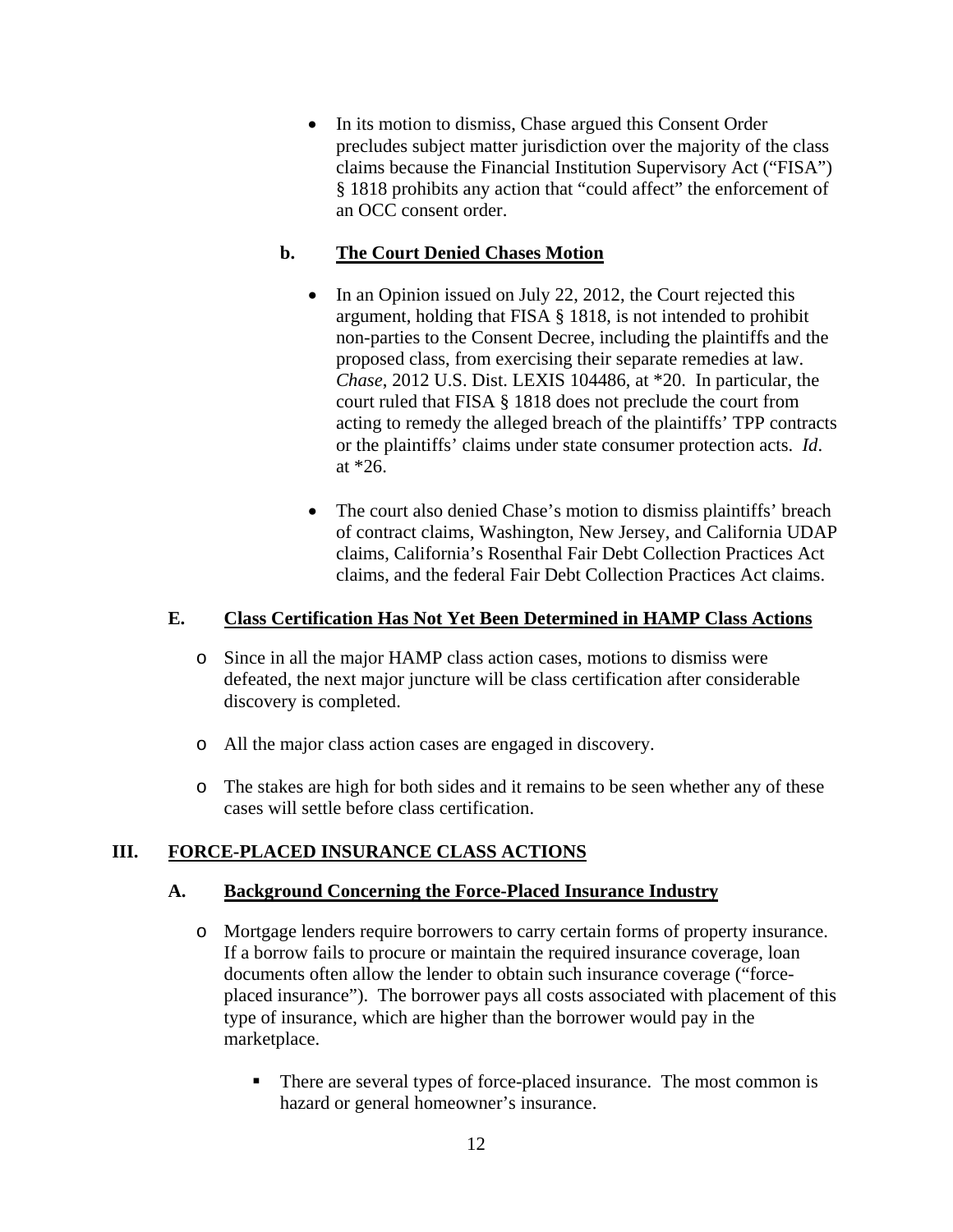- Flood insurance is usually only applicable where the home is located in a flood zone.
- o Fannie Mae and Freddie Mac, which together currently support approximately 60 percent of all mortgage originations in the United States, require continuous coverage on all properties that serve as collateral.
- o Only a few insurers underwrite lender-placed policies, and two insurers, Assurant and QBE Insurance, control about 90 percent of the market.
- o Many financially distressed homeowners stop paying their insurance premiums, which results in a loss of coverage. However, the high price of force-placed insurance increases their debt burden and tips them toward foreclosure.
- o Dozens of class and individual actions have been filed against lenders, loan processors and insurers with respect to the force-placement of hazard, flood and wind insurance.
- o Plaintiffs' allegations, generally, are that, when force-placing insurance, lenders obtain excessive coverage and receive unlawful kick-backs from force-placed insurers, the costs of which are passed onto the borrowers.

# **B. Overview of Force-Placed Insurance-Related Class Actions**

Suits generally directed at the lenders and the loan servicers, although the insurers who wrote the force-placed policies are sometimes also named as defendants.

# **1. Claims Typically Alleged against Lenders and Loan Services:**

# **a. Breach of Contract**

1

- Force-placing greater coverage than called for by the terms of the loan documentation.
	- o The primary distinction between hazard insurance-related claims and flood insurance-related claims is that lenders have discretion to determine the amount of hazard insurance, whereas the National Flood Insurance Act of 1968, 42 U.S.C. §§ 4001-4130 (2006) ("NFIA"), generally governs the amount of flood insurance coverage. Thus, lenders have less discretion as to the appropriate amount of flood insurance coverage. $2$

 $2<sup>2</sup>$  Under the NFIA, lenders must ensure that appropriate flood insurance coverage is maintained if a loan is secured by improved property located within a Special Flood Hazard Area. *See* 42 U.S.C. § 4012a(a). Such coverage must be "in an amount at least equal to" the lesser of: (1) the outstanding principal balance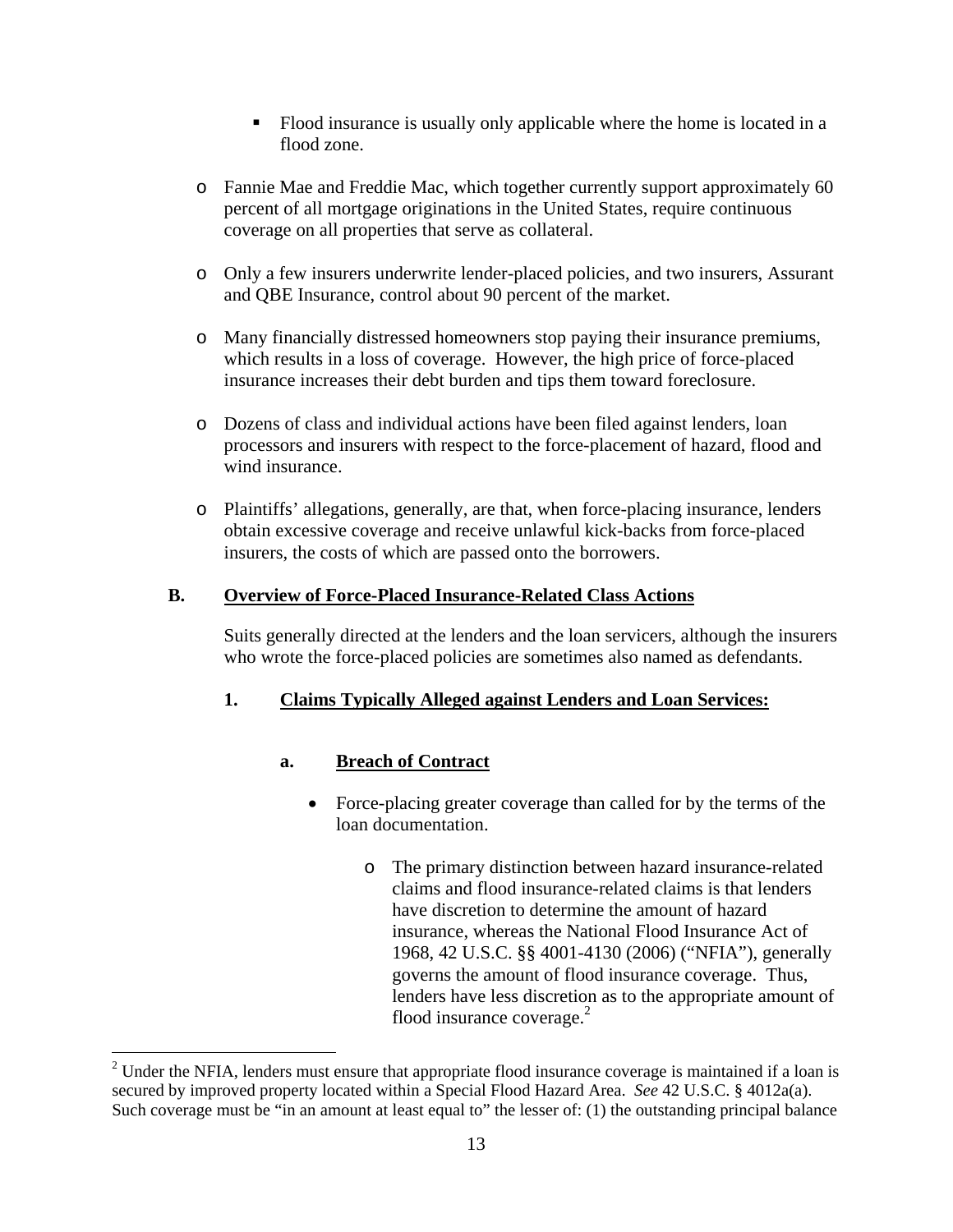- Charging borrowers for kickbacks paid by force-placed insurers in the form of bogus "commissions" for the procurement of policies.
- Backdating force-placed policies for time periods during which there were no adverse events
- Breach of the duty of good faith and fair dealing where the lender obtained additional force-placed insurance coverage despite not believing it was authorized under the loan documents, and/or the lender force-placed coverage as a money-making opportunity rather than out of concern for protecting its security.

# **b. Unjust Enrichment**

Plaintiffs allege that it is inequitable for lenders or loan servicers to retain commissions and other payments at the expense of the borrowers.

# **c. Breach of Lender's Fiduciary Duty**

Plaintiffs allege that lenders have breached their fiduciary duties in their management of escrow accounts by charging borrowers for excessive force-placed insurance.

# **d. Violation of the Truth-in-Lending Act ("TILA")**

Plaintiffs allege that lenders have violated the TILA by changing the insurance requirement for borrowers after signing agreements.

# **e. Violation of the Racketeer Influenced and Corrupt Organizations Act ("RICO")**

Plaintiffs allege that lenders have violated RICO by fraudulently inflating the stated premiums on force-placed insurance.

# **f. Violation of the Real Estate Settlement Procedures Act ("RESPA")**

Plaintiffs allege that lenders have violated RESPA by receiving premiums and commissions that were not for services actually furnished or performed or that exceeded the value of such services.

1

of the loan; or (2) the maximum insurance coverage available under the NFIA, which is currently \$250,000. *Id*. §§ 4012a(b)(1), 4013(b)(2).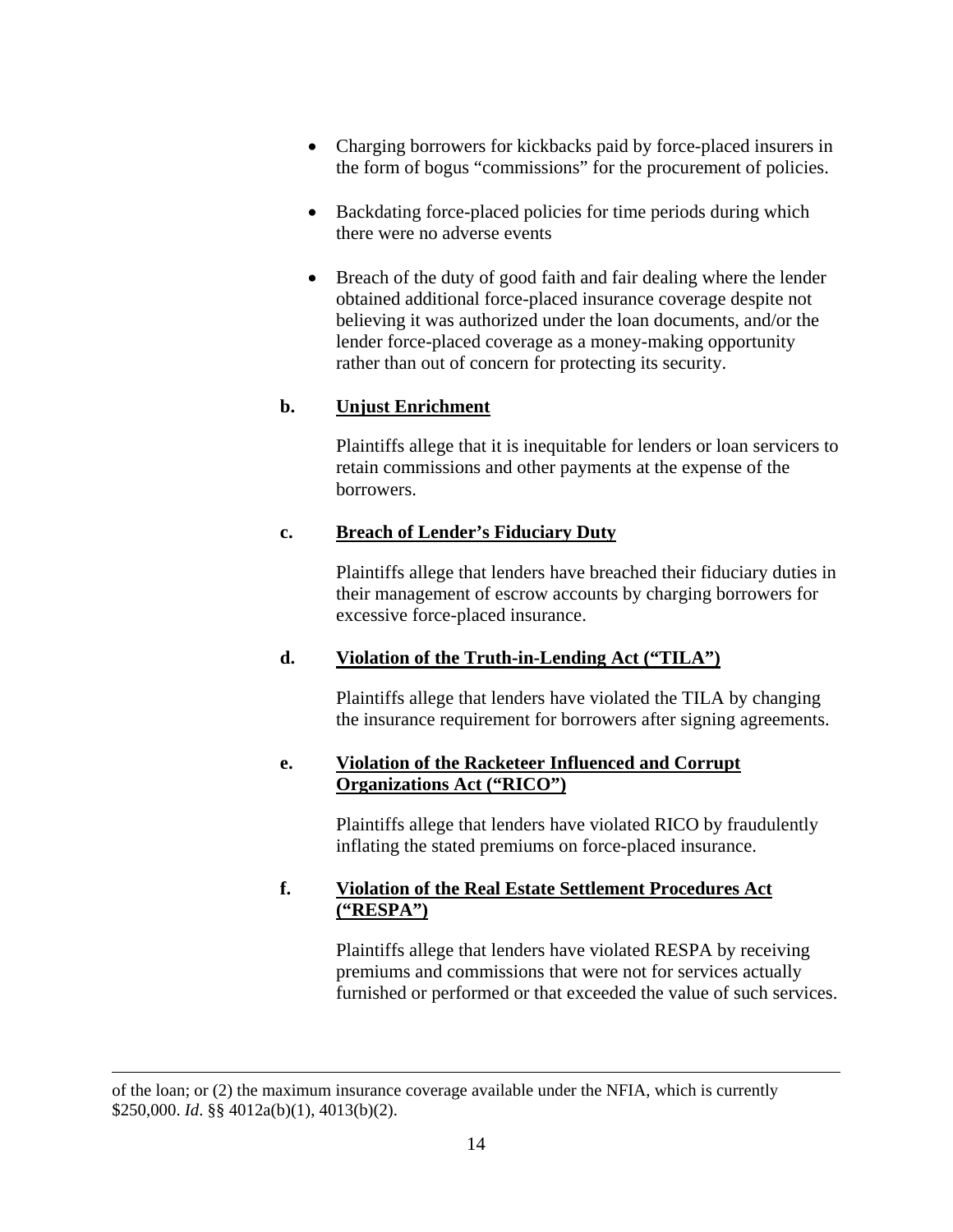#### **g. Violation of State Consumer Protection Laws**

Plaintiffs allege that lenders have violated state consumer protection laws by profiting from the forced placement of insurance policies at the expense of the borrowers and misrepresenting their actions in doing so.

#### **h. Common Law Fraud**

Plaintiffs allege that lenders have engaged in fraud by falsely advising borrowers that their homeowner's insurance was inadequate, necessitating the forced placement of hazard insurance.

#### **2. Claims Typically Alleged Against the Insurers**

Plaintiffs assert various claims based on allegations that the force-placed insurers provided "kickbacks" to the lenders or loan servicers.

#### **C. Major Decisions in Force-Placed Insurance Class Actions**

#### **1. The Judicial Panel on Multidistrict Litigation Declines to Consolidate Actions**

On September 28, 2012, the JPML denied a motion to centralize, in the Southern District of Florida, 31 actions pending in 14 districts.

- Since the filing of the motion, the JPML has been notified of more than 25 additional related actions pending in various federal districts.
- The JPML noted that all actions focus on an alleged industry-wide practice among banks and insurers concerning abuses in forceplaced insurance policies covering homeowner properties.
- Notwithstanding, the panel found that the conduct was not sufficiently uniform to support industry-wide centralization. Common questions of fact did not predominate because the cases involved different defendants, different lender agreements with insurers, different alleged abuses, and different mortgage loan documents.
- Thus, there are numerous cases pending throughout the country aimed at the specific lender and the insurer who allegedly placed the insurance and gave the kickback.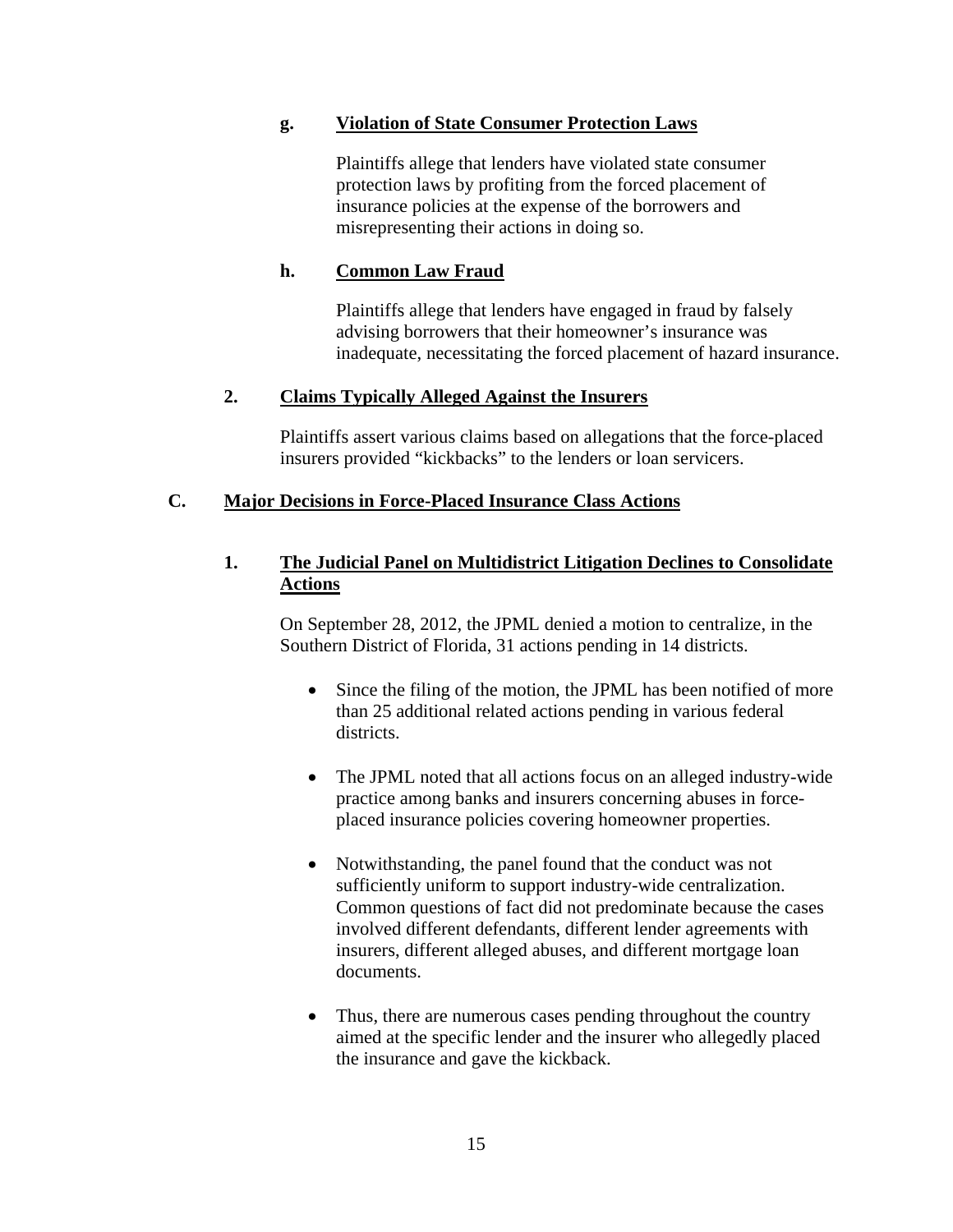# **2. Decisions of Motions to Dismiss in Force-Placed Insurance Class Actions**

Courts have reached mixed results with respect to motions to dismiss complaints regarding force-placed flood insurance.

# **a.** *Kolbe v. BAC Home Loans Servicing, LP***, 695 F.3d 111 (1st Cir. 2012)**

- The First Circuit Court of Appeals reversed the District of Massachusetts' dismissal of plaintiff's claims for breach of contract and breach of the implied duty of good faith and fair dealing.
- The district court concluded that the contract unambiguously permitted the lender to require increased flood insurance coverage. The First Circuit found that a rational jury could construe the contract's meaning in favor of plaintiff's interpretation that it does not permit a lender to demand insurance beyond the amount required by HUD.
- The First Circuit also found that the lender's warning that if the plaintiff didn't purchase additional coverage, force-placed insurance would be obtained that may be more expensive and provide less coverage than insurance purchased by the plaintiff, could construe bad faith depending on the lender's state of mind when making that warning. Based upon this, the First Circuit reversed the district court's dismissal of plaintiff's claim for breach of the duty of good faith and fair dealing.
- While this opinion is instructive, it is not binding. On November 1, 2012, the First Circuit agreed to rehear this case *en banc*, thereby vacating the panel decision. The *en banc* hearing is scheduled for April 3, 2013.

# **b.** *Casey v. Citibank, N.A.***, No. 5:12-cv-820 (N.D.N.Y)**

- Plaintiffs' amended complaint asserted various causes of action, including TILA violations, breach of contract, breach of the implied covenant of good faith and fair dealing, unjust enrichment, breach of fiduciary duty, conversion, and violations of the New York Deceptive Trade Practices Act, N.Y. Gen. Bus. Law § 349.
- The court denied the motion to dismiss on all counts. *Casey v. Citibank, N.A*., 2013 U.S. Dist. LEXIS 36 (N.D.N.Y Jan. 2, 2013).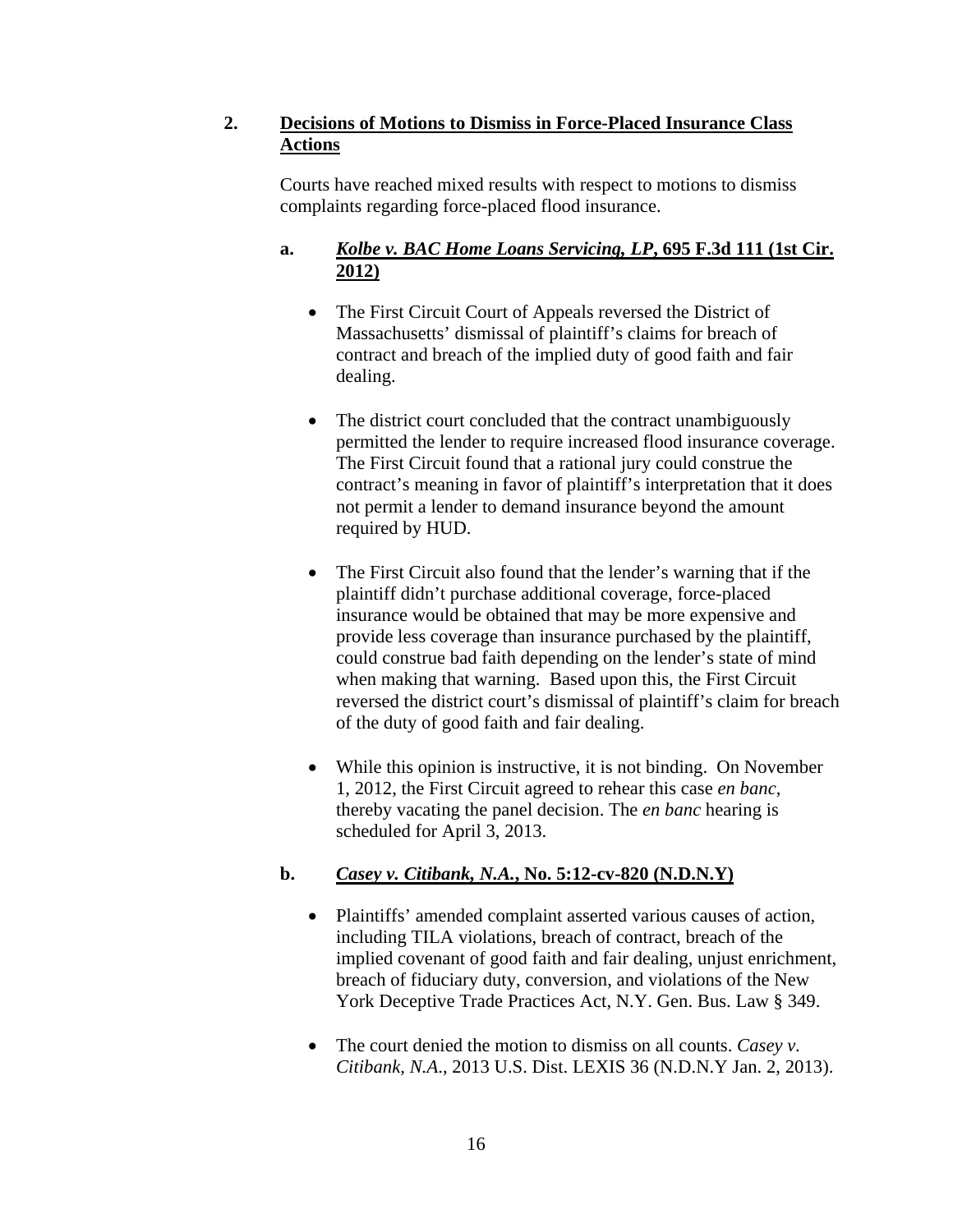#### **i. Plaintiffs Stated Claims for Breach of Contract**

One of the issues was whether, as defendants asserted, the mortgage agreements permitted the lender to determine the required amount of flood insurance or whether such amount was limited to the minimum amount required by HUD regulations (an amount equal to the outstanding balance of the mortgage). The mortgage agreement stated that the borrower was required to maintain flood insurance "to the extent required by the Secretary [of HUD]." The court determined that plaintiff's interpretation of the mortgage agreement was reasonable, and that plaintiff need only maintain flood insurance coverage in an amount equal to the outstanding principal balance of his loan (\$17,000), pursuant to HUD regulations. Thus, the court denied defendants' motion to dismiss plaintiff's breach of contract and conversion claims. *See Casey*, 2013 U.S. Dist. LEXIS 36, at \*11-\*13.

With respect to a plaintiff whose mortgage was *owned* by Fannie Mae and *serviced* by CitiMortgage, the primary question was whether defendant CitiMortgage was considered a "lender" under the terms of the mortgage. The mortgage agreement at issue provides that the "lender" has discretion set and change the amount of required flood insurance coverage during the term of the loan. *Id*. at \*14. Plaintiff argued that Fannie Mae, the owner of the loan, is the "lender," not CitiMortgage, which is only the servicer of the loan. The court denied the motion to dismiss plaintiff's breach of contract and conversion claims, finding that there was nothing in the mortgage agreement providing the servicer with discretion to set and change the amount of flood insurance required under the loan. Thus, Fannie Mae was the only "lender" with such discretion. *Id*. at \*15-\*16

#### **ii. Plaintiffs Stated a Claim for Unjust Enrichment**

With respect to unjust enrichment claims, the court noted that HUD and Fannie Mae regulations specifically prohibit receiving commissions or kickbacks in relation to forceplaced insurance. Thus, the court found that it was arguably inequitable for defendants to benefit from such practice.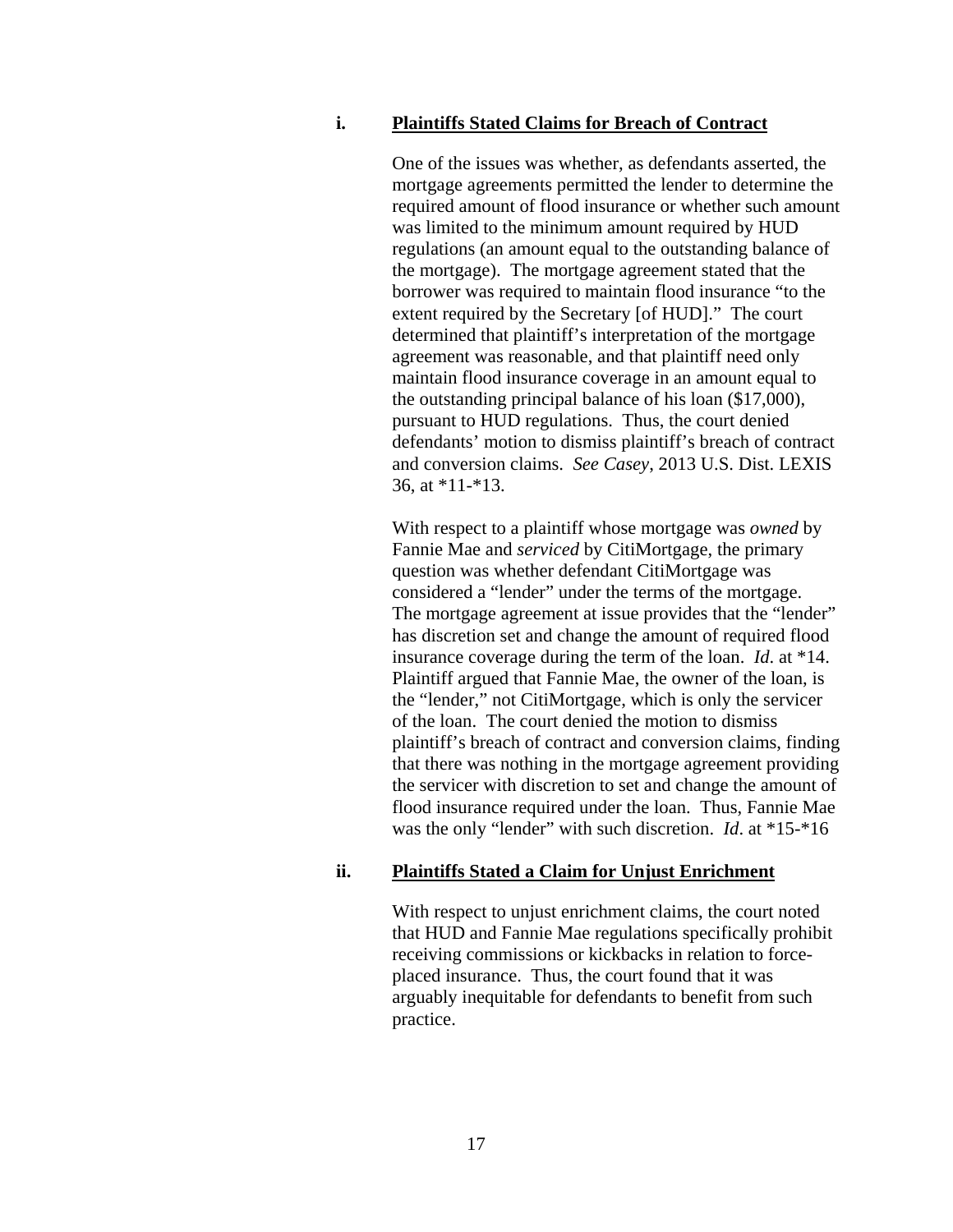#### **iii. Plaintiffs Stated a Claim for Breach of Fiduciary Duty**

The court denied defendants' motion to dismiss plaintiffs' breach of fiduciary duty claims. The court found that plaintiffs stated a claim where they alleged that defendants owed plaintiffs a fiduciary duty in the management of their escrow accounts and misused the funds in those accounts to pay unauthorized or excessive force-placed insurance premiums.

#### **iv. Plaintiffs Stated a Claim for Violation of Consumer Protection Statute**

The court found that the New York plaintiff stated a claim for violation of the New York Deceptive Practices Act by profiting from undisclosed commissions or kickbacks. The court also found that defendant' actions of accepting lower insurance coverage for 8 years, then demanding much higher coverage would likely mislead a reasonable consumer.

#### **v. Plaintiffs Stated a Claim for TILA Violations**

Finally, the court denied defendants' motion to dismiss plaintiffs' TILA claims, finding allegations that the forceplaced insurance was not contemplated or authorized in the mortgage agreements was sufficient to allege that the forceplaced insurance premiums constituted new credit transactions that raised overall indebtedness and were "finance charges" that defendants were required to disclose under TILA. The court rejected defendant Citi's argument that TILA, which applies to creditors, did not apply to it as a loan servicer, noting that Citi arguably became a creditor by force-placing unauthorized insurance.

#### **c.** *McKenzie v. Wells Fargo Home Mortg., Inc.***, No. C-11-04965- JCS (N.D. Cal.)**

Plaintiffs brought claims for breach of contract, unjust enrichment, breach of fiduciary duty, conversion, violation of the New Mexico Unfair Trade Practices Act, TILA violations with respect to forceplacement of flood insurance.

The court granted defendants' motion to dismiss as to all claims. *McKenzie v. Wells Fargo Home Mortg., Inc.*, 2012 U.S. Dist. LEXIS 155480 (N.D. Cal. Oct. 30, 2012).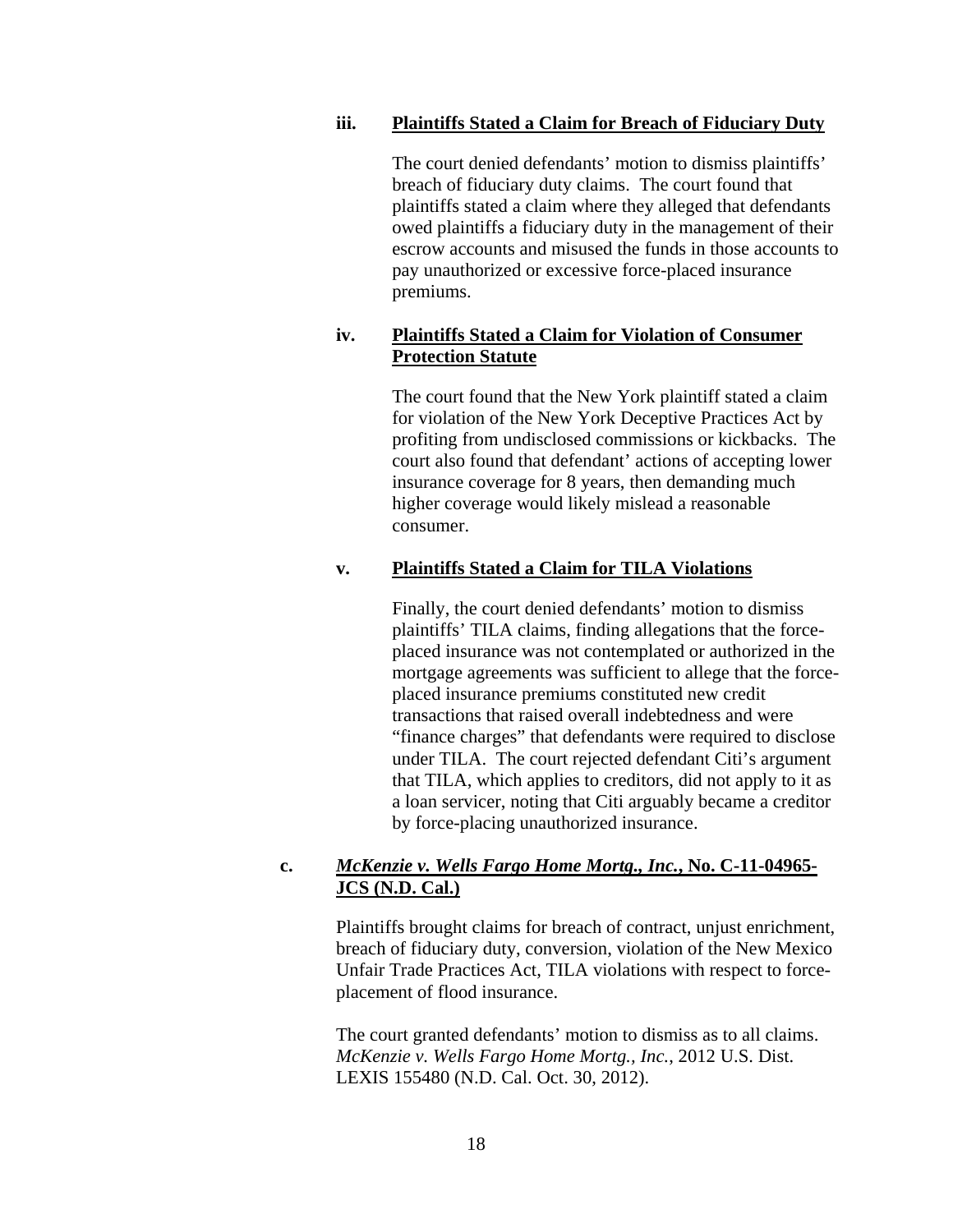#### **i. Plaintiffs Failed to State a Claim for Breach of Contract**

- o With respect to the breach of contract claim, the court noted that the key dispute between the parties was whether their agreement limited defendant to requiring insurance only in the amount of the loan balance. The court granted the motion to dismiss the breach of contract claim, finding that the language, "This insurance [for any hazards] shall be maintained in amounts … that the Lender requires," was not limited language that the "Borrower shall also insure … against loss by floods to the extent required by the [HUD] Secretary."
- o The court also found that plaintiffs' allegations the defendants breached the contracts by receiving kickbacks and commissions were too conclusory to withstand the motion to dismiss.
- o The court's reasons for dismissing the breach of contract claims also formed its basis for dismissing plaintiffs' unjust enrichment, conversion claims, state unfair trade practices act, and TILA claims.

#### **ii. Plaintiffs Failed to State a Claim for Breach of Fiduciary Duty**

o With respect to breach of fiduciary claims, the court found that no duty exists under applicable law with respect to payments from escrow accounts to meet insurance obligations. The court also noted that even if such duty existed, the claim would fail for the same reasons as the breach of contract claim.

## **3. Decisions on Motions for Class Certification in Force-Placed Insurance Class Actions**

Courts have also reached mixed results with respect to motions for class certification

## **a.** *Hofstetter v. Chase Home Fin., LLC***, 2011 U.S. Dist. LEXIS 38124 (N.D. Cal. Mar. 31, 2011)**

- Court granted class certification under both Rule 23(b)(2) and Rule  $23(b)(3)$ .
- Court found that the force-placement of flood insurance was adopted as a general policy that defendants applied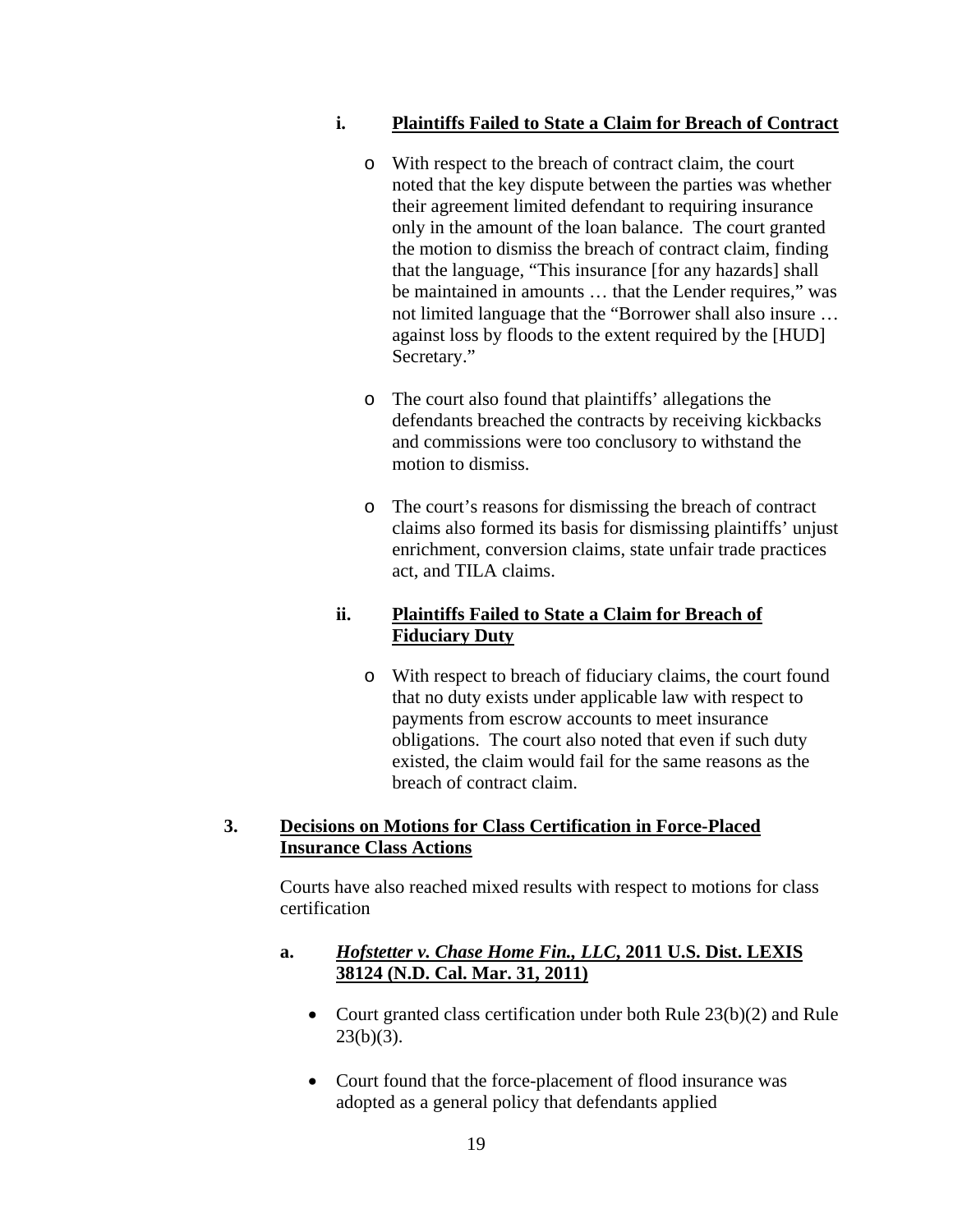indiscriminately to home-equity borrowers. Restitution of the allegedly inflated premiums borrowers were charged for forceplaced insurance may become a primary component of the remedy for this claim, and it is apparent that the predominance and superiority requirements of Rule 23(b)(3) are satisfied. The alleged self-dealing can be litigated without reference to factual differences among individual borrowers, and the force-placed premiums can be mathematically compared to their corresponding coverage values without considering individual borrowers' other financial or contractual circumstances.

#### **b.** *Kunzelman v. Wells Fargo Bank, N.A.***, 11-cv-81373, 2013 U.S. Dist. LEXIS 3962 (S.D. Fla. Jan. 10, 2013)**

- Court denied motion for class certification.
- Court found plaintiff atypical because, among other things, he voluntarily paid the premium for his lender-placed insurance after consulting with legal counsel. However, many if not most of the putative class members were more than 60 days in arrears on their mortgage, in foreclosure, or post-foreclosure proceedings, and had not paid such premiums. *See Kunzelmann*, 2013 U.S. Dist. LEXIS 3962, at \*15-\*18.
- The court also found that variations among state laws with respect to claims for unjust enrichment and with respect to whether the filed-rate doctrine would be applicable to the claims of class members defeated a finding that common issues would predominate. *Id*. at \*31-\*40.

## **c.** *Williams v. Wells Fargo Bank, N.A***., 280 F.R.D. 665, 669 (S.D. Fla. Feb. 21, 2012)**

- Without discussion of *Kunzelman*, which was decided by the same court (the Southern District of Florida) a little more than a month earlier, the court granted class certification.
- Noted the ultimate issue about the Wells Fargo's and QBE's collusion, in bad faith, to develop a scheme involving kickbacks and commissions relating to force-placed insurance and that the purported scheme was systemic as to all policies of propertyinsurance that were held by and/or serviced by Wells Fargo Bank. The court determined that the alleged unlawful scheme was not specific to any individual borrower, but was organized and implemented uniformly, across the board to any lender whose homeowners' property-insurance policy had lapsed.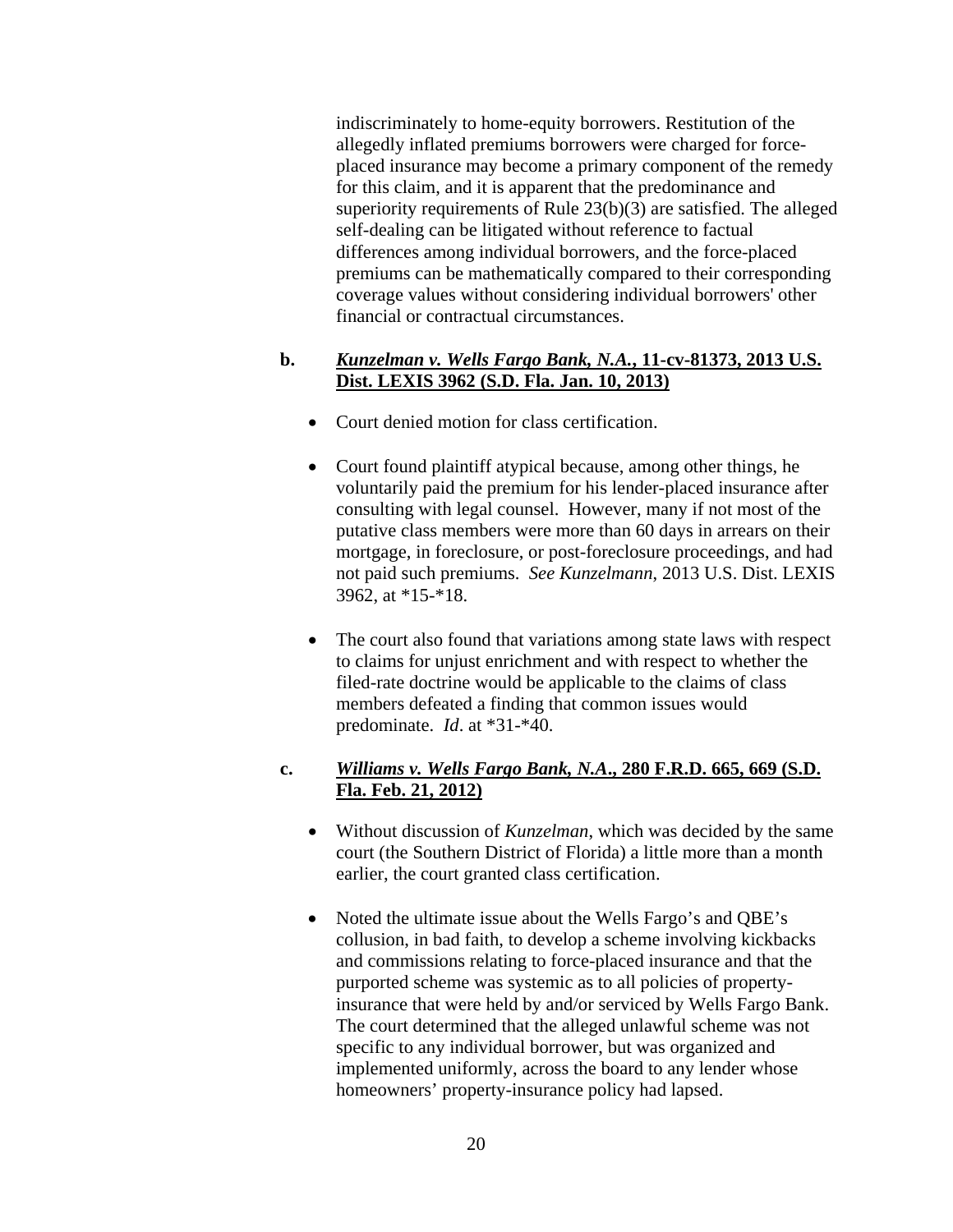# **d.** *Gordon v. Chase Home Fin., LLC***, 2013 U.S. Dist. LEXIS 15461 (M.D. Fla. Feb. 5, 2013)**

- Court denied motion for class certification.
- Court stated that plaintiffs fell short of satisfying the required element of commonality because they had not demonstrated the existence of a common contract signed by all members of the proposed classes.
- In light of the court's finding with respect to commonality, it is not surprising that the court also found that plaintiffs failed to meet their burden with respect to the predominance and superiority requirements of Rule 23(b)(3)

# **4. Settlements in Force-Placed Insurance Class Actions**

# **a.** *Hofstetter v. Chase Home Finance***, No. 3:10-cv-01313 (N.D. Cal.)**

- After the court certified national classes for violations of TILA and California classes for violation of CUTPA, Chase agreed to pay approximately \$10 million to the classes and to certain injunctive relief.
- The court granted final approval of the settlement on November 14, 2011, including awarding approximately \$2.2 million in attorneys' fees which was two times lodestar (counsel had requested approximately \$3.2 million)
- On November 2, 2012, the court granted final approval to a supplemental settlement of approximately \$500,000. The supplemental settlement resulted from Chase reporting that it had inadvertently excluded certain class members from the master class list for the original settlement.

# **IV. ILLEGAL FORECLOSURES ON MILITARY SERVICEMEMBERS**

Despite mortgage and foreclosure protections afforded to active members of the U.S. Military under the Servicemembers Civil Relief Act ("SCRA"), servicemembers have alleged in individual and class actions that lenders violated the SCRA by, among other things, improperly foreclosing their mortgages and failing to provide them with the required interest rate protections.

# **A. Protections Afforded to Servicemembers by the SCRA**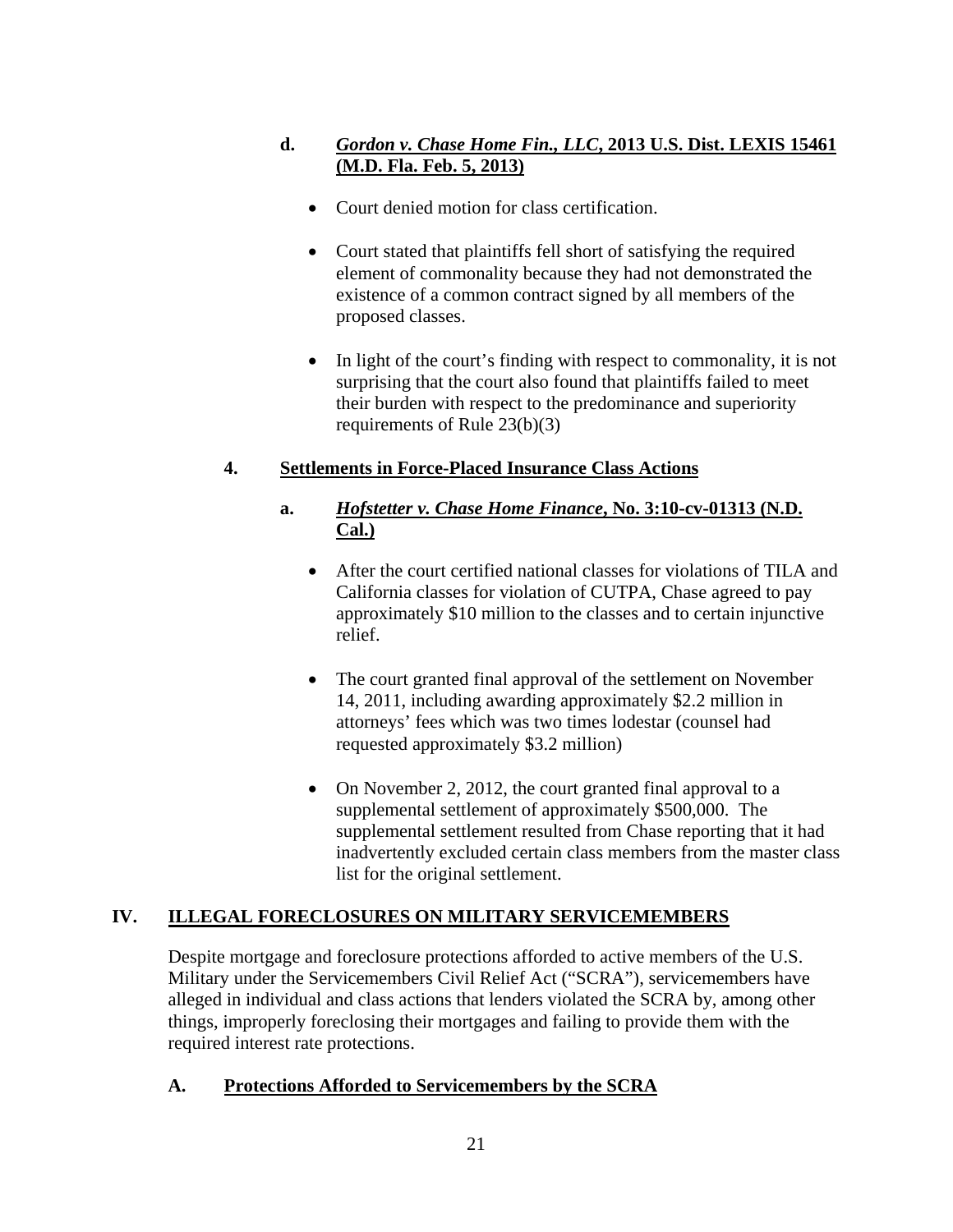- o The SCRA provides certain protections to servicemembers' mortgage loans and home equity loans and lines of credit while a servicemember is on active duty and for some period following active duty.
	- The SCRA requires lenders to limit to six percent the interest rate on certain home equity and mortgage loans held by a servicemember, once a servicemember provides notice of his or her active duty status and a copy of orders verifying the same.
	- The interest rate limitation is to be in place for a servicemember's period of active duty, and, beginning July 31, 2008, one year thereafter.
	- The interest rate limitation applies only to home equity and mortgage loans that were originated prior to active duty, and for which a servicemember provided notice and orders of active duty within 180 days of the end of his or her active duty period.
	- The SCRA also provides protection from foreclosure on certain home equity and mortgage loans while a servicemember is on active duty and, beginning July 31, 2008, for nine months following active duty. The SCRA prohibits lenders from foreclosing upon active duty servicemembers without first obtaining court orders.
	- The SCRA also protects servicemembers from any adverse reporting related to their creditworthiness based solely on invocation of SCRA protection.

## **B. Plaintiffs' Allegations of SCRA Violations:**

Lenders did not systematically or properly reduce the interest rate for eligible loans, and foreclosed upon and negatively reported the creditworthiness of SCRA protected borrowers.

Lenders subjected SCRA-protected borrowers to improper collection calls that were the result of lenders' failure to adequately apply SCRA protections.

## **C. United States Justice Department Settlements Concerning SCRA Violations**

- o On May 26, 2011, the U.S. Justice Dept. announced settlements with two lenders under the SCRA to resolve allegations that the lenders wrongfully foreclosed upon active duty servicemembers without first obtaining court orders, in violation of the SCRA. Combined, the settlements provide more than \$22 million in monetary relief for the victims.
	- BAC Home Loans Servicing LP, formerly known as Countrywide Home Loans Servicing LP, a subsidiary of Bank of America Corporation, agreed to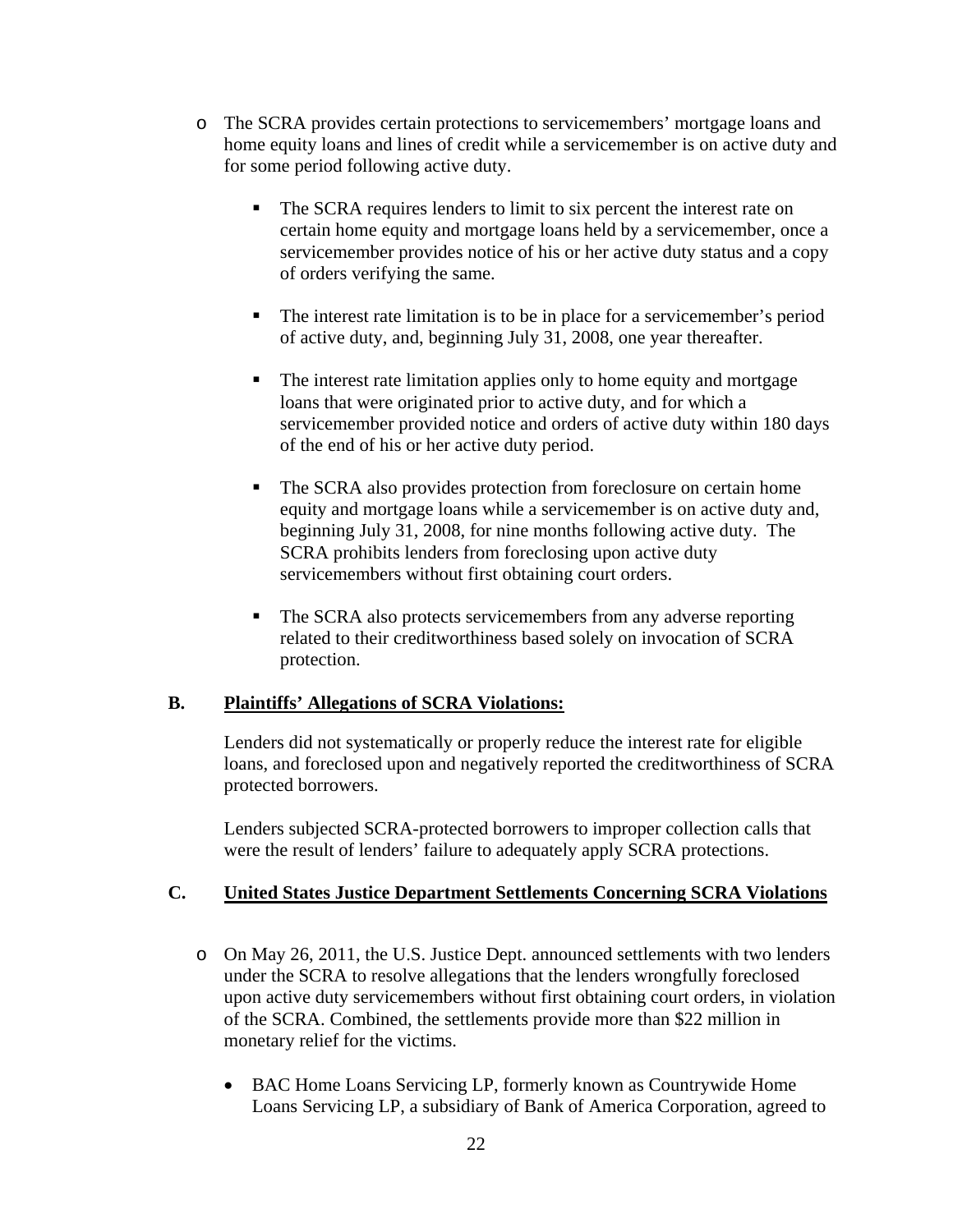pay \$20 million to resolve a lawsuit alleging that Countrywide improperly foreclosed on approximately 160 servicemembers between January 2006 and May 2009, without court orders. In addition, Countrywide agreed to pay compensation to any servicemember wrongfully foreclosed in the period from June 2009 through 2010. The complaint alleges that Countrywide did not consistently check the military status of borrowers on whom it foreclosed through at least May 31, 2009.

• Saxon Mortgage Services Inc., a subsidiary of Morgan Stanley, agreed to pay \$2.35 million to resolve a lawsuit alleging that Saxon improperly foreclosed on approximately 17 servicemembers between January 2006 and June 2009, without court orders. In addition, Saxon agreed to pay compensation to any servicemember wrongfully foreclosed in the period from July 2009 through 2010. The complaint alleges that Saxon failed to consistently or accurately check the military status of borrowers on whom it foreclosed through at least June 30, 2009.

#### **D. Class Actions Alleging Violations of the SCRA**

In the wake of government settlements, service members filed several class actions against lenders alleging violations of the SCRA.

# **1.** *Harry v. HSBC Mortgage Services, Inc***., Case No. 12-cv-00990-SRN-JJK (D. Minn.)**

- o Plaintiff, on behalf of a proposed class of similarly situated servicemembers, alleged that defendant HSBC foreclosed on active duty servicemembers' mortgages without giving them an opportunity to seek a judicial stay of the proceedings.<sup>3</sup> Plaintiff also alleged that defendant's misconduct included the filing of false and improper affidavits as to the military status of the homeowners.
- o Defendant moved to compel arbitration, which the court granted on September 7, 2012. Plaintiff acknowledged that he was required to arbitrate so long as his mortgage was never transferred to Fannie Mae or Freddie Mac. Defendant provided an affidavit stating that it purchased the mortgage directly from the original mortgagee and that it was never transferred to Fannie Mae or Freddie Mac.
- o Case settled confidentially on January 17, 2013. Since the settlement is confidential, presumably it is not on a class-wide basis. *See* Dkt. No. 32 (noting that terms of settlement were stated on the record).

1

 $3$  The proposed class excluded servicemembers who executed a valid written waiver of the rights and protections provided under SCRA (*see* 50 U.S.C. App. §517).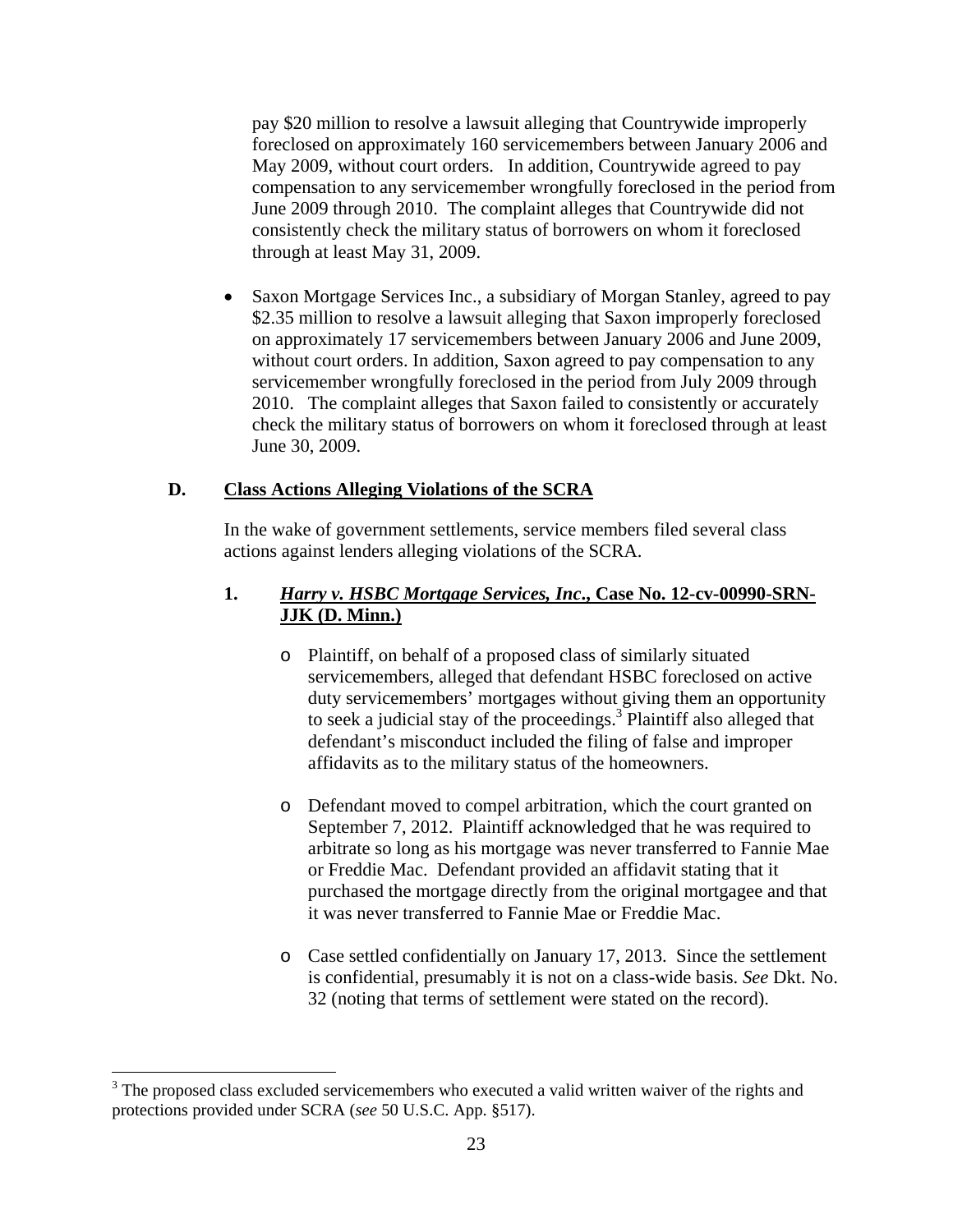#### **2.** *Murphy v. Bank of America,* **2:12cv2520 (D. Ala.)**

- o Plaintiff alleged that defendant failed to apply the statutorily-mandated interest rate to his loan, that it improperly required him to regularly reaffirm his active military status to receive SCRA protections, that it violated the SCRA's anti-retaliation provisions by engaging in credit reporting activities contrary to the Act and by initiating a foreclosure.
- o The court granted defendant's motion to dismiss for failure to state a claim on November 28, 2012. The court found that the plaintiff failed to state an SCRA claim for retaliation because he did not allege that defendant acted "because [plaintiff] applied for, or received, a stay under the SCRA." Conversely, the court noted that defendant had a valid and alternative reason for its actions in that plaintiff was seven months behind on his mortgage. The Court dismissed plaintiff's claims with respect to the statutory interest rate finding that it was undisputed that plaintiff's interest rate was a fixed-rate below the statutory rate.
- o Plaintiffs filed a Notice of Appeal on January 3, 2013.

#### **3.** *Rodriguez v. CitiMortgage, Inc.***, Case No. 11-cv-04718 (S.D.N.Y.)**

- o Court granted preliminary approval of settlement, January 16, 2013
	- Class consists of all current and former members of the United States Armed Forces with Eligible Loans whose real property securing the Eligible Loan was sold by Defendant at a completed foreclosure sale from January 1, 2006 through June 30, 2012, where: (i) the mortgage securing the loan on the property originated before the servicemember's military service; (ii) the sale occurred during the servicemember's period of active duty military service or within the applicable grace period, as defined and protected by the SCRA; and (iii) the sale occurred without prior court approval or a written waiver of the rights and protections provided by the SCRA, or without otherwise complying with Sections 533, 521 or any other mortgage foreclosure related provisions of the SCRA.
	- Each individual class member will be permitted to claim a monetary recovery of \$116,785, plus the amount of any lost equity in the foreclosed property, plus interest accrued on such lost equity calculated from the date of the foreclosure sale.
	- Class Counsel are permitted to request approval of attorneys' fees and costs in an amount not to exceed \$3,525,000.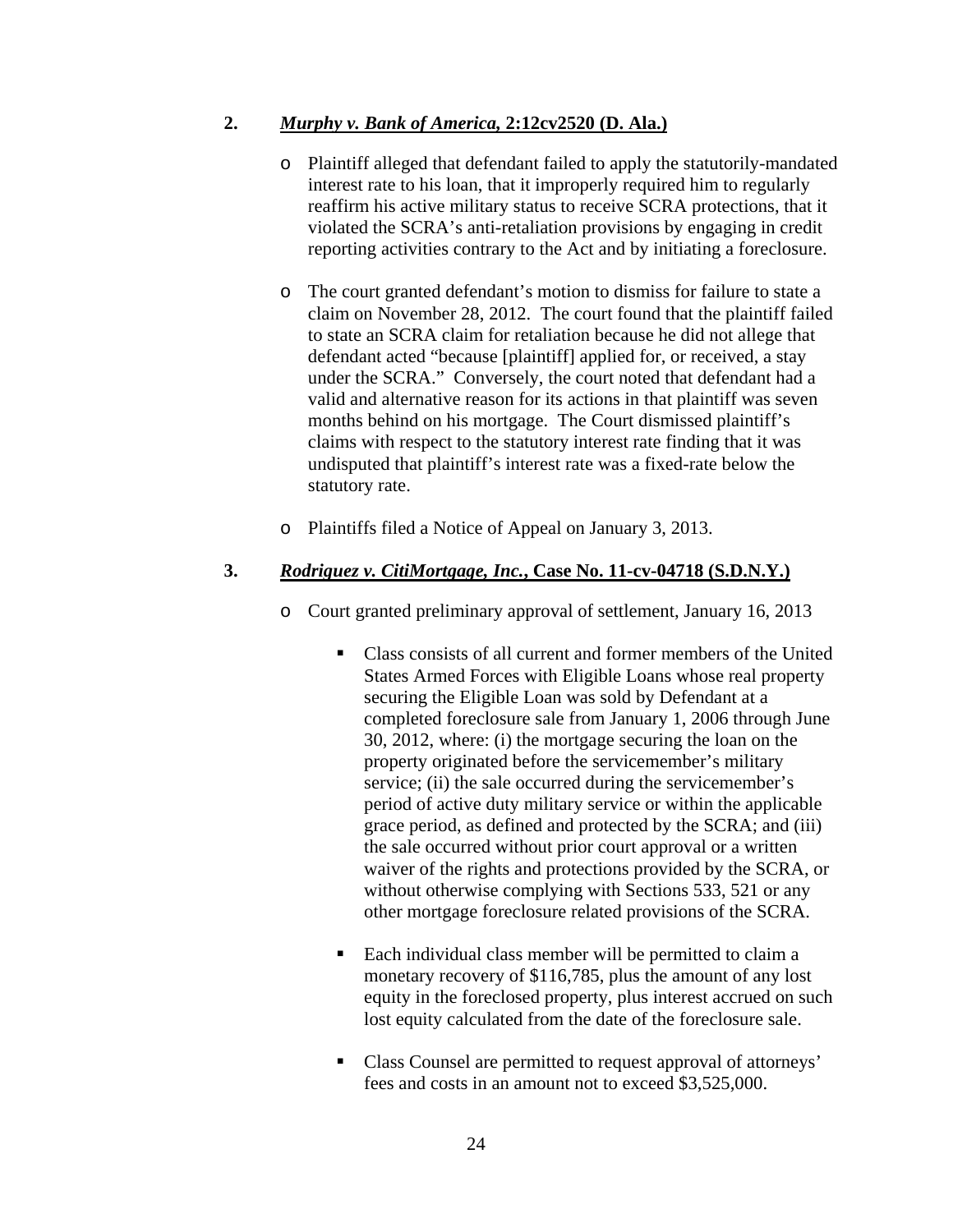# **4.** *Rowles v. Chase Home Finance LLC***, 10-1756-MBS (D. S.C.)**

- o Plaintiffs claimed that Chase failed to properly reduce the interest rate for eligible loans, and foreclosed upon and negatively reported the creditworthiness of SCRA-protected borrowers. Plaintiffs further claimed that Chase subjected SCRA-protected borrowers to improper collection calls that were the result of Chase's failure to adequately apply SCRA protections. Plaintiffs sought actual, consequential, and punitive damages, in addition to injunctive and declaratory relief.
- o Upon learning of the complaint, Chase conducted an internal investigation. Where that investigation revealed that a servicemember potentially did not receive the full protection afforded by the SCRA in connection with the servicing of a home loan since January 1, 2005, the servicemember has been issued a refund check. As of the time of settlement, refunds exceeding \$6,000,000 for approximately 6,000 loans had been issued. Chase has also corrected any negative credit reporting that occurred during a servicemember's period of SCRA protection. Chase also enhanced its SCRA compliance procedures and created programs to further assist servicemembers.
- o The parties reached a settlement before a motion to dismiss was filed. The court granted final approval of settlement, January 10, 2012.
	- Class consists of borrowers whose mortgage loan, or secured home equity loan or home equity line of credit, was active and serviced by EMC, Washington Mutual, or Chase as of January 1, 2005, and who were sent or will be sent a refund from Chase in connection with its investigation of potential SCRA compliance breaches.
	- Settlement fund will provide a common fund of \$35 million and additional class benefits worth an estimated \$31 million.
	- The court approved attorneys' fees of \$8 million, and incentive payments of \$25,000 and \$10,000 to the class representatives.

# V. **MORTGAGE ELECTRONIC REGISTRATION SYSTEMS, INC. ("MERS") CLASS ACTIONS**

## **A. What is MERS?**

o Each time a mortgage is sold from one bank to another, an assignment is prepared and recorded in the county land records. The assignment transfers all of the interests the original lender had under the mortgage to the new bank.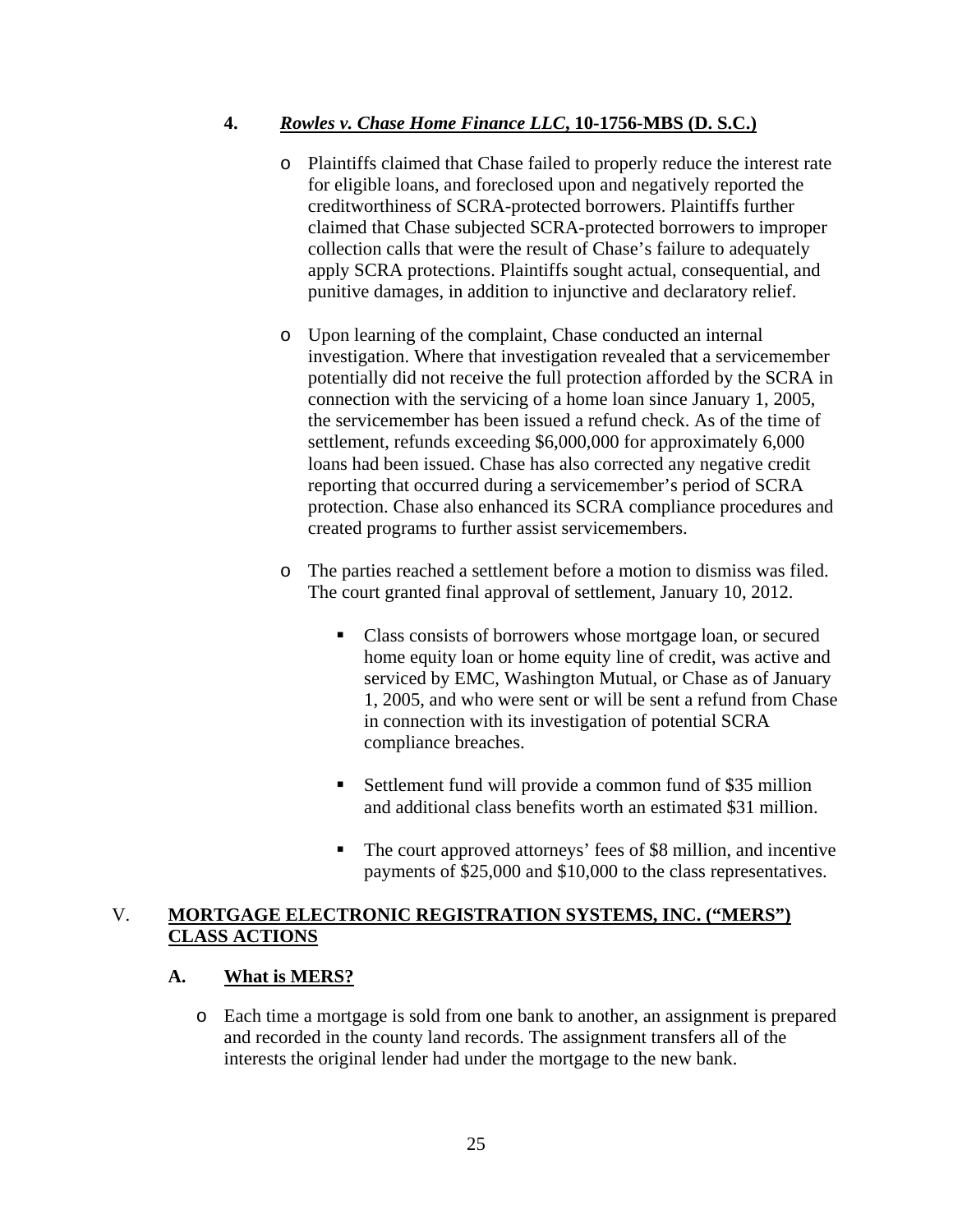- o MERS is a company that was created by the mortgage banking industry to simplify this process.
	- **MERS** maintains a database that tracks mortgages for its members as they are transferred from bank to bank.
	- In some mortgage transactions, the mortgage will designate MERS as the mortgagee (solely as a nominee for the lender).
	- In other cases, the loan may be assigned to MERS (solely as a nominee for the lender) at some point later in its life cycle after the loan closes.
	- **MERS** then tracks the transfers of the loan, acting as the nominee for each holder, eliminating the need for separate assignments when the loan is transferred.

# **B. MERS' Role in Foreclosures**

- o Prior to 2011, in judicial foreclosure states MERS (solely as a nominee for the lender) was named as the plaintiff in foreclosure lawsuits filed by the lender.
- o Prior to 2011, in non-judicial foreclosure states, MERS was named as the beneficiary (solely as a nominee for the lender), when the lender provided limited notice of the foreclosure, usually by mailing, publishing, and/or posting the notice.
- o In 2011, MERS changed its rules so that foreclosures may no longer be filed in its name.

## **C. Class Actions by Borrowers Concerning MERS**

Plaintiffs generally allege that MERS lacks standing to conduct foreclosures in its own name, that naming MERS as the mortgagee improperly splits the note and the mortgage, thus invalidating the mortgage, and that the MERS system is a fraudulent sham.

# **1.** *In re MERS Litigation***, MDL Docket No. 09**‐**2119**‐**JAT (D. Ariz.)**

- The JPML transferred all allegations within the constituent actions that "the various participants in MERS formed a conspiracy to commit fraud and/or that security instruments are unenforceable or foreclosures are inappropriate due to MERS' presence as a party" or that otherwise concerned the "formation and operation of MERS."
- In an order dated October 3, 2011, the court dismissed, with prejudice, plaintiffs' consolidated complaint and all 72 members cases.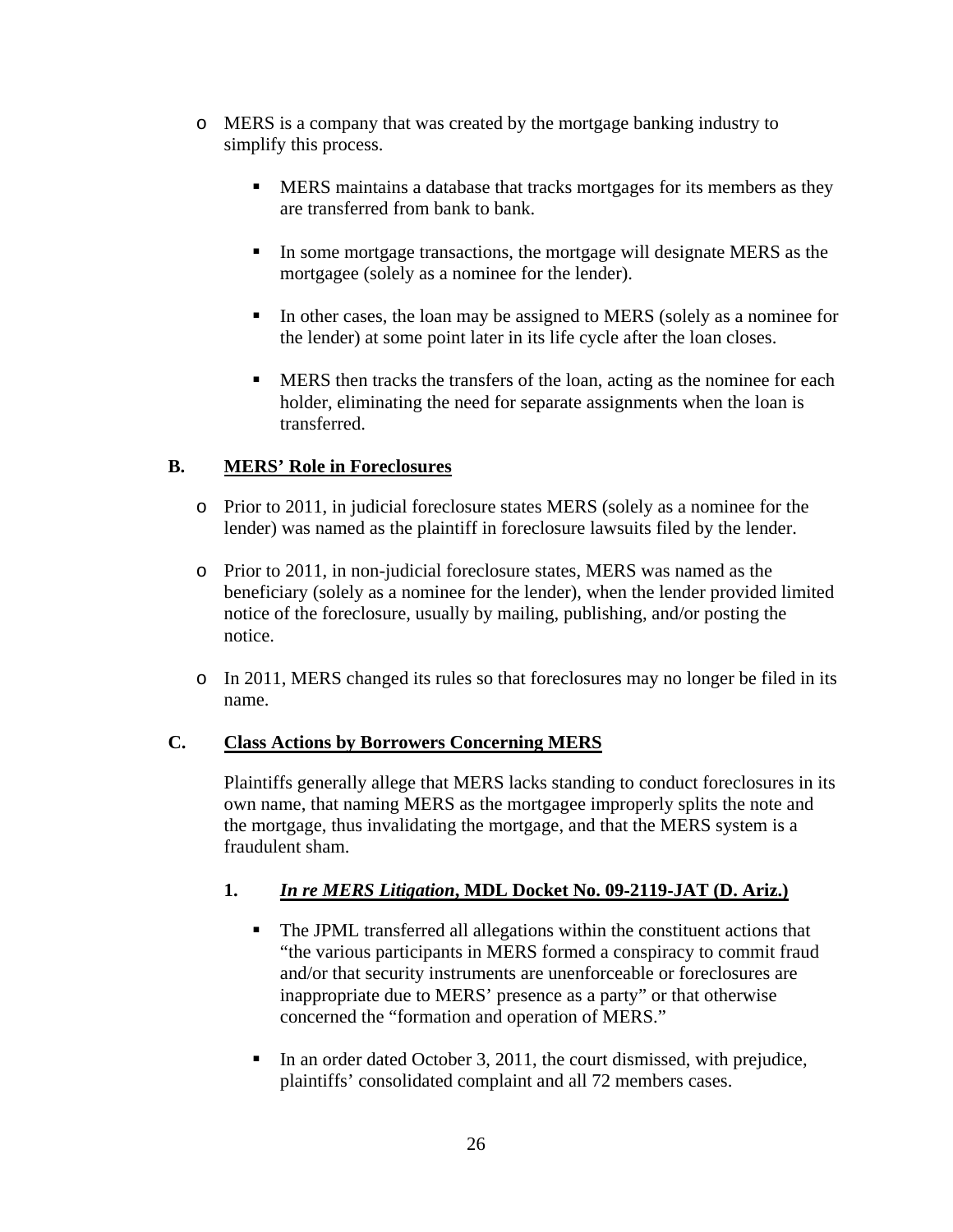- The court noted: "Fundamentally, all of Plaintiffs' claims turn on their contention that naming MERS as a beneficiary on the deeds of trust, and the subsequent operation of the MERS system, splits the MERS deeds of trust from their promissory notes and renders these notes unsecured and unenforceable."
- The court disagreed with plaintiffs that naming MERS as the beneficiary destroys the security and bars attempts at non-judicial foreclosure. The Court quoted *Cervantes v. Countrywide Home Loans*, No. 09-17364, 2011 U.S. App. LEXIS 18569, at \*20 (9th Cir. Sep. 7, 2011), for the proposition that "even granting that 'MERS is a sham beneficiary and the note is split from the deed'" plaintiffs' alleged conclusion that, 'as a necessary consequence, no party has the power to foreclose' does not hold."
- The court also disagreed with plaintiffs' contention that MERS' assignments purported to transfer the promissory notes which MERS never possessed and could not assign and, thus, the assignments were null and void. Instead, the court found that, pursuant to the deeds of trust, MERS held legal title to the secured interests and was the beneficiary or lienholder of record, as the nominee or agent for plaintiffs' lenders and the lenders' successors and assigns – *i.e*., MERS served as the beneficiary on plaintiffs deeds of trust, as the nominee or agent for any valid note holder.
- Plaintiffs in the member cases have filed a Joint Notice of Appeal to the Ninth Circuit, which is pending. *See* Court of Appeals Dkt. No. 11-17615.

#### **VI. Lender Processing Services, Inc. "Robo-Signing" Class Action**

#### **A. Nature of the Claims**

This is a proposed class action asserting claims for violations of the Ohio Consumer Sales Practices Act ("OCSPA"), and the federal Fair Debt Collection Practices Act ("FDCPA") on behalf of Ohio homeowners who were: (a) defendants in foreclosure actions that were purportedly held by securitization trusts, and that were initiated and prosecuted by the defendants on behalf of parties that lacked legal standing to do so, and (b) who were damaged by the defendants' abusive debt collection practices, including preparing, executing, and notarizing fraudulent court documents and assignments of mortgages and other property records that were used to initiate and prosecute such foreclosures (also known as "robo-signing").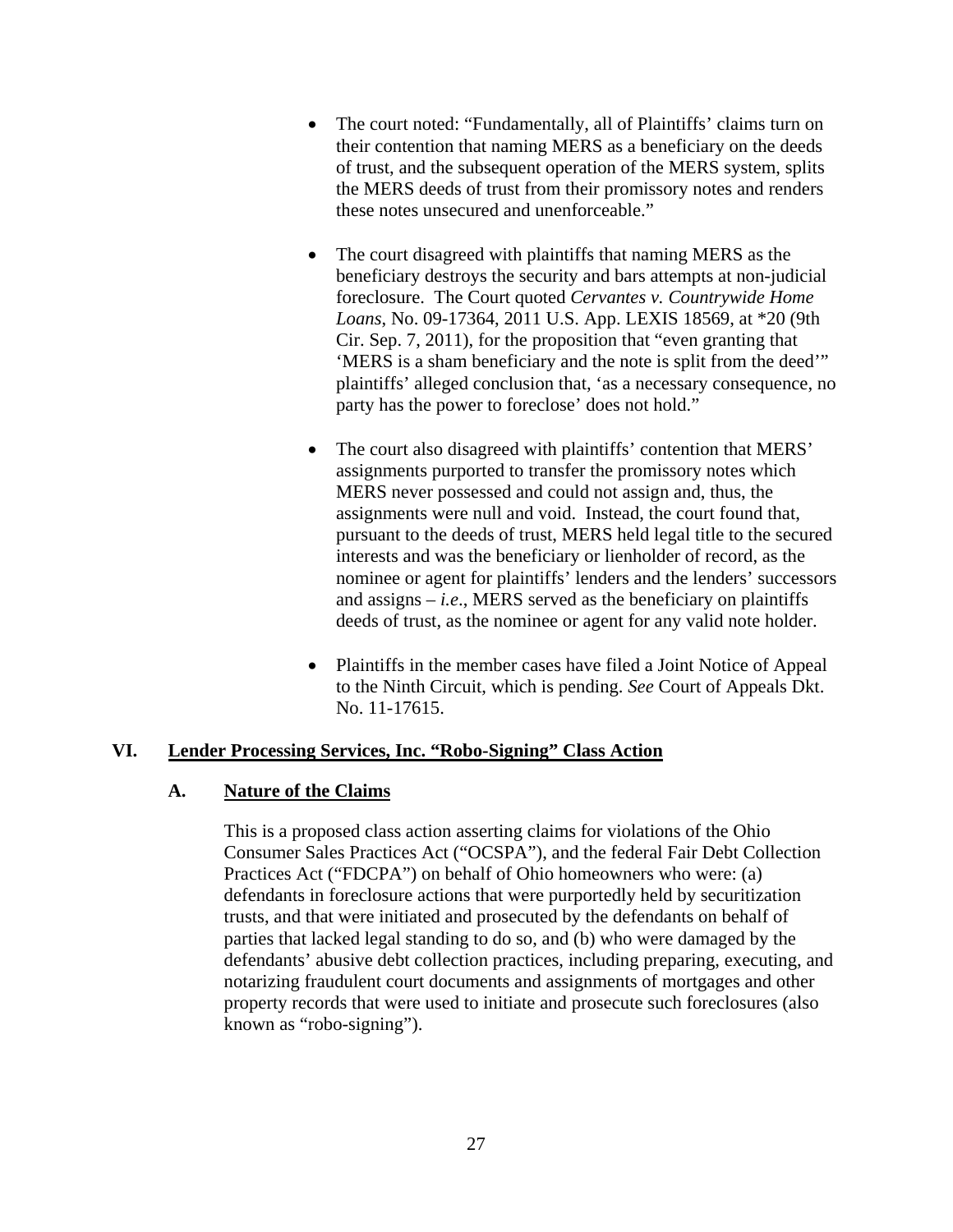# **B. The Defendants**

Plaintiffs have sued two categories of defendants for their respective roles in the alleged robo-signing:

# **1. The LPS Defendants**

The first category is comprised of defendants LPS and its subsidiaries LPS Default Solutions and DocX, which are vendors or sub-servicers to the vast majority of national mortgage servicers and manage all default servicing for those servicers. LPS alone handles more than half of the nation's foreclosures.

# **2. The Law Firm Defendants**

The second category is comprised of law firms that specialize in prosecuting a high volume of foreclosure cases, and are commonly known as "foreclosure mills." The law firm defendants entered into contracts with LPS called a "Network Agreement." The Network Agreement requires these law firms to pay quid pro quo consideration to LPS for referrals of foreclosure cases and other default related matters and allows LPS to exercise control of its network firms. These law firms were not only retained by defendant LPS, they were also supervised and directed by LPS, and used forged and fabricated documents created by or at the direction of LPS and/or its subsidiaries.

## **C. The Plaintiffs' Allegations**

The plaintiffs' Second Amended Class Action Complaint, which is presently before the U.S. District Court for the Northern District of Ohio, alleges the following:

- In order to foreclose on a home in Ohio, a foreclosing entity must establish that it is the owner, holder, or nonholder with the rights of a holder, of the promissory note and the mortgage securing the debt at issue.
- In most cases, the original lender did not retain ownership of the loan, but instead sold the loan to another entity. Often the loan originator sold the loan to an aggregator, which in turn sold it to a sponsor, which pooled the loan with other loans, and in turn sold them to a depositor, which in turn sold them to a trust or a trustee to be held for the benefit of the trust. The trust issued and sold securities to raise money to pay for the loans. Where the securities earn income from repayment of loan notes secured by private homes, they are called "residential mortgage backed securities" ("RMBS"). Those loans not sold to the Federal National Mortgage Association ("Fannie Mae"), the Federal Home Loan Mortgage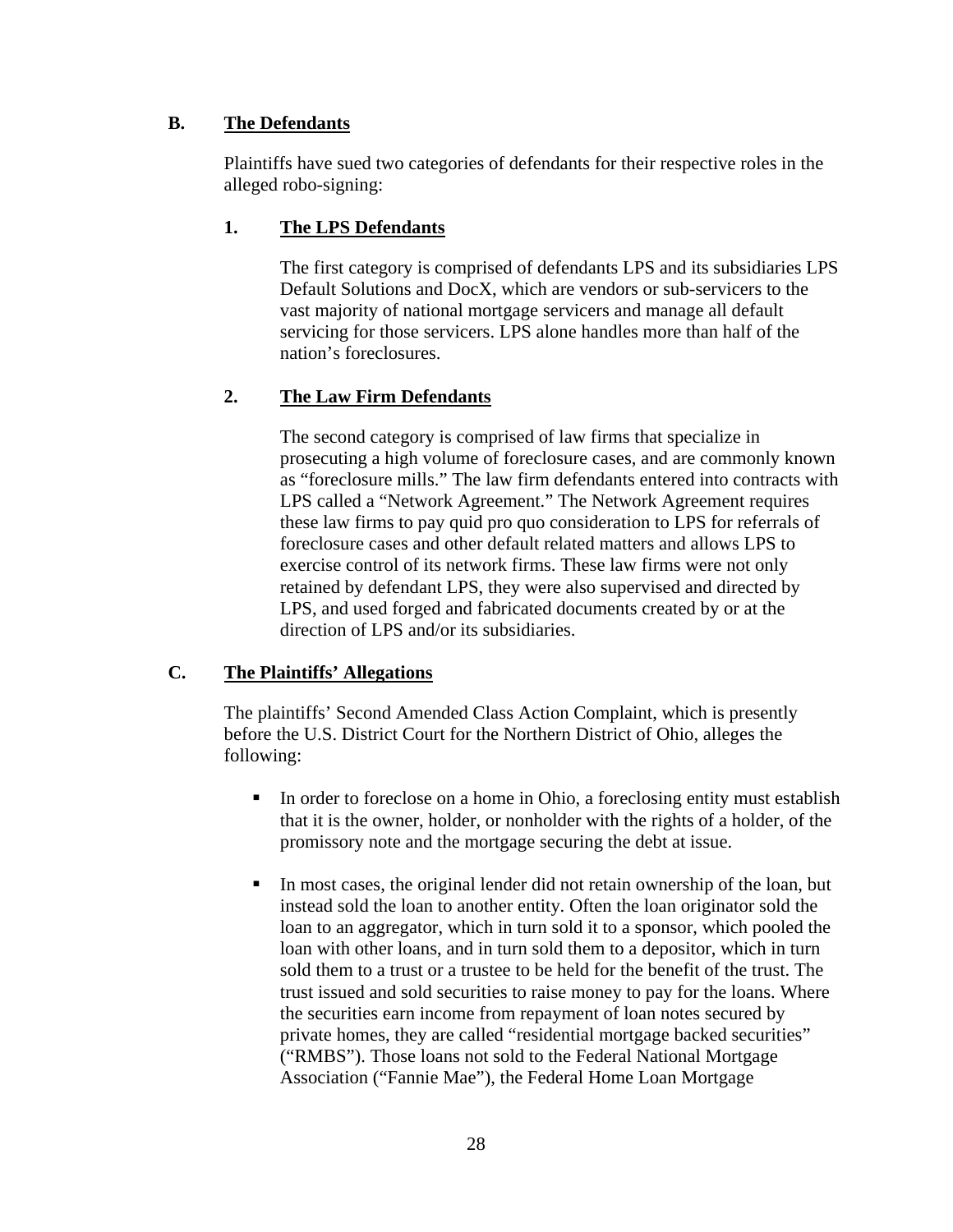Corporation ("Freddie Mac"), or another government entity are known as "private label" securitizations.

- These private-label securitizations of mortgages are governed by a series of contracts including Mortgage Loan Purchase Agreements ("MLPA"), Pooling and Servicing Agreements ("PSA"), Custodial Agreements and, in some cases, Trust Indentures between the depositors, servicers and the trusts (collectively, the "governing documents").
- The vast majority of PSAs provide that in connection with the transfer and assignment of each mortgage loan, the depositor must deliver, within the specified cut-off date, to the trustee or trust custodian, the following documents:
	- the original note endorsed in blank, without recourse, with all intervening endorsements showing a complete chain of endorsement; and
	- the original mortgage or certified copy thereof evidencing its assignment to MERS.
- **•** PSAs contain strict cut-off dates for the notes and corresponding mortgages to be delivered to the trust or its designated custodian. With limited exceptions, these deliveries are normally required to be made no later than 90 days after the closing of the trust. The strict cut-off date is designed to ensure that the trust will qualify for pass-through tax treatment (*i.e.*, the investors in the mortgage-backed securities pay the taxes rather than the trust), which is a material feature of mortgage-backed securities.
- However, in a large number of cases the notes and mortgages were neither timely delivered nor delivered in properly endorsed form to the trust, the trustee or its designated custodian.
- Plaintiffs contend that the failure timely and properly to deliver the notes and mortgages cannot be remedied retroactively. The trustees of the securitization trusts may not violate the terms of their appointment by waiving the material provisions of the PSAs. Accordingly, without timely and proper delivery of the subject notes and mortgages, the securitization trusts and their trustees do not lawfully own or hold the notes and mortgages, and can never own or hold such assets.
- Plaintiffs allege that the defendants knew that unless their clients owned or held both the note and the mortgage, they would not have standing to foreclose. They also knew that unless they fabricated and submitted documentation (typically note indorsements and mortgage assignments)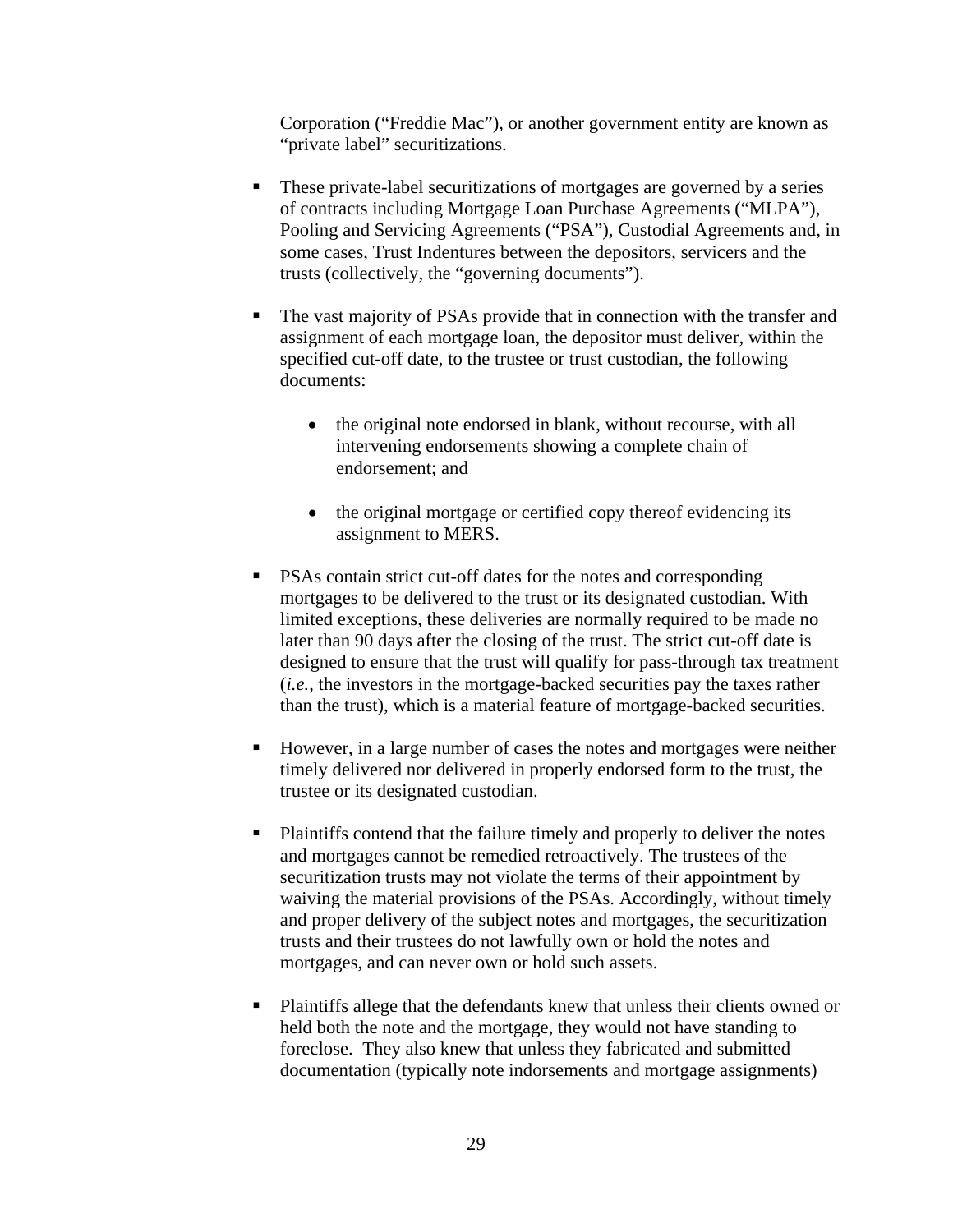purporting to establish standing, they could not effect foreclosures on behalf of their clients.

- The Defendants have engaged in a widespread conspiracy to deceive the Ohio courts and borrowers by engaging in unfair and deceptive debt collection practices, including fabricating thousands of mortgage assignments and affidavits. These fraudulent documents purported to establish the required intervening note endorsements and transfers of the mortgages to the trusts, thereby giving the illusion of "standing". If these transfers had actually occurred on the dates the documents were inasmuch as they were not made pursuant to the terms of the governing documents and the Trustees were not permitted to accept late and out of time assignments.
- Since 2006, the defendants have prepared and filed or caused to be filed these fabricated mortgage assignments and other mortgage documents with courts and county recorder of deed's offices across the country, including in Ohio, and have produced them to borrowers across the nation, including in Ohio.
- The defendants have used these fabricated note indorsements, mortgage assignments and affidavits to conceal the fact that the trusts, which purport to hold the notes and mortgages, are missing critical documents, namely, properly endorsed notes and valid mortgage assignments that were supposed to have been delivered to the trusts within 90 days of the closing of the trust.
- Many of the Ohio homeowners who comprise the proposed class lacked the resources to discover on their own that the documents used in their foreclosures were forged and that the foreclosing parties lacked standing. Such homeowners have been wrongfully required to defend foreclosure actions and have incurred substantial legal fees and inflated foreclosurerelated fees (including title search fees, property appraisal fees, and property inspection fees) charged by the foreclosing plaintiffs, who lacked the standing to institute the foreclosure proceedings.

#### **D. Relief Sought by Plaintiffs**

#### **1. Injunctive Relief**

Plaintiffs seek injunctive relief, including: (i) a judgment declaring that defendants' practices constitute violations of the FDCPA and OCSPA; (ii) a judgment declaring that mortgage assignments executed after the cutoff date specified in the trusts' governing documents are invalid; (iii) an order defendants to provide notice to homeowners and the Courts regarding forged and/or invalid mortgage assignments that were used in foreclosure proceedings against such homeowners; and (iv) an order requiring